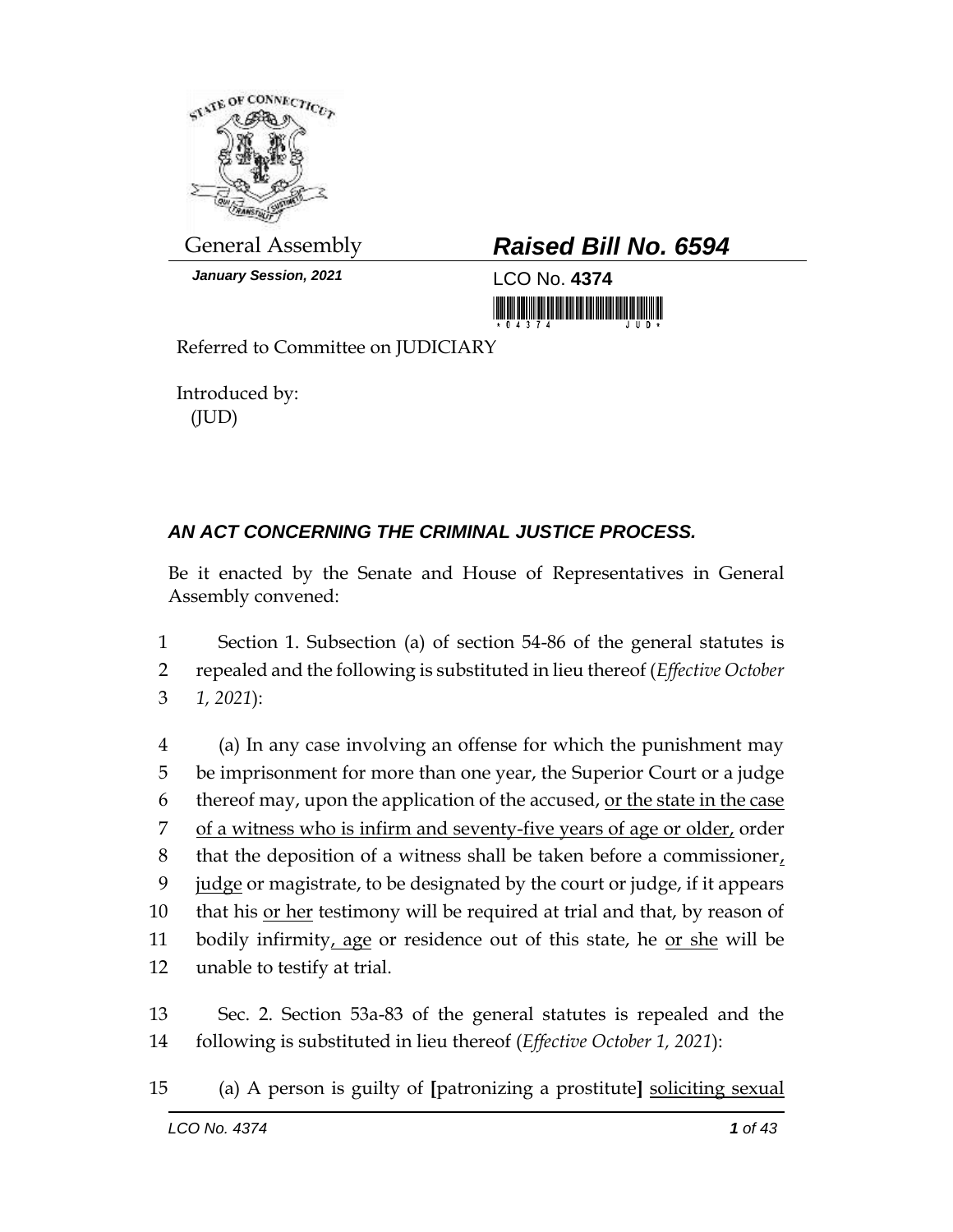acts when: (1) Pursuant to a prior understanding, such person pays a fee to another person as compensation for such person or a third person having engaged in sexual conduct with such person; (2) such person pays or agrees to pay a fee to another person pursuant to an understanding that in return for such fee such other person or a third person will engage in sexual conduct with such person; or (3) such person solicits or requests another person to engage in sexual conduct with such person in return for a fee.

 (b) **[**Patronizing a prostitute**]** Soliciting sexual acts is a class A misdemeanor and any person found guilty shall be fined two thousand dollars.

 Sec. 3. Section 53a-84 of the general statutes is repealed and the following is substituted in lieu thereof (*Effective October 1, 2021*):

 (a) In any prosecution for prostitution in violation of section 53a-82 or **[**patronizing a prostitute**]** soliciting sexual acts in violation of section 53a-83, as amended by this act, the sex of the two parties or prospective parties to the sexual conduct engaged in, contemplated or solicited is immaterial, and it shall be no defense that: (1) Such persons were of the same sex; or (2) the person who received, agreed to receive or solicited a fee was a male and the person who paid or agreed or offered to pay such fee was a female.

 (b) In any prosecution for **[**patronizing a prostitute**]** soliciting sexual 38 acts in violation of section 53a-83, as amended by this act, promoting prostitution in violation of section 53a-86, 53a-87 or 53a-88 or permitting prostitution in violation of section 53a-89, it shall be no defense that the person engaging or agreeing to engage in sexual conduct with another person in return for a fee could not be prosecuted for a violation of section 53a-82 on account of such person's age.

 Sec. 4. Section 7-22 of the general statutes is repealed and the following is substituted in lieu thereof (*Effective October 1, 2021*):

Whenever complaint in writing is made to the **[**state's attorney for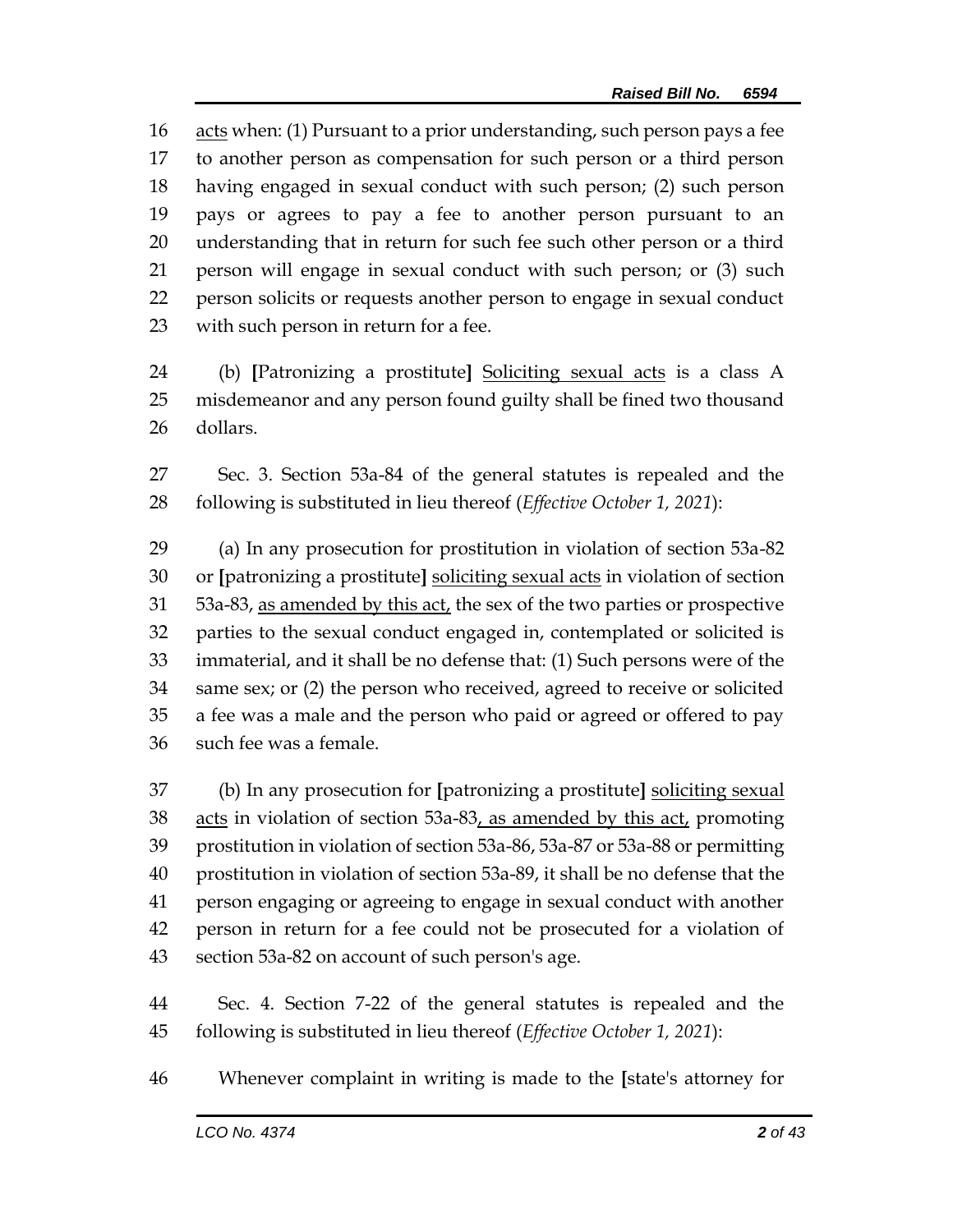any judicial district**]** office of the Attorney General that the town clerk of any town **[**in such judicial district**]** is guilty of misconduct, wilful and material neglect of duty or incompetence in the conduct of such town clerk's office, **[**such state's attorney**]** the office of the Attorney General shall make such investigation of the charges as **[**such state's attorney**]** the office of the Attorney General deems proper and shall, if **[**such state's attorney**]** the office of the Attorney General is of the opinion that the evidence obtained warrants such action, prepare a statement in writing of the charges against such town clerk, together with a citation in the name of the state, commanding such town clerk to appear before a judge of the Superior Court at a date named in the citation and show cause, if any, why such town clerk should not be removed from office as provided in this section. **[**Such state's attorney**]** The office of the Attorney General shall cause a copy of such statement and citation to be served by some proper officer upon the defendant town clerk at least ten days before the date of appearance named in such citation, and the original statement and citation, with the return of the officer thereon, shall be returned to the clerk of the superior court for the judicial district within which such town is situated. To carry into effect the proceedings authorized by this section, the **[**state's attorney of any judicial district**]** 67 office of the Attorney General shall have power to summon witnesses, require the production of necessary books, papers and other documents and administer oaths to witnesses; and upon the date named in such citation for the appearance of such town clerk, or upon any adjourned date fixed by the judge before whom such proceedings are pending, the **[**state's attorney**]** office of the Attorney General shall appear and conduct the hearing on behalf of the state. If, after a full hearing of all the evidence offered by the **[**state's attorney**]** office of the Attorney 75 General and by and on behalf of the defendant, such judge is of the opinion that the evidence presented warrants the removal of such town clerk from office, the judge shall cause to be prepared a written order to that effect, which order shall be signed by the judge and lodged with the clerk of the superior court for the judicial district in which such defendant resides. Such clerk of the superior court shall cause a certified copy of such order to be served forthwith upon such town clerk, and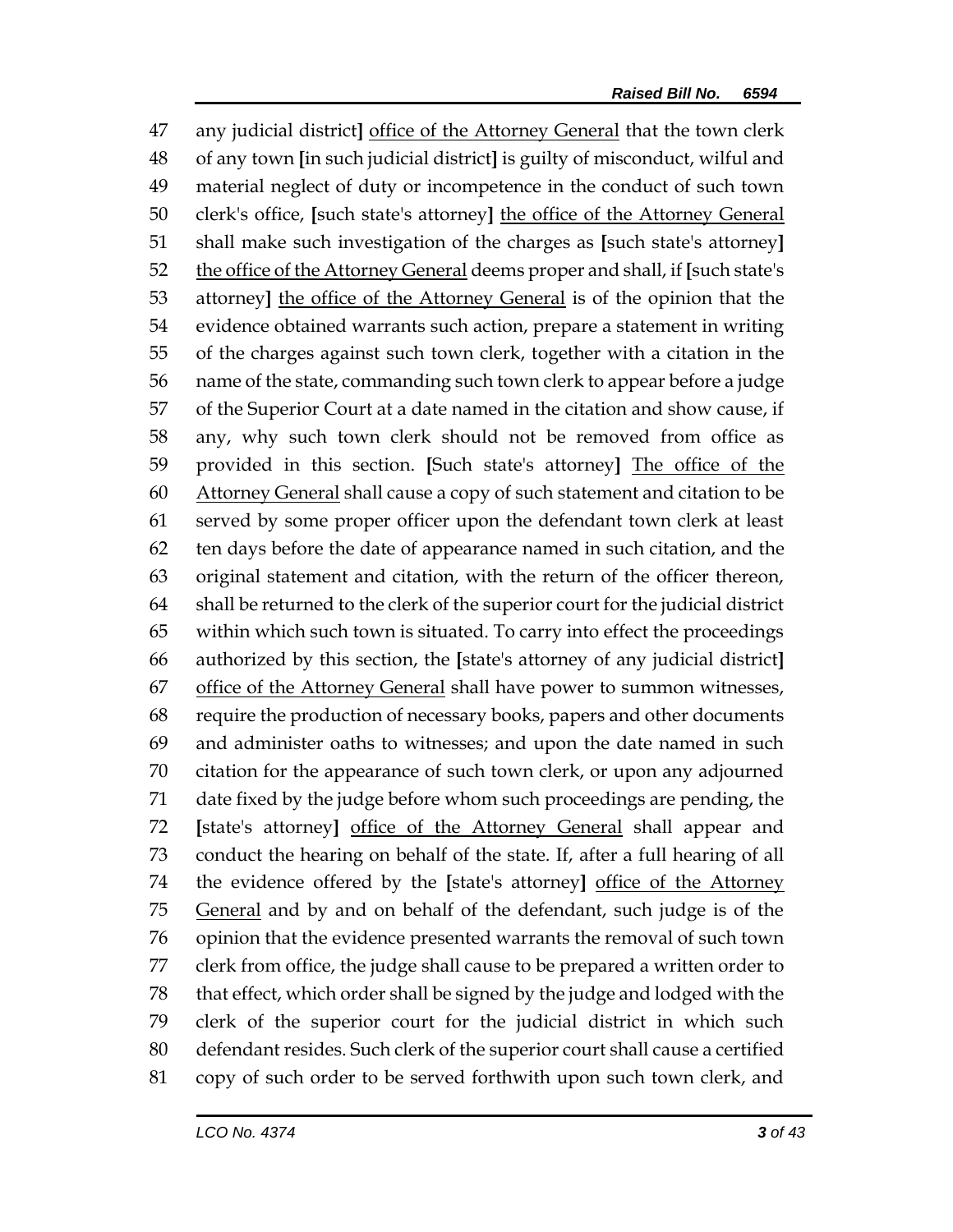upon such service the office held by such town clerk shall become vacant and the vacancy thereby created shall be filled at once in the manner provided in section 9-220. Any witnesses summoned and any officer making service under the provisions of this section shall be allowed and paid by the state the same fees as are allowed by law in criminal prosecutions.

 Sec. 5. Section 7-81 of the general statutes is repealed and the following is substituted in lieu thereof (*Effective October 1, 2021*):

 Whenever complaint in writing is made to the **[**state's attorney for any judicial district**]** office of the Attorney General that the town treasurer of any town **[**in such judicial district**]** is guilty of misconduct, wilful and material neglect of duty or incompetence in the conduct of such town treasurer's office, **[**such state's attorney**]** the office of the Attorney General shall make such investigation of the charges as **[**such state's attorney**]** the office of the Attorney General deems proper, and shall, if **[**such state's attorney**]** the office of the Attorney General is of the opinion that the evidence obtained warrants such action, prepare a statement in writing of the charges against such town treasurer, together with a citation in the name of the state, commanding such town treasurer to appear before a judge of the Superior Court at a date named in the citation and show cause, if any, why such town treasurer should not be removed from office as provided in this section. **[**Such state's attorney**]** The office of the Attorney General shall cause a copy of such statement and citation to be served, by some proper officer, upon the defendant town treasurer at least ten days before the date of appearance named in such citation, and the original statement and citation, with the return of the officer thereon, shall be returned to the clerk of the superior court for the judicial district within which such town is situated. To carry into effect the proceedings authorized by this section, the **[**state's attorney of any judicial district**]** office of the Attorney General shall have power to summon witnesses, require the production of necessary books, papers and other documents and administer oaths to witnesses; and, upon the date named in such citation for the appearance of such town treasurer, or upon any adjourned date fixed by the judge before whom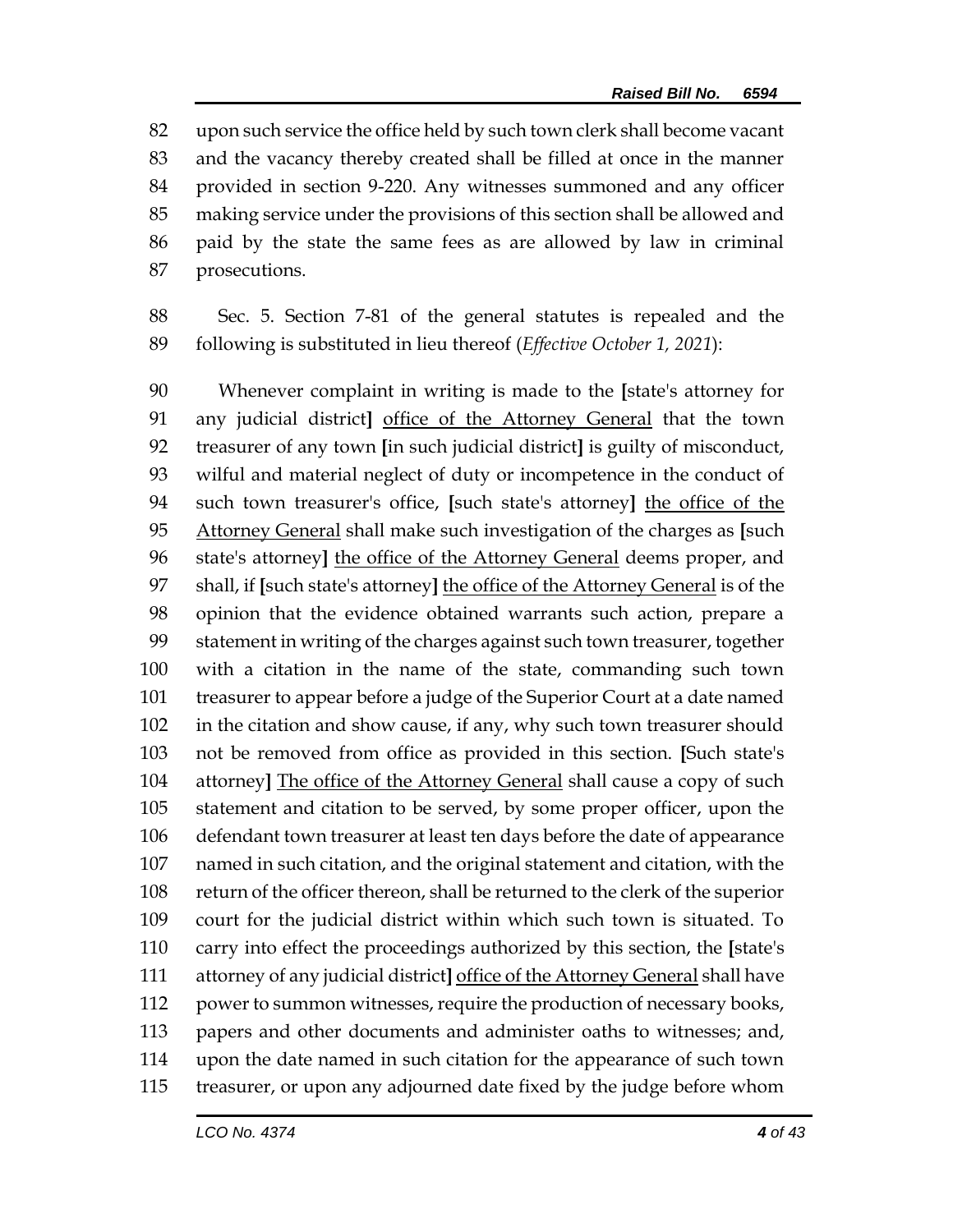such proceedings are pending, **[**such state's attorney**]** the office of the Attorney General shall appear and conduct the hearing on behalf of the state. If, after a full hearing of all the evidence offered by the **[**state's attorney**]** office of the Attorney General and by and on behalf of such defendant, such judge is of the opinion that the evidence presented warrants the removal of such town treasurer from office, the judge shall cause to be prepared a written order to that effect, which order shall be signed by the judge and lodged with the clerk of the superior court for the judicial district in which such defendant resides. Such clerk of the superior court shall cause a certified copy of such order to be served forthwith upon such town treasurer, and upon such service the office held by such town treasurer shall become vacant and the vacancy thereby created shall be filled at once in the manner provided in section 9-220. Any witnesses summoned and any officer making service under the provisions of this section shall be allowed and paid by the state the same fees as are allowed by law in criminal prosecutions.

 Sec. 6. Section 51-279b of the general statutes is repealed and the following is substituted in lieu thereof (*Effective October 1, 2021*):

 **[**(a)**]** The Chief State's Attorney shall establish a racketeering and continuing criminal activities unit within the Division of Criminal Justice. Such unit shall be available for the investigation and prosecution of criminal matters including, but not limited to, the illegal purchase and sale of controlled substances, criminal activity by gangs, fraud, corruption, illegal gambling and the recruitment of persons to carry out such illegal activities.

 **[**(b) The Chief State's Attorney shall establish a bond forfeiture unit within the Division of Criminal Justice. Such unit shall be responsible 143 for the collection, in the name of the state, and by suit when necessary, of all forfeited bonds payable to the state. Such unit may compromise and settle forfeited bonds for less than the amount thereof without regard to the expiration of any stay of forfeiture.

(c) The Chief State's Attorney shall develop uniform standards for the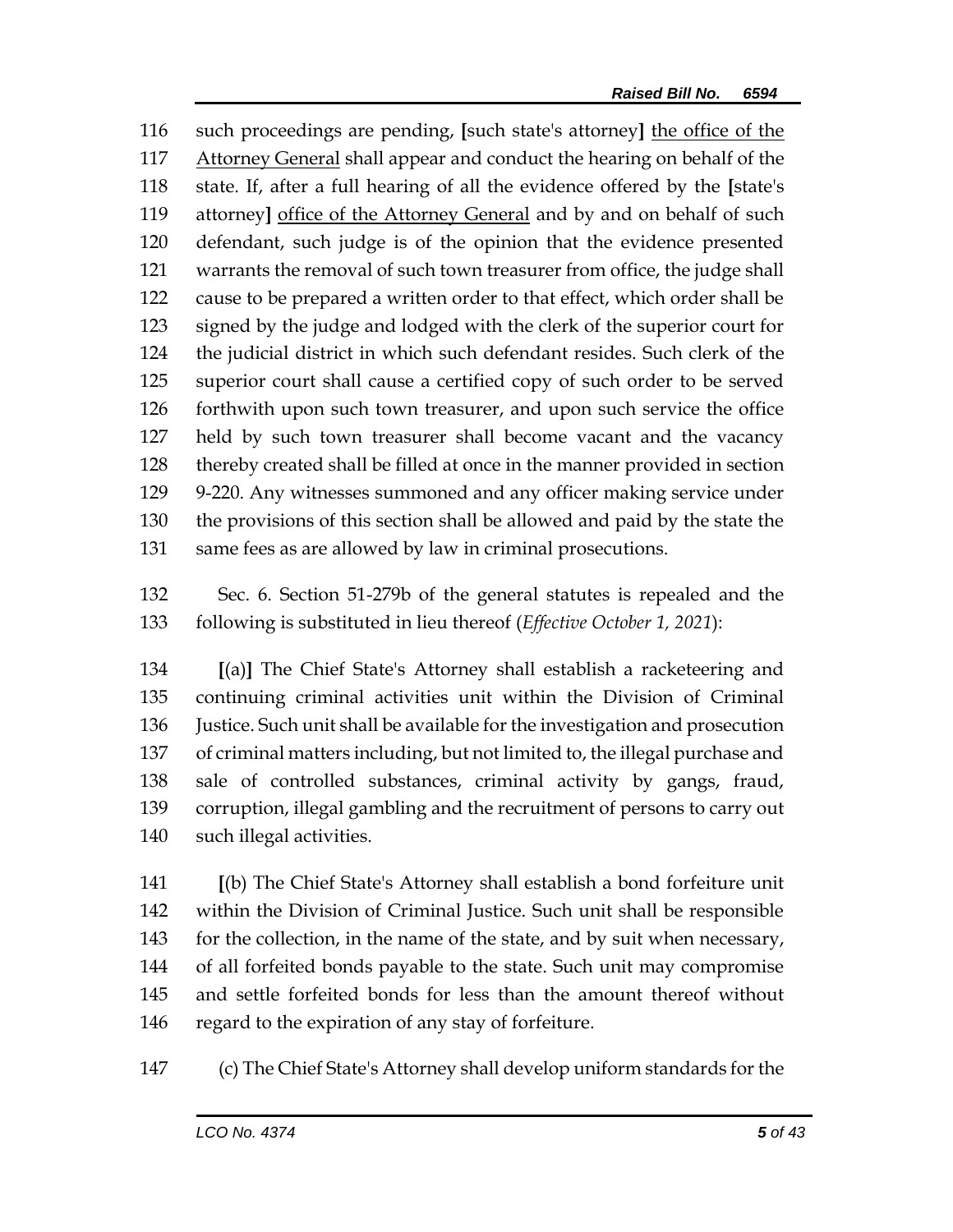compromise and settlement of forfeited bonds. Such standards shall be applied on a state-wide basis.**]**

 Sec. 7. Section 54-72 of the general statutes is repealed and the following is substituted in lieu thereof (*Effective October 1, 2021*):

 All fines, forfeitures and penalties, unless otherwise expressly disposed of by law, if imposed on any person by the Superior Court, shall belong to the state. When a fine, penalty or forfeiture is imposed by any statute as a punishment for any offense, and any part thereof is 156 given to the person aggrieved or to him who sues therefor and the other part to the state, all proper informing officers shall make presentment of such offense to the court having cognizance thereof; and the whole of such fine, penalty or forfeiture shall in such case belong to the state. Whenever any corporation has incurred a penalty or forfeiture or is liable to a fine, the **[**state's attorney in the judicial district wherein such corporation is located or has its principal place of business in this state**]** office of the Attorney General may bring a civil action under the provisions of this section, in the name of the state, to recover such penalty, forfeiture or fine. The court shall render judgment, under the limitations of law, for the recovery of such penalty, forfeiture or fine, and issue execution therefor.

 Sec. 8. Section 54-73 of the general statutes is repealed and the following is substituted in lieu thereof (*Effective October 1, 2021*):

 The **[**state's attorney in the judicial district in which any forfeiture to the state accrues**]** office of the Attorney General shall collect and pay it to the State Treasurer any forfeiture that accrues to the state; and, if in the opinion of the court the plaintiff is an improper person to collect it, a separate execution may be issued in favor of the state.

 Sec. 9. Subsection (f) of section 1-110a of the general statutes is repealed and the following is substituted in lieu thereof (*Effective October 1, 2021*):

(f) In all criminal proceedings in state **[**or federal**]** court in which the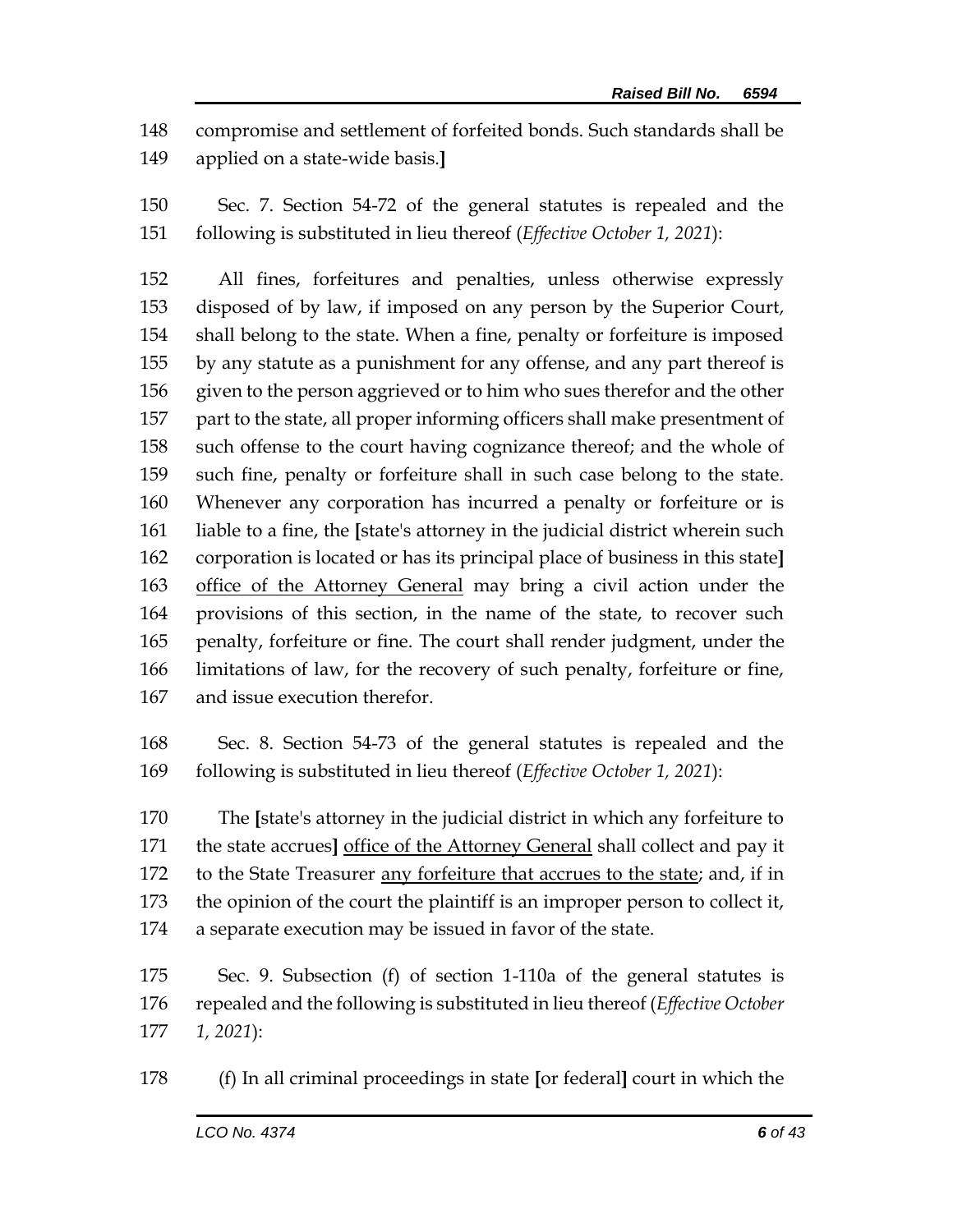defendant is a public official or a state or municipal employee who is charged with a crime related to state or municipal office, the **[**Attorney General**]** state prosecutor shall notify the **[**prosecutor of the existence of**]** Attorney General of such proceedings and the Attorney General shall pursue remedies under the pension revocation statute, **[**and**]** including the possibility that any fine, restitution or other monetary order made by the court **[**may**]** be paid from such official's or employee's pension.

 Sec. 10. Section 53a-290 of the general statutes is repealed and the following is substituted in lieu thereof (*Effective October 1, 2021*):

 A person commits vendor fraud when, with intent to defraud and acting on such person's own behalf or on behalf of an entity, such person provides goods or services to a beneficiary under sections 17b-22, 17b- 75 to 17b-77, inclusive, 17b-79 to 17b-103, inclusive, 17b-180a, 17b-183, 17b-260 to 17b-262, inclusive, 17b-264 to 17b-285, inclusive, 17b-357 to 17b-361, inclusive, 17b-600 to 17b-604, inclusive, 17b-749, 17b-807 and 17b-808 or provides services to a recipient under Title XIX of the Social Security Act, as amended, and, (1) presents for payment any false claim for goods or services performed; (2) accepts payment for goods or services performed, which exceeds either the amounts due for goods or services performed, or the amounts authorized by law for the cost of such goods or services; (3) solicits to perform services for or sell goods to any such beneficiary, knowing that such beneficiary is not in need of such goods or services; (4) sells goods to or performs services for any such beneficiary without prior authorization by the Department of Social Services, when prior authorization is required by said department for the buying of such goods or the performance of any service; **[**or**]** (5) accepts from any person or source other than the state an additional 206 compensation in excess of the amount authorized by law; or  $(6)$  having 207 knowledge of the occurrence of any event affecting  $(A)$  his or her initial or continued right to any such benefit or payment, or (B) the initial or continued right to any such benefit or payment of any other individual 210 in whose behalf he or she has applied for or is receiving such benefit or payment, conceals or fails to disclose such event with an intent to fraudulently secure such benefit or payment either in a greater amount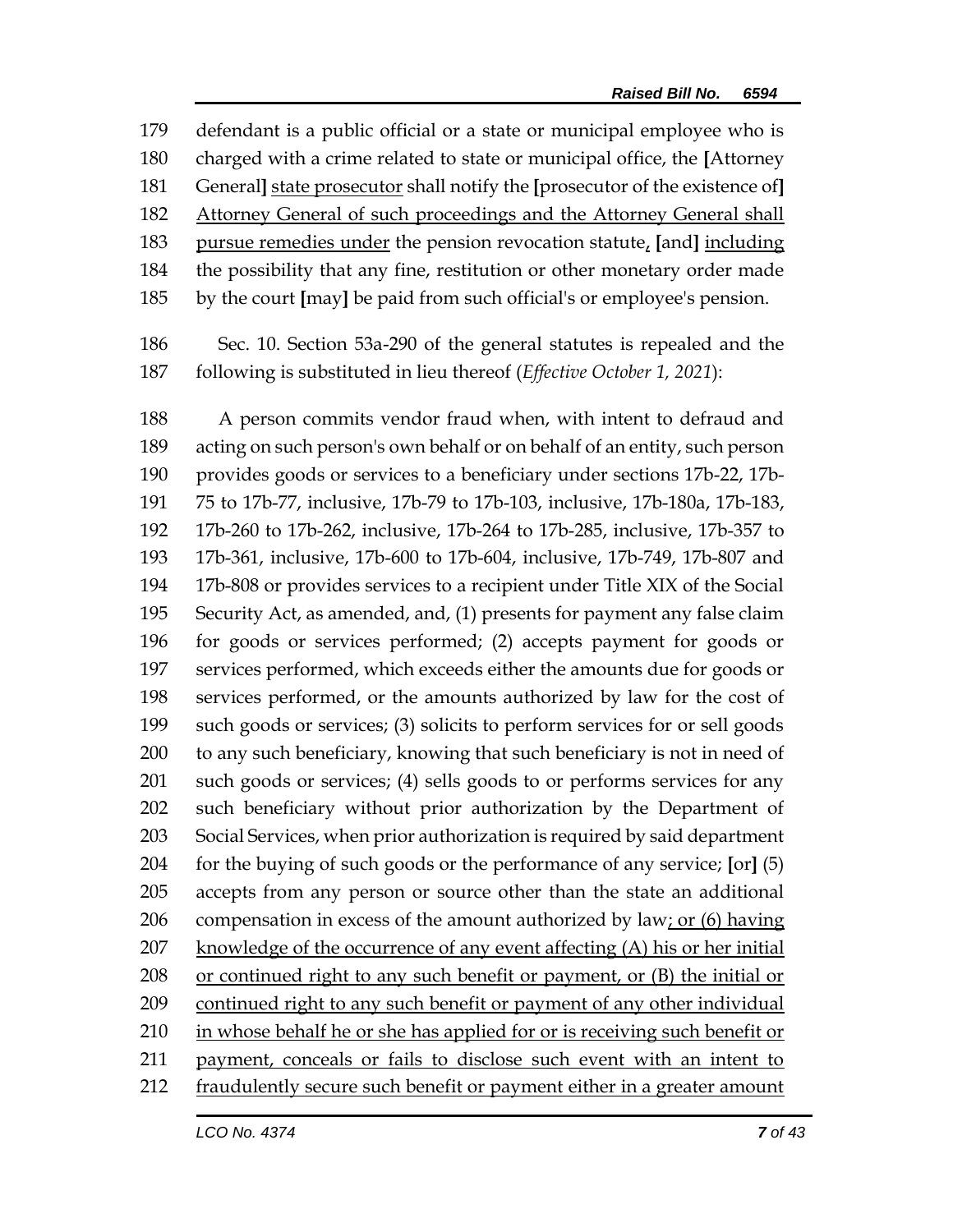or quantity than is due or when no such benefit or payment is authorized.

 Sec. 11. Section 53a-181f of the general statutes is repealed and the following is substituted in lieu thereof (*Effective October 1, 2021*):

 (a) A person is guilty of electronic stalking when such person **[**recklessly causes another person to reasonably fear for his or her physical safety by wilfully and repeatedly using a global positioning system or similar electronic monitoring system to remotely determine or track the position or movement of such other person**]** with the intent to kill, injure, harass, intimidate, places under surveillance another person or otherwise uses any interactive computer service or electronic communication service, electronic communication system or electronic monitoring system to engage in a course of conduct that: (1) Places such other person in reasonable fear of the death of or [serious bodily injury](https://www.law.cornell.edu/definitions/uscode.php?width=840&height=800&iframe=true&def_id=18-USC-402227300-1416750995&term_occur=999&term_src=title:18:part:I:chapter:110A:section:2261A) 227 to  $(A)$  such person,  $(B)$  an immediate family member of such person, or  $(C)$  an intimate partner of such person; or  $(2)$  causes, attempts to cause or would be reasonably expected to cause substantial emotional distress 230 to a person described in subparagraph  $(A)$ ,  $(B)$  or  $(C)$  of subdivision  $(1)$ 

of this subsection.

(b) Electronic stalking is a class **[**B misdemeanor**]** D felony.

 Sec. 12. Section 53a-189c of the general statutes is repealed and the following is substituted in lieu thereof (*Effective October 1, 2021*):

 (a) A person is guilty of unlawful dissemination of an intimate image when (1) such person intentionally disseminates by electronic or other means a photograph, film, videotape or other recorded image of (A) the genitals, pubic area or buttocks of another person with less than a fully opaque covering of such body part, or the breast of such other person who is female with less than a fully opaque covering of any portion of such breast below the top of the nipple, or (B) another person engaged in sexual intercourse, as defined in section 53a-193, (2) such person disseminates such image without the consent of such other person, knowing that such other person understood that the image would not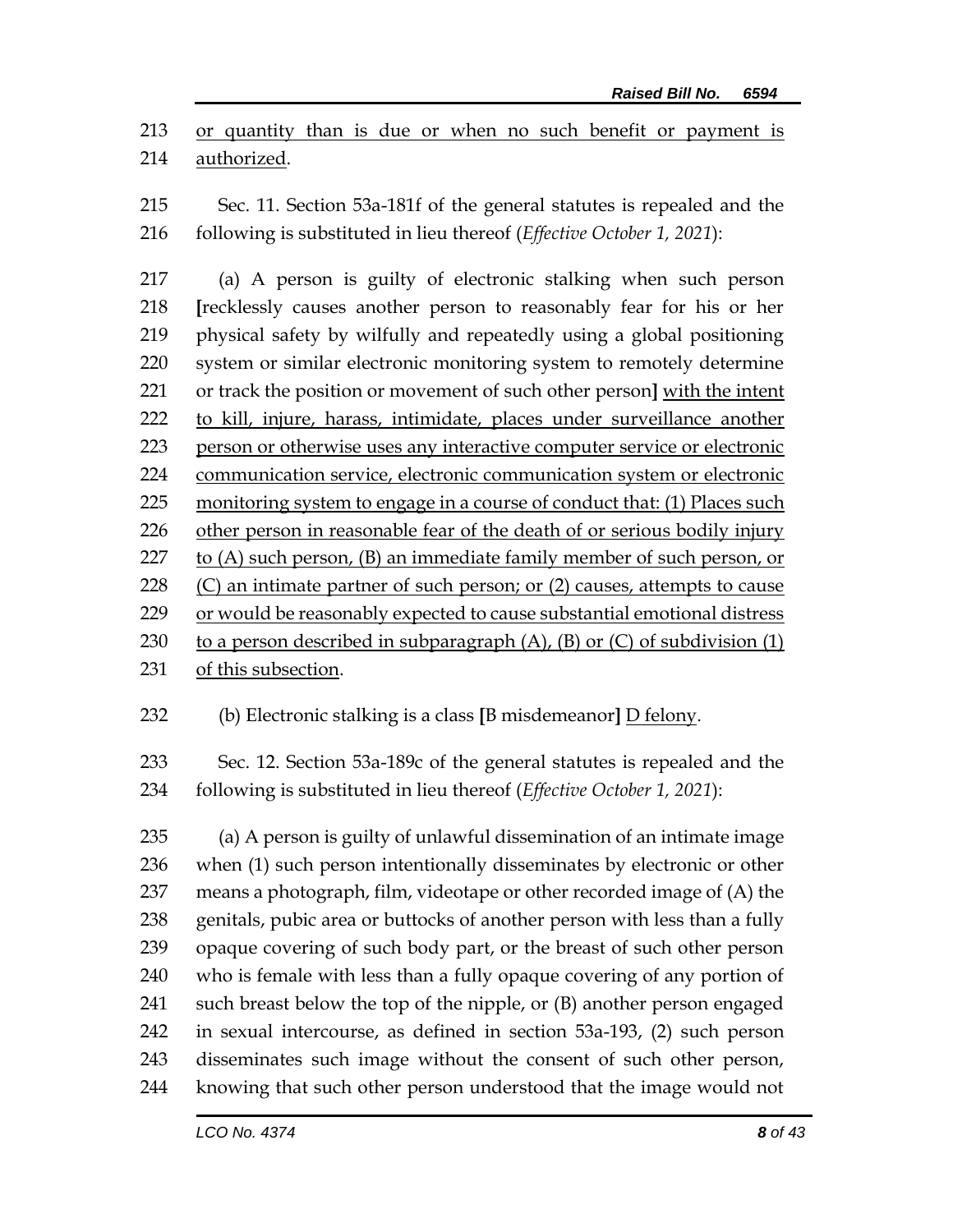be so disseminated, and (3) such other person suffers harm as a result of such dissemination. For purposes of this subsection, "disseminate" means to sell, give, provide, lend, trade, mail, deliver, transfer, publish, distribute, circulate, present, exhibit, advertise or otherwise offer, and "harm" includes, but is not limited to, subjecting such other person to hatred, contempt, ridicule, physical injury, financial injury, psychological harm or serious emotional distress.

 (b) The provisions of subsection (a) of this subsection shall not apply to:

 (1) Any image described in subsection (a) of this section of such other person if such image resulted from voluntary exposure or engagement in sexual intercourse by such other person, in a public place, as defined in section 53a-181, or in a commercial setting;

 (2) Any image described in subsection (a) of this section of such other 259 person, if such other person is not clearly identifiable, unless other personally identifying information is associated with or accompanies 261 the image; or

 (3) Any image described in subsection (a) of this section of such other person, if the dissemination of such image serves the public interest.

 (c) Unlawful dissemination of an intimate image **[**is a class A misdemeanor**]** to (1) a person by any means is a class A misdemeanor, and (2) more than one person by means of an interactive computer service, as defined in 47 USC 230, an information service, as defined in 47 USC 153, or a telecommunications service, as defined in section 16- 247a, is a class D felony.

 (d) Nothing in this section shall be construed to impose liability on the provider of an interactive computer service, as defined in 47 USC 230, an information service, as defined in 47 USC 153, or a telecommunications service, as defined in section 16-247a, for content provided by another person.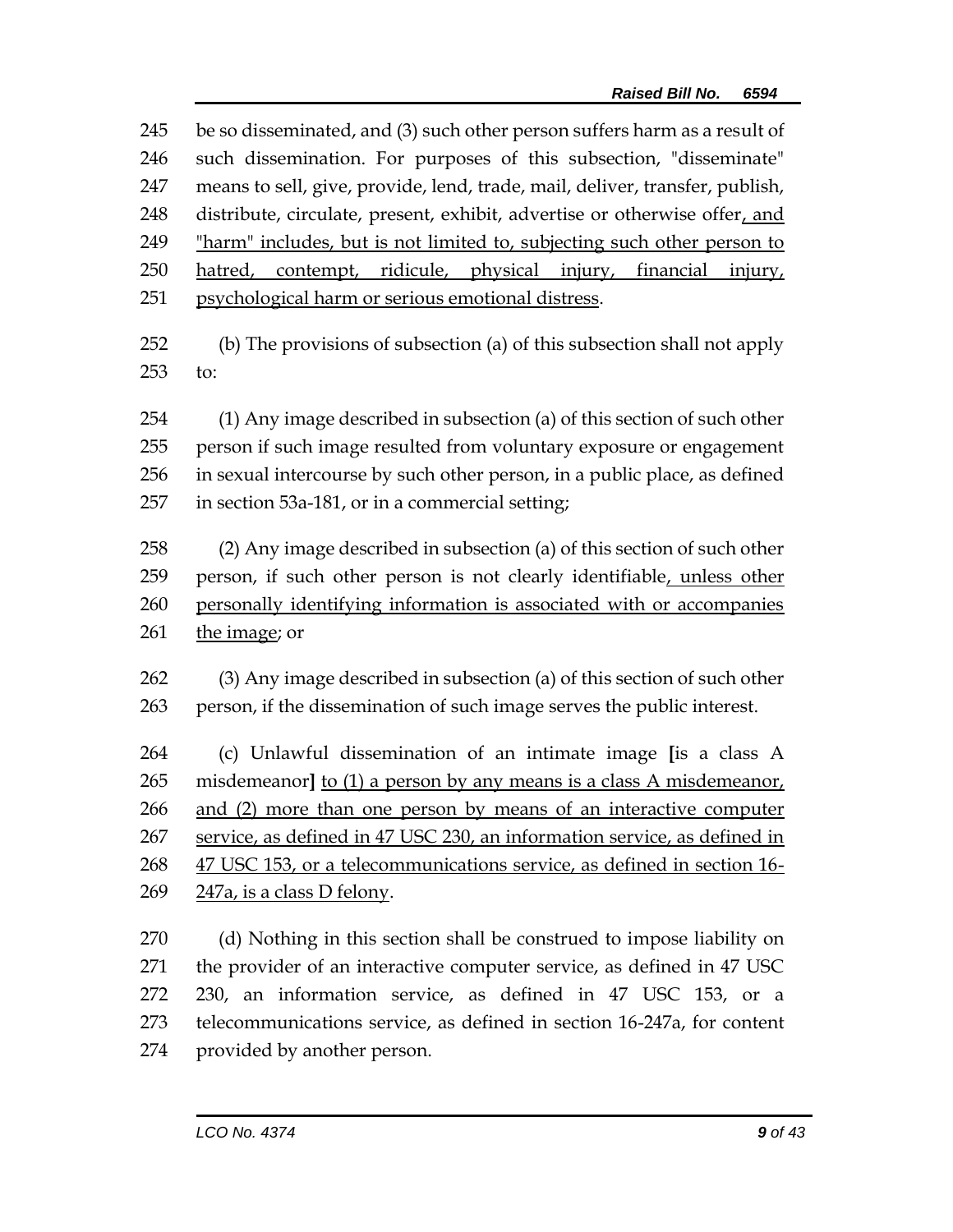Sec. 13. Subsections (f) and (g) of section 53a-40 of the general statutes are repealed and the following is substituted in lieu thereof (*Effective October 1, 2021*):

278 (f) A persistent offender for possession of a controlled substance is a person who (1) stands convicted of possession of a controlled substance in violation of the provisions of section 21a-279, as amended by this act, and (2) has been, at separate times prior to the commission of the present possession of a controlled substance, twice convicted of the crime of possession of a controlled substance during the ten years prior to the commission of the present violation of section 21a-279, as amended by this act.

 (g) A persistent felony offender is a person who (1) stands convicted 287 of a felony other than a class D <u>or E</u> felony, and (2) has been, at separate times prior to the commission of the present felony, twice convicted of 289 a felony other than a class D or E felony, for violations committed during the ten years prior to the commission of the present felony.

 Sec. 14. Subsection (b) of section 53a-39c of the general statutes is repealed and the following is substituted in lieu thereof (*Effective October 1, 2021*):

 (b) Any person who enters such program shall pay to the court a participation fee of two hundred five dollars, except that no person may be excluded from such program for inability to pay such fee, provided (1) such person files with the court an affidavit of indigency or inability to pay **[**, (2)**]** such indigency is confirmed by the Court Support Services Division **[**,**]** and **[**(3)**]** the court enters a finding thereof, or (2) the person has been determined indigent and eligible for representation by a public defender who has been appointed on behalf of such person pursuant to section 51-296. The court shall not require a person to perform community service in lieu of payment of such fee, if waived. All program fees collected under this subsection shall be deposited into the alternative incarceration program account.

Sec. 15. Section 54-56e of the general statutes is repealed and the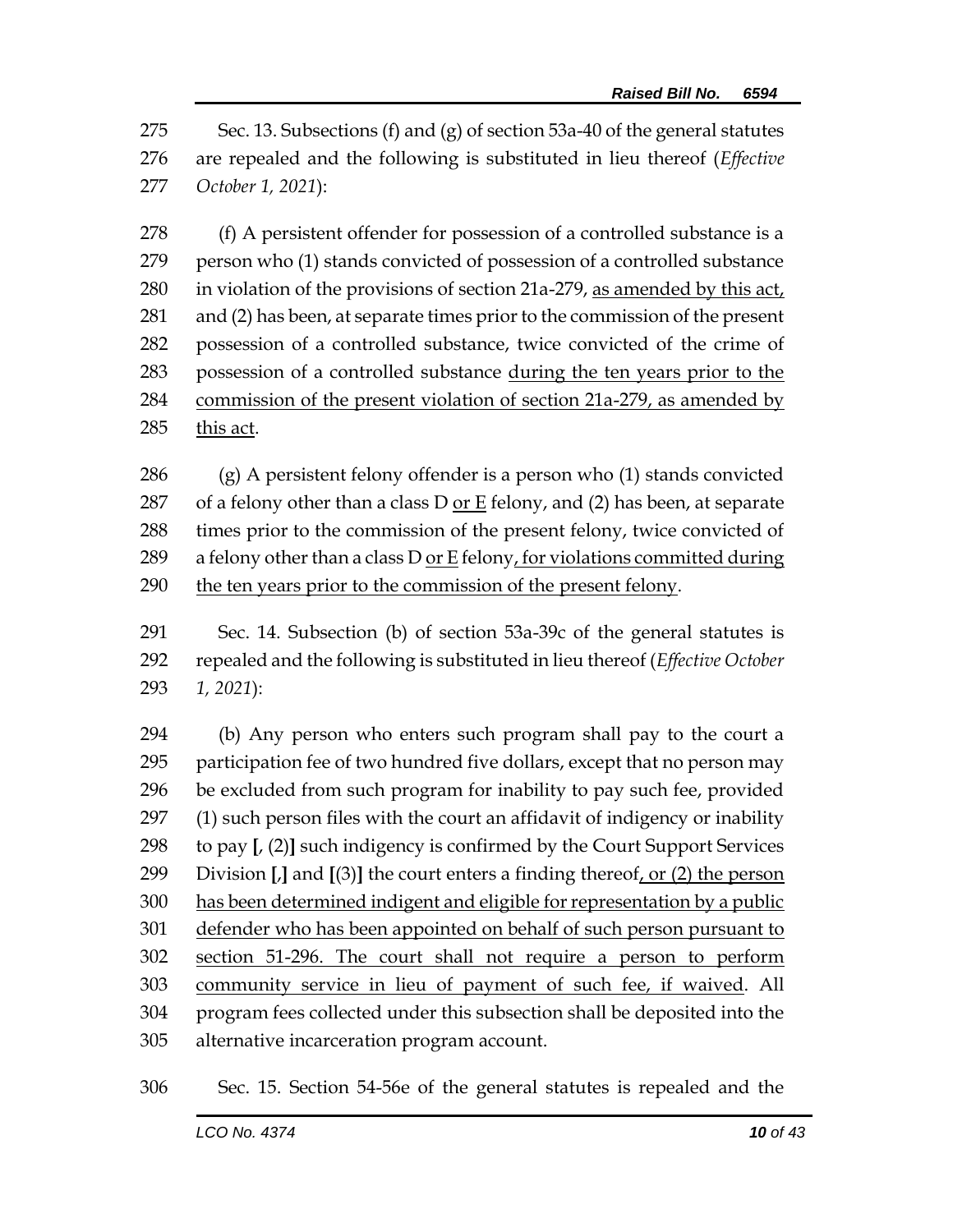## following is substituted in lieu thereof (*Effective October 1, 2021*):

 (a) There shall be a pretrial program for accelerated rehabilitation of persons accused of a crime or crimes or a motor vehicle violation or violations for which a sentence to a term of imprisonment may be imposed, which crimes or violations are not of a serious nature. Upon application by any such person for participation in the program, the court shall, but only as to the public, order the court file sealed.

 (b) The court may, in its discretion, invoke such program on motion of the defendant or on motion of a state's attorney or prosecuting attorney with respect to a defendant (1) who, the court believes, will probably not offend in the future, (2) who has no previous record of conviction of a crime or of a violation of section 14-196, subsection (c) of section 14-215, section 14-222a, subsection (a) or subdivision (1) of subsection (b) of section 14-224, section 14-227a or 14-227m or subdivision (1) or (2) of subsection (a) of section 14-227n, and (3) who states under oath, in open court or before any person designated by the clerk and duly authorized to administer oaths, under the penalties of perjury, (A) that the defendant has never had such program invoked on the defendant's behalf or that the defendant was charged with a misdemeanor or a motor vehicle violation for which a term of imprisonment of one year or less may be imposed and ten or more years have passed since the date that any charge or charges for which the program was invoked on the defendant's behalf were dismissed by the court, or (B) with respect to a defendant who is a veteran, that the defendant has not had such program invoked in the defendant's behalf more than once previously, provided the defendant shall agree thereto and provided notice has been given by the defendant, on a form prescribed by the Office of the Chief Court Administrator, to the victim or victims of such crime or motor vehicle violation, if any, by registered or certified mail and such victim or victims have an opportunity to be heard thereon. Any defendant who makes application for participation in such program shall pay to the court an application fee of thirty-five dollars, except as provided in subsection (g) of this section. No defendant shall be allowed to participate in the pretrial program for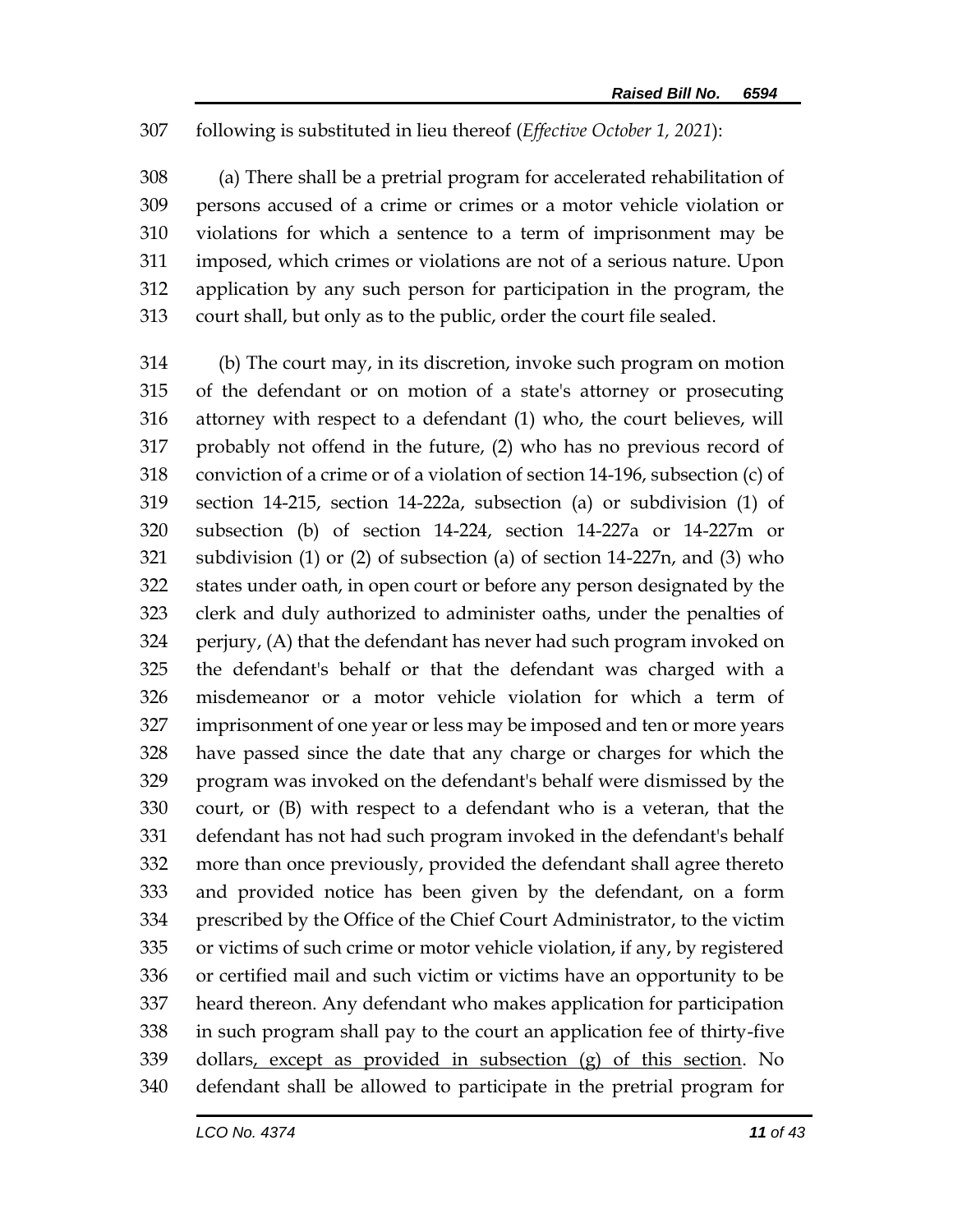accelerated rehabilitation more than two times. For the purposes of this section, "veteran" means any person who was discharged or released under conditions other than dishonorable from active service in the armed forces as defined in section 27-103.

 (c) This section shall not be applicable: (1) To any person charged with (A) a class A felony, (B) a class B felony, except a violation of subdivision (1), (2) or (3) of subsection (a) of section 53a-122 that does not involve the use, attempted use or threatened use of physical force against another person, or a violation of subdivision (4) of subsection (a) of section 53a-122 that does not involve the use, attempted use or threatened use of physical force against another person and does not involve a violation by a person who is a public official, as defined in section 1-110, or a state or municipal employee, as defined in section 1- 110, or (C) a violation of section 53a-70b of the general statutes, revision of 1958, revised to January 1, 2019, or section 14-227a or 14-227m, subdivision (1) or (2) of subsection (a) of section 14-227n, subdivision (2) of subsection (a) of section 53-21 or section 53a-56b, 53a-60d, 53a-70, 53a- 70a, 53a-71, except as provided in subdivision (5) of this subsection, 53a- 72a, 53a-72b, 53a-90a, 53a-196e or 53a-196f, (2) to any person charged with a crime or motor vehicle violation who, as a result of the commission of such crime or motor vehicle violation, causes the death of another person, (3) to any person accused of a family violence crime as defined in section 46b-38a who (A) is eligible for the pretrial family violence education program established under section 46b-38c, as 365 amended by this act, or (B) has previously had the pretrial family violence education program invoked in such person's behalf, (4) to any person charged with a violation of section 21a-267, as amended by this act, or 21a-279, as amended by this act, who (A) is eligible for the pretrial drug education and community service program established under 370 section 54-56i, as amended by this  $act<sub>t</sub>$  or (B) has previously had the pretrial drug education program or the pretrial drug education and community service program invoked on such person's behalf, (5) unless good cause is shown, to (A) any person charged with a class C felony, or (B) any person charged with committing a violation of subdivision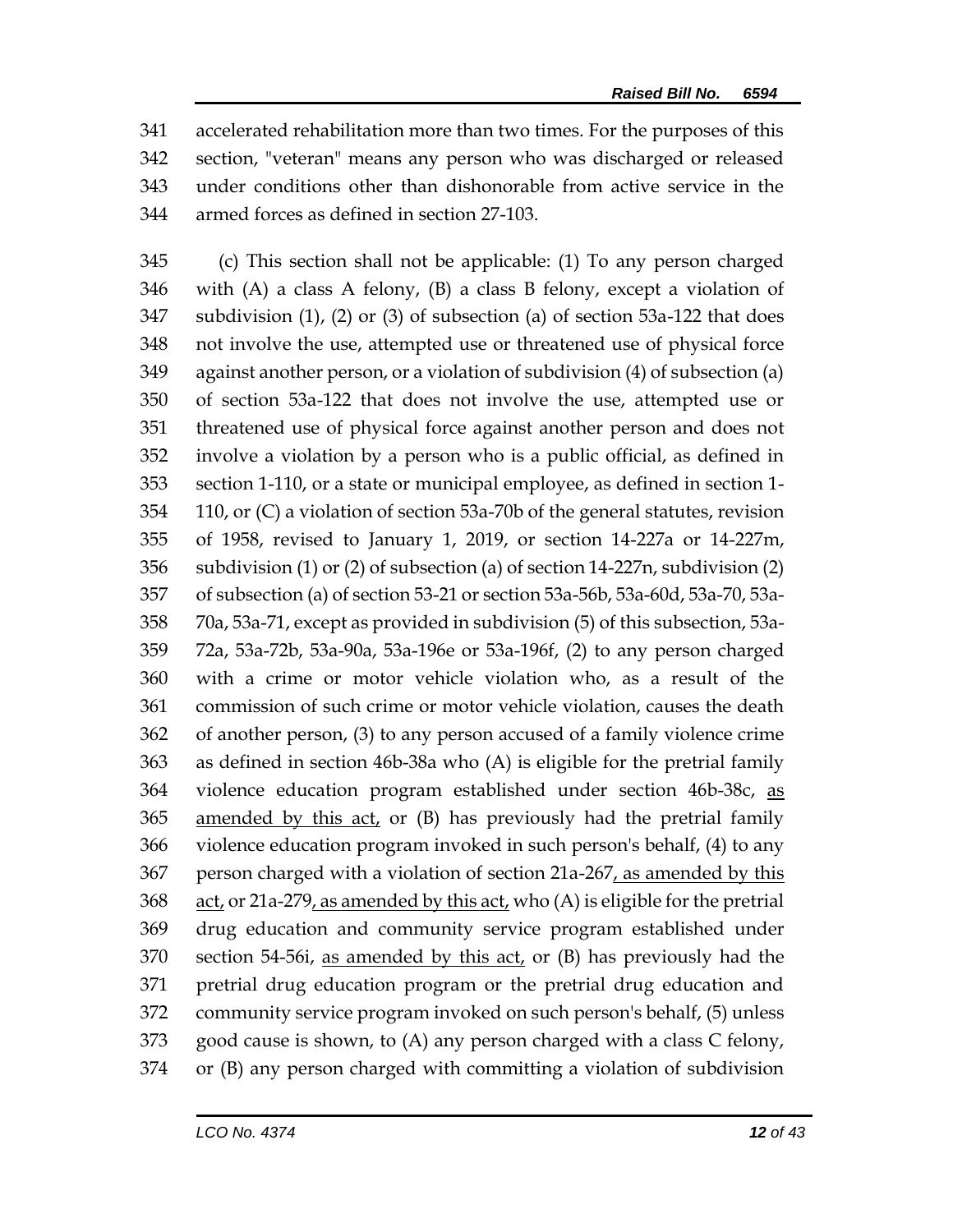(1) of subsection (a) of section 53a-71 while such person was less than four years older than the other person, (6) to any person charged with a violation of section 9-359 or 9-359a, (7) to any person charged with a motor vehicle violation (A) while operating a commercial motor vehicle, as defined in section 14-1, or (B) who holds a commercial driver's license or commercial driver's instruction permit at the time of the violation, (8) to any person charged with a violation of subdivision (6) of subsection (a) of section 53a-60, or (9) to a health care provider or vendor participating in the state's Medicaid program charged with a violation of section 53a-122 or subdivision (4) of subsection (a) of section 53a-123.

 (d) Except as provided in subsection **[**(e)**]** (g) of this section, any defendant who enters such program shall pay to the court a participation fee of one hundred dollars. Any defendant who enters such program shall agree to the tolling of any statute of limitations with respect to such crime and to a waiver of the right to a speedy trial. Any such defendant shall appear in court and shall, under such conditions as the court shall order, be released to the custody of the Court Support Services Division, except that, if a criminal docket for drug-dependent persons has been established pursuant to section 51-181b in the judicial district, such defendant may be transferred, under such conditions as the court shall order, to the court handling such docket for supervision by such court. If the defendant refuses to accept, or, having accepted, violates such conditions, the defendant's case shall be brought to trial. The period of such probation or supervision, or both, shall not exceed two years. If the defendant has reached the age of sixteen years but has not reached the age of eighteen years, the court may order that as a condition of such probation the defendant be referred for services to a youth service bureau established pursuant to section 10-19m, provided the court finds, through an assessment by a youth service bureau or its designee, that the defendant is in need of and likely to benefit from such services. When determining any conditions of probation to order for a person entering such program who was charged with a misdemeanor that did not involve the use, attempted use or threatened use of physical force against another person or a motor vehicle violation, the court shall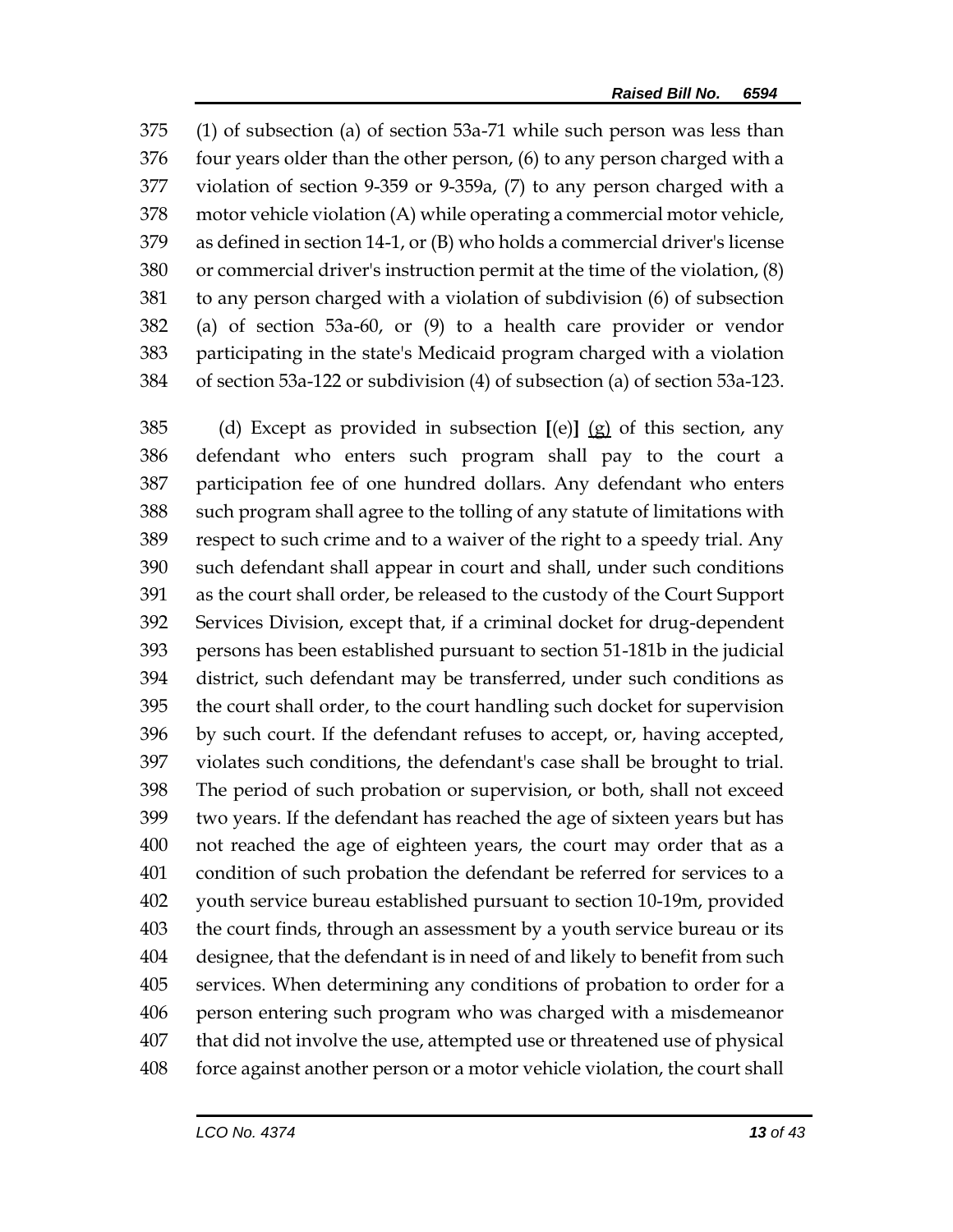consider ordering the person to perform community service in the community in which the offense or violation occurred. If the court determines that community service is appropriate, such community service may be implemented by a community court established in accordance with section 51-181c if the offense or violation occurred within the jurisdiction of a community court established by said section. If the defendant is charged with a violation of section 46a-58, 53-37a, 53a-181j, 53a-181k or 53a-181*l*, the court may order that as a condition of such probation the defendant participate in a hate crimes diversion program as provided in subsection (e) of this section. If a defendant is charged with a violation of section 53-247, the court may order that as a condition of such probation the defendant undergo psychiatric or psychological counseling or participate in an animal cruelty prevention and education program provided such a program exists and is available to the defendant.

 (e) If the court orders the defendant to participate in a hate crimes diversion program as a condition of probation, the defendant shall pay 426 to the court a participation fee of four hundred twenty-five dollars, except as provided in subsection (g) of this section. **[**No person may be excluded from such program for inability to pay such fee, provided (1) such person files with the court an affidavit of indigency or inability to pay, (2) such indigency or inability to pay is confirmed by the Court Support Services Division, and (3) the court enters a finding thereof.**]** The Judicial Department shall contract with service providers, develop standards and oversee appropriate hate crimes diversion programs to meet the requirements of this section. Any defendant whose employment or residence makes it unreasonable to attend a hate crimes diversion program in this state may attend a program in another state which has standards substantially similar to, or higher than, those of this state, subject to the approval of the court and payment of the application and program fees as provided in this section. The hate crimes diversion program shall consist of an educational program and supervised community service.

(f) If a defendant released to the custody of the Court Support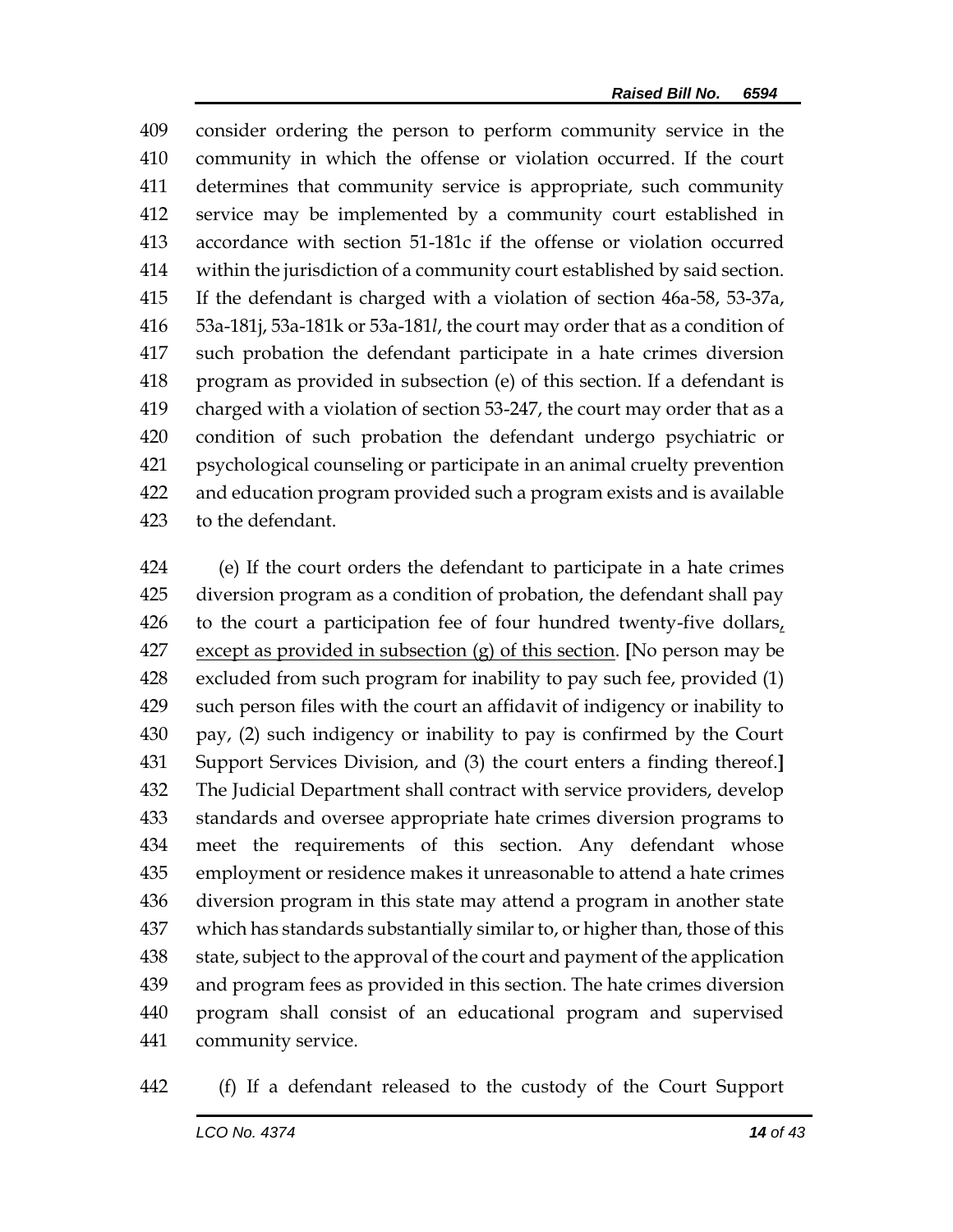Services Division satisfactorily completes such defendant's period of probation, such defendant may apply for dismissal of the charges against such defendant and the court, on finding such satisfactory completion, shall dismiss such charges. If the defendant does not apply for dismissal of the charges against such defendant after satisfactorily completing such defendant's period of probation, the court, upon receipt of a report submitted by the Court Support Services Division that the defendant satisfactorily completed such defendant's period of probation, may on its own motion make a finding of such satisfactory completion and dismiss such charges. If a defendant transferred to the court handling the criminal docket for drug-dependent persons satisfactorily completes such defendant's period of supervision, the court shall release the defendant to the custody of the Court Support Services Division under such conditions as the court shall order or shall dismiss such charges. Upon dismissal, all records of such charges shall be erased pursuant to section 54-142a. An order of the court denying a motion to dismiss the charges against a defendant who has completed such defendant's period of probation or supervision or terminating the participation of a defendant in such program shall be a final judgment for purposes of appeal.

463 (g) The court shall waive any application fee under this section for any person who (1) files with the court an affidavit of indigency or inability to pay, such indigency is confirmed by the Court Support Services Division and the court enters a finding thereof, or (2) has been determined indigent and eligible for representation by a public 468 defender who has been appointed on behalf of such person pursuant to section 51-296. The court shall not require a person to perform community service in lieu of payment of such fee, if waived.

 Sec. 16. Section 54-56g of the general statutes is repealed and the following is substituted in lieu thereof (*Effective October 1, 2021*):

 (a) (1) There shall be a pretrial alcohol education program for persons charged with a violation of section 14-227a, 14-227g or 14-227m, subdivision (1) or (2) of subsection (a) of section 14-227n or section 15-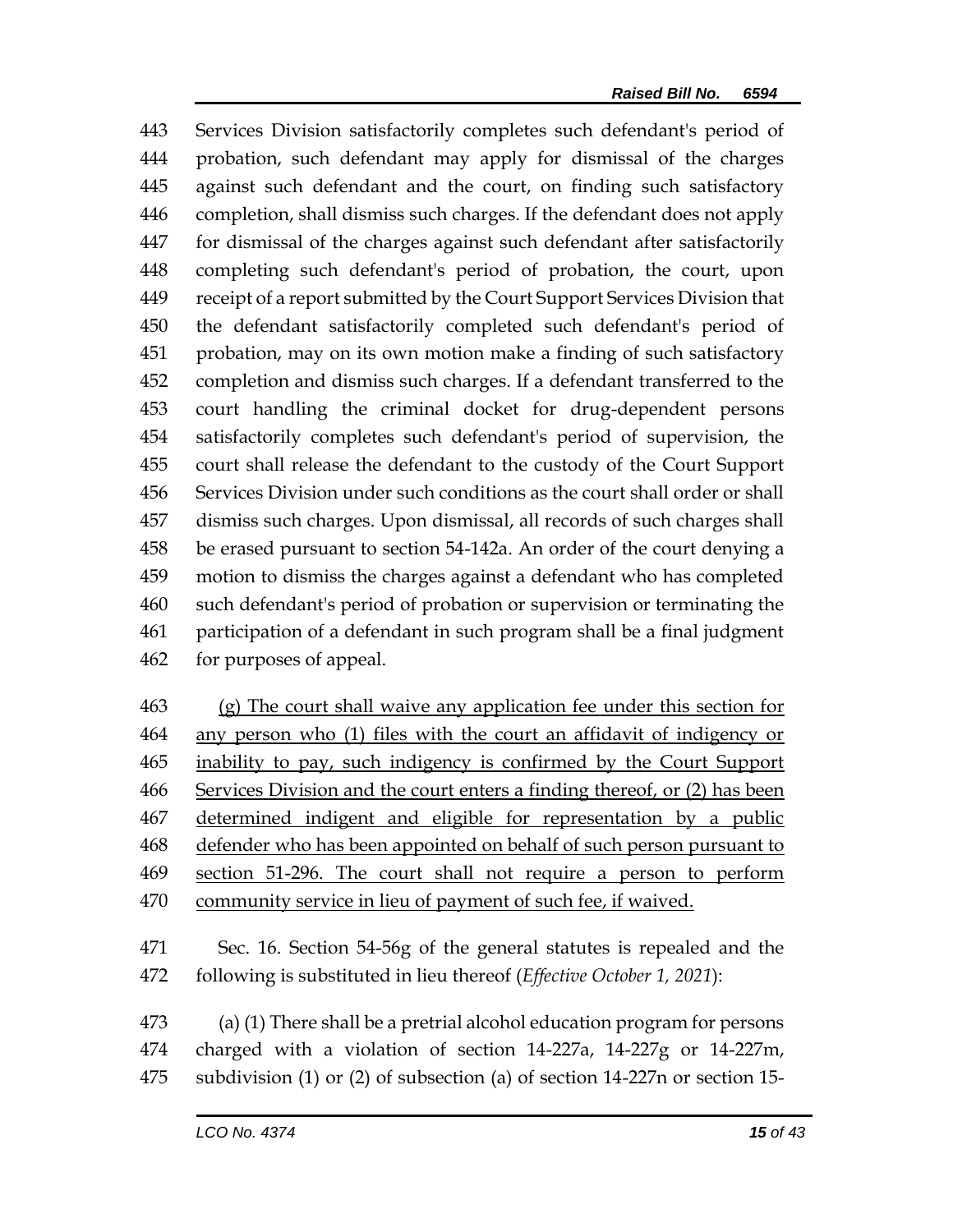133 or 15-140n. Upon application by any such person for participation in such program, the court shall, but only as to the public, order the court file sealed, and such person shall pay to the court an application fee of one hundred dollars and a nonrefundable evaluation fee of one hundred dollars, except as provided for in subsection (i) of this section, and such person shall state under oath, in open court or before any person designated by the clerk and duly authorized to administer oaths, under penalties of perjury that: (A) If such person is charged with a violation of section 14-227a, 14-227g or 14-227m, subdivision (1) or (2) of subsection (a) of section 14-227n, subsection (d) of section 15-133 or section 15-140n, such person has not had such program invoked in such person's behalf within the preceding ten years for a violation of section 14-227a, 14-227g or 14-227m, subdivision (1) or (2) of subsection (a) of section 14-227n, subsection (d) of section 15-133 or section 15-140n, (B) such person has not been convicted of a violation of section 53a-56b or 53a-60d, a violation of subsection (a) of section 14-227a before, on or after October 1, 1981, a violation of subdivision (1) or (2) of subsection (a) of section 14-227a on or after October 1, 1985, a violation of section 14-227g, a violation of section 14-227m or a violation of subdivision (1) or (2) of subsection (a) of section 14-227n, (C) such person has not been convicted of a violation of section 15-132a, subsection (d) of section 15- 133, section 15-140*l* or section 15-140n, (D) such person has not been convicted in any other state at any time of an offense the essential elements of which are substantially the same as section 53a-56b, 53a-60d, 15-132a, 15-140*l* or 15-140n, subdivision (1) or (2) of subsection (a) of section 14-227a, section 14-227m, subdivision (1) or (2) of subsection (a) of section 14-227n or subsection (d) of section 15-133, and (E) notice has been given by such person, by registered or certified mail on a form prescribed by the Office of the Chief Court Administrator, to each victim who sustained a serious physical injury, as defined in section 53a-3, which was caused by such person's alleged violation, that such person has applied to participate in the pretrial alcohol education program and that such victim has an opportunity to be heard by the court on the application.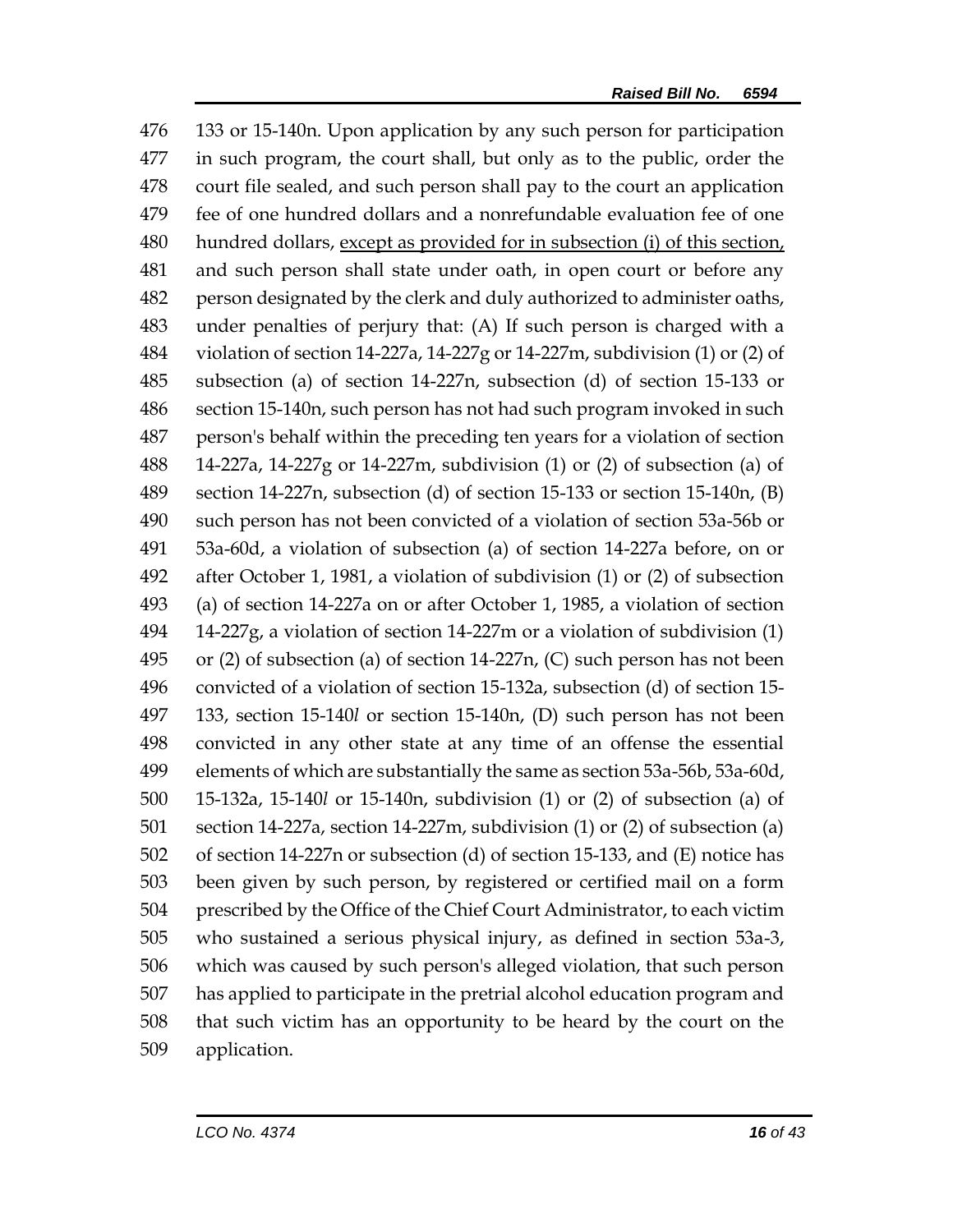(2) The court shall provide each such victim who sustained a serious physical injury an opportunity to be heard prior to granting an application under this section. Unless good cause is shown, a person shall be ineligible for participation in such pretrial alcohol education program if such person's alleged violation of section 14-227a, 14-227g or 14-227m, subdivision (1) or (2) of subsection (a) of section 14-227n or subsection (d) of section 15-133 caused the serious physical injury, as defined in section 53a-3, of another person.

 (3) The application fee imposed under this subsection shall be credited to the Criminal Injuries Compensation Fund established under section 54-215. The evaluation fee imposed under this subsection shall be credited to the pretrial account established under section 54-56k.

 (b) The court, after consideration of the recommendation of the state's attorney, assistant state's attorney or deputy assistant state's attorney in charge of the case, may, in its discretion, grant such application. If the court grants such application, the court shall refer such person to the Court Support Services Division for assessment and confirmation of the eligibility of the applicant and to the Department of Mental Health and Addiction Services for evaluation. The Court Support Services Division, in making its assessment and confirmation, may rely on the representations made by the applicant under oath in open court with respect to convictions in other states of offenses specified in subsection (a) of this section. Upon confirmation of eligibility and receipt of the evaluation report, the defendant shall be referred to the Department of Mental Health and Addiction Services by the Court Support Services Division for placement in an appropriate alcohol intervention program for one year, or be placed in a state-licensed substance abuse treatment program. The alcohol intervention program shall include a ten-session intervention program and a fifteen-session intervention program. Any person who enters the pretrial alcohol education program shall agree: (1) To the tolling of the statute of limitations with respect to such crime, (2) to a waiver of such person's right to a speedy trial, (3) to complete ten or fifteen counseling sessions in an alcohol intervention program or successfully complete a substance abuse treatment program of not less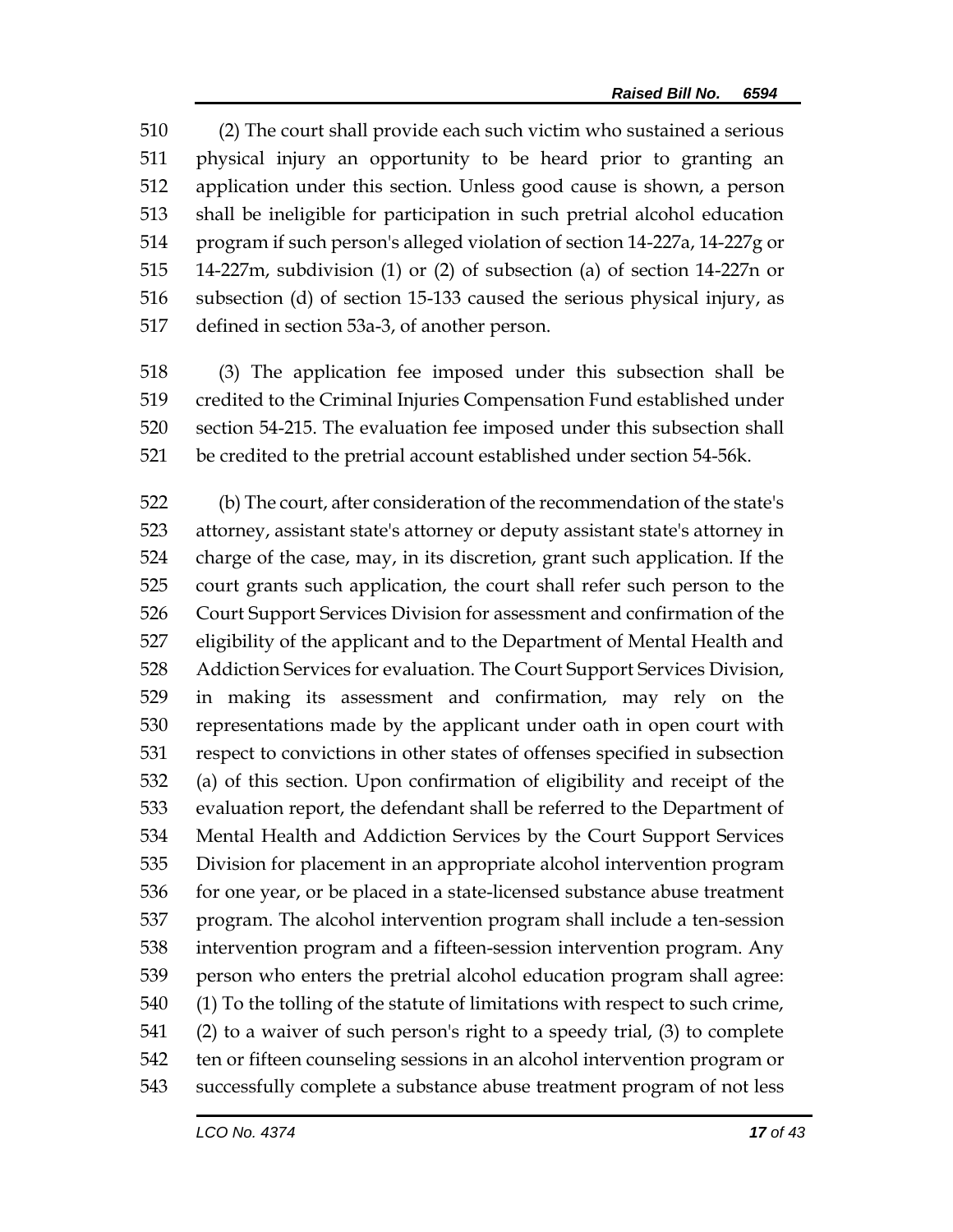than twelve sessions pursuant to this section dependent upon the evaluation report and the court order, (4) to commence participation in an alcohol intervention program or substance abuse treatment program not later than ninety days after the date of entry of the court order unless granted a delayed entry into a program by the court, (5) upon completion of participation in the alcohol intervention program, to accept placement in a substance abuse treatment program upon the recommendation of a provider under contract with the Department of Mental Health and Addiction Services pursuant to subsection (f) of this section or placement in a state-licensed substance abuse treatment program which meets standards established by the Department of Mental Health and Addiction Services, if the Court Support Services Division deems it appropriate, and (6) if ordered by the court, to participate in at least one victim impact panel. The suspension of the motor vehicle operator's license of any such person pursuant to section 14-227b shall be effective during the period such person is participating in the pretrial alcohol education program, provided such person shall have the option of not commencing the participation in such program until the period of such suspension is completed. If the Court Support Services Division informs the court that the defendant is ineligible for such program and the court makes a determination of ineligibility or if the program provider certifies to the court that the defendant did not successfully complete the assigned program or is no longer amenable to treatment and such person does not request, or the court denies, program reinstatement under subsection (e) of this section, the court shall order the court file to be unsealed, enter a plea of not guilty for such defendant and immediately place the case on the trial list. If such defendant satisfactorily completes the assigned program, such defendant may apply for dismissal of the charges against such defendant and the court, on reviewing the record of the defendant's participation in such program submitted by the Court Support Services Division and on finding such satisfactory completion, shall dismiss the charges. If the defendant does not apply for dismissal of the charges against such defendant after satisfactorily completing the assigned program the court, upon receipt of the record of the defendant's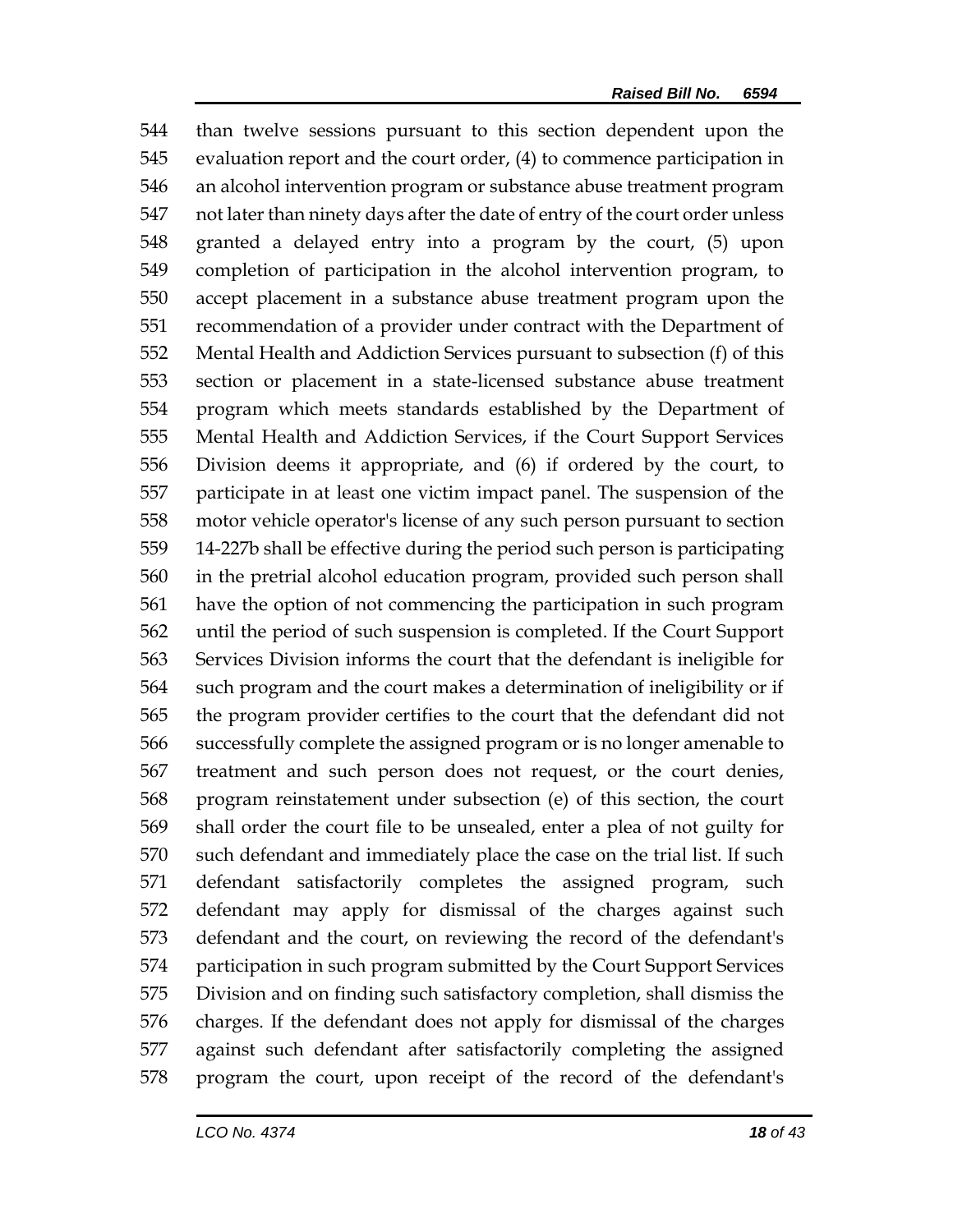participation in such program submitted by the Court Support Services Division, may on its own motion make a finding of such satisfactory completion and dismiss the charges. Upon motion of the defendant and a showing of good cause, the court may extend the one-year placement period for a reasonable period for the defendant to complete the assigned program. A record of participation in such program shall be retained by the Court Support Services Division for a period of ten years from the date the court grants the application for participation in such program. The Court Support Services Division shall transmit to the Department of Motor Vehicles a record of participation in such program for each person who satisfactorily completes such program. The Department of Motor Vehicles shall maintain for a period of ten years the record of a person's participation in such program as part of such person's driving record. The Court Support Services Division shall transmit to the Department of Energy and Environmental Protection the record of participation of any person who satisfactorily completes such program who has been charged with a violation of the provisions of subsection (d) of section 15-133 or section 15-140n. The Department of Energy and Environmental Protection shall maintain for a period of ten years the record of a person's participation in such program as a part of such person's boater certification record.

600 (c)  $(1)$  At the time the court grants the application for participation in the pretrial alcohol education program, such person shall also pay to the court a nonrefundable program fee of three hundred fifty dollars if such person is ordered to participate in the ten-session intervention program and a nonrefundable program fee of five hundred dollars if such person is ordered to participate in the fifteen-session intervention program,. If the court grants the application for participation in the pretrial alcohol education program and such person is ordered to participate in a substance abuse treatment program, such person shall be responsible for the costs associated with participation in such program. No person may be excluded from either program for inability to pay such fee or cost, **[**provided (1) such person files with the court an affidavit of indigency or inability to pay, (2) such indigency or inability to pay is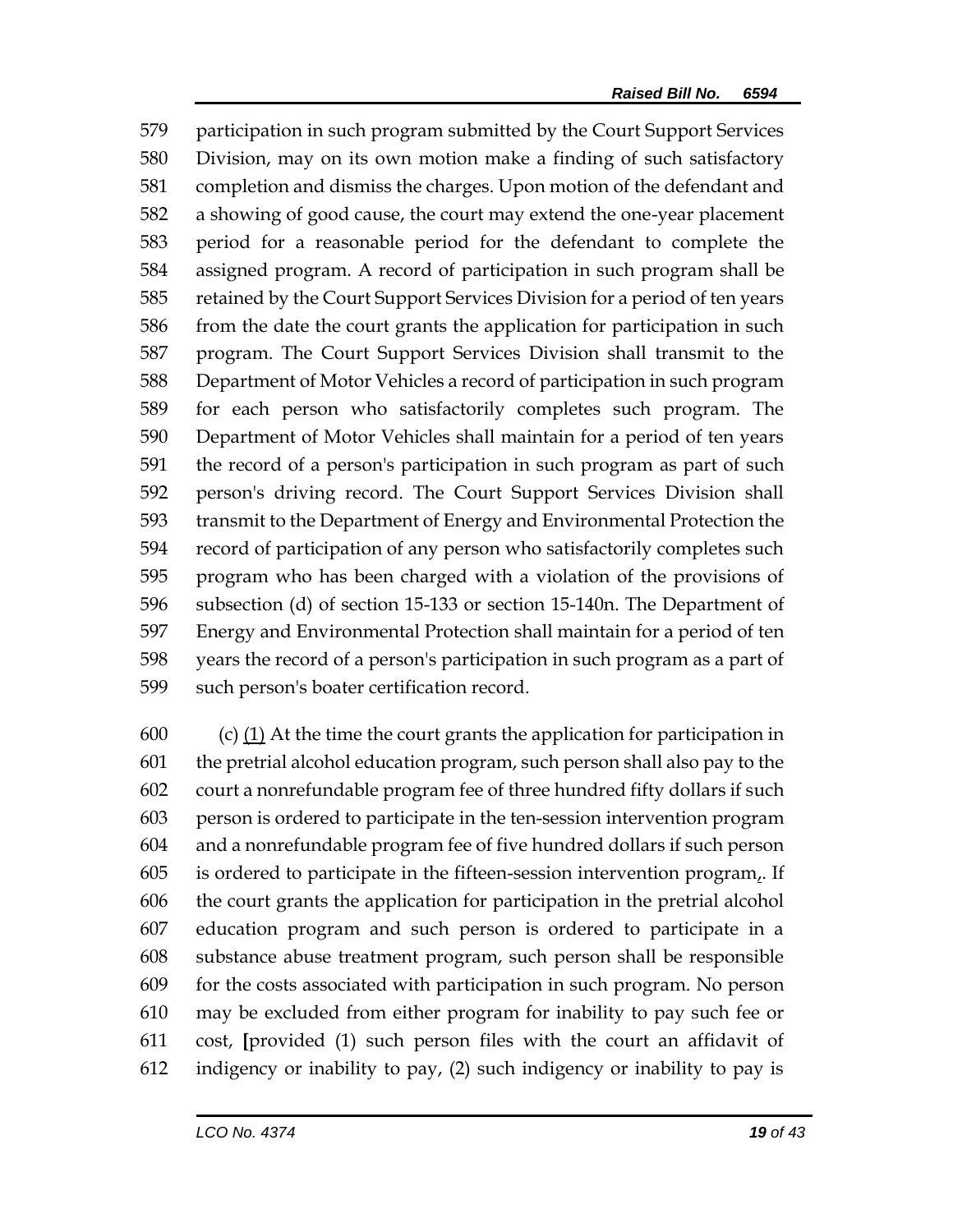confirmed by the Court Support Services Division, and (3) the court enters a finding thereof**]** and the court shall waive any such fee or cost for any intervention program if such person is found eligible to have such fee or cost waived under subsection (i) of this section.

 (2) If the court finds that a person is indigent or unable to pay for a treatment program using the method for determining indigency described in subsection (i) of this section, the costs of such program shall be paid from the pretrial account established under section 54-56k. **[**If the court finds that a person is indigent or unable to pay for an intervention program, the court may waive all or any portion of the fee for such intervention program.**]**

 (3) If the court denies the application, such person shall not be required to pay the program fee. If the court grants the application and such person is later determined to be ineligible for participation in such pretrial alcohol education program or fails to complete the assigned program, the program fee shall not be refunded. All program fees shall be credited to the pretrial account established under section 54-56k.

 (d) If a person returns to court with certification from a program provider that such person did not successfully complete the assigned program or is no longer amenable to treatment, the provider, to the extent practicable, shall include a recommendation to the court as to whether a ten-session intervention program, a fifteen-session intervention program or placement in a state-licensed substance abuse treatment program would best serve such person's needs. The provider shall also indicate whether the current program referral was an initial referral or a reinstatement to the program.

 (e) When a person subsequently requests reinstatement into an alcohol intervention program or a substance abuse treatment program and the Court Support Services Division verifies that such person is eligible for reinstatement into such program and thereafter the court favorably acts on such request, such person shall pay a nonrefundable program fee of one hundred seventy-five dollars if ordered to complete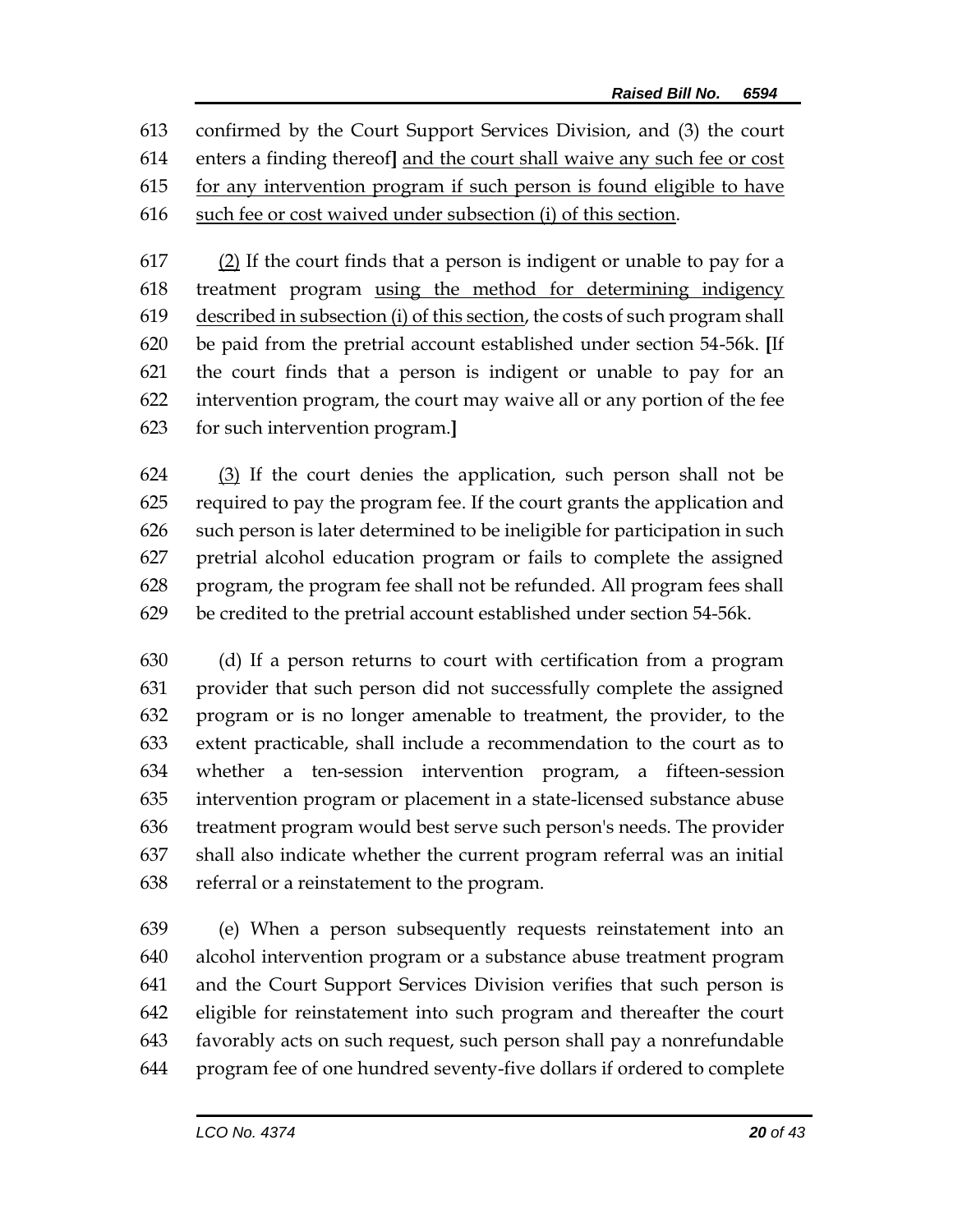a ten-session intervention program or two hundred fifty dollars if ordered to complete a fifteen-session intervention program, as the case may be, **[**. Unless good cause is shown, such fees shall not be waived**]** except as provided in subsection (i) of this section. If the court grants a person's request to be reinstated into a treatment program, such person shall be responsible for the costs, if any, associated with being reinstated into the treatment program. All program fees collected in connection with a reinstatement to an intervention program shall be credited to the pretrial account established under section 54-56k. No person shall be permitted more than two program reinstatements pursuant to this subsection.

 (f) The Department of Mental Health and Addiction Services shall contract with service providers, develop standards and oversee appropriate alcohol programs to meet the requirements of this section. Said department shall adopt regulations, in accordance with chapter 54, to establish standards for such alcohol programs. Any person ordered to participate in a treatment program shall do so at a state-licensed treatment program which meets the standards established by said department. Any defendant whose employment or residence makes it unreasonable to attend an alcohol intervention program or a substance abuse treatment program in this state may attend a program in another state which has standards substantially similar to, or higher than, those of this state, subject to the approval of the court and payment of the application, evaluation and program fees and treatment costs, as appropriate, as provided in this section.

 (g) The court may, as a condition of granting such application, require that such person participate in a victim impact panel program approved by the Court Support Services Division of the Judicial Department. Such victim impact panel program shall provide a nonconfrontational forum for the victims of alcohol-related or drug-related offenses and offenders to share experiences on the impact of alcohol-related or drug-related incidents in their lives. Such victim impact panel program shall be conducted by a nonprofit organization that advocates on behalf of victims of accidents caused by persons who operated a motor vehicle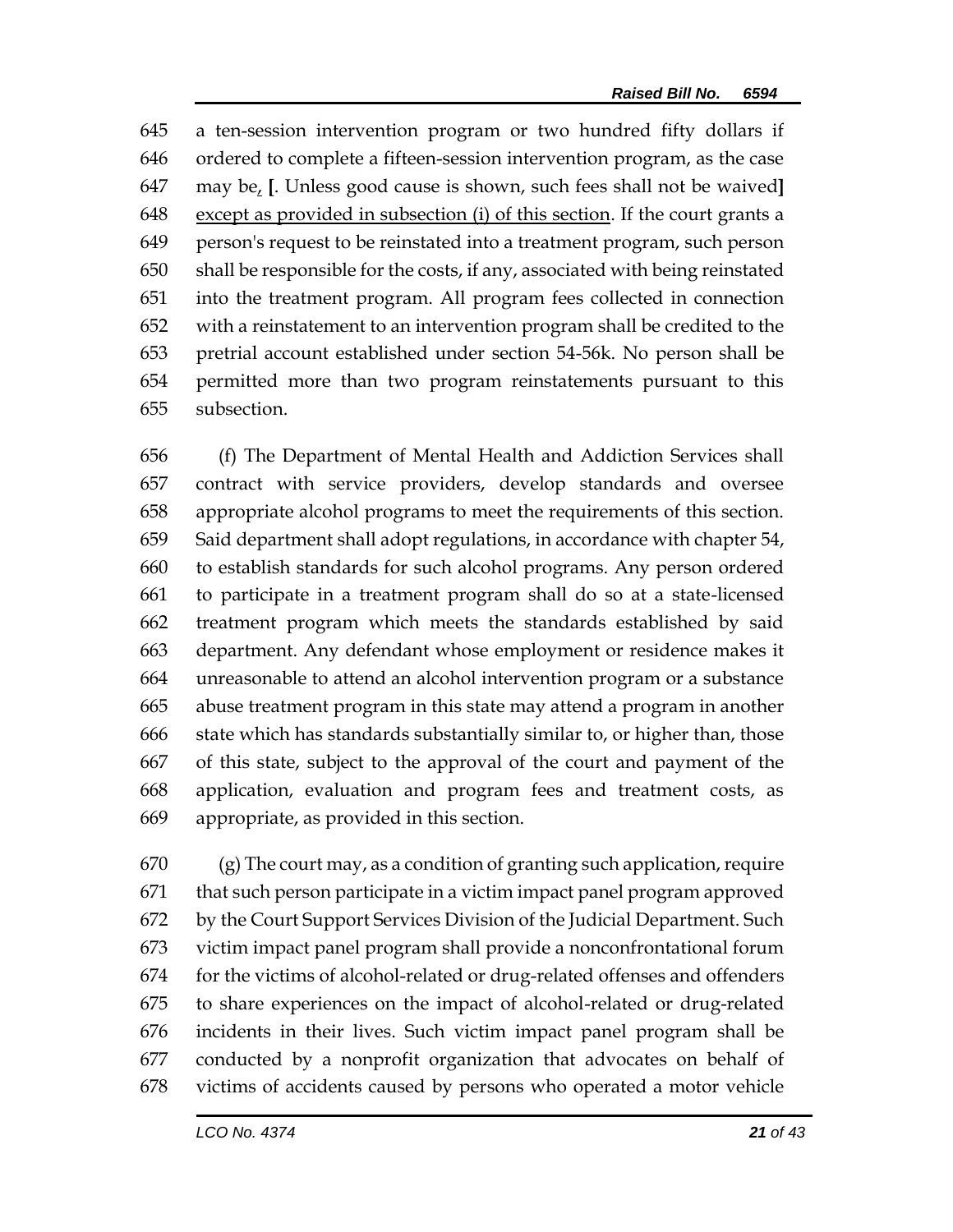while under the influence of intoxicating liquor or any drug, or both. Such organization may assess a participation fee of not more than seventy-five dollars on any person required by the court to participate in such program, provided such organization shall offer a **[**hardship**]** waiver when **[**it has determined that the imposition of a fee would pose an economic hardship for such person**]** such person has been determined indigent and eligible for representation by a public defender who has been appointed on behalf of such person pursuant to section 51-296.

 (h) The provisions of this section shall not be applicable in the case of any person charged with a violation of section 14-227a or 14-227m or subdivision (1) or (2) of subsection (a) of section 14-227n (1) while operating a commercial motor vehicle, as defined in section 14-1, or (2) who holds a commercial driver's license or commercial driver's instruction permit at the time of the violation.

 (i) The court shall waive any fee or cost under subdivision (1) of subsection (c) of this section or subsection (a) or (e) of this section for any person who (1) files with the court an affidavit of indigency or inability to pay, such indigency is confirmed by the Court Support Services Division and the court enters a finding thereof, or (2) has been determined indigent and eligible for representation by a public defender who has been appointed on behalf of such person pursuant to section 51-296. The court shall not require a person to perform community service in lieu of payment of such fee, if waived.

 Sec. 17. Section 54-56i of the general statutes is repealed and the following is substituted in lieu thereof (*Effective October 1, 2021*):

 (a) There is established a pretrial drug education and community service program for persons charged with a violation of section 21a-257, 707 as amended by this act, 21a-267, as amended by this act, 21a-279, as amended by this act, or 21a-279a. The pretrial drug education and community service program shall include a fifteen-session drug education program and a substance abuse treatment program of not less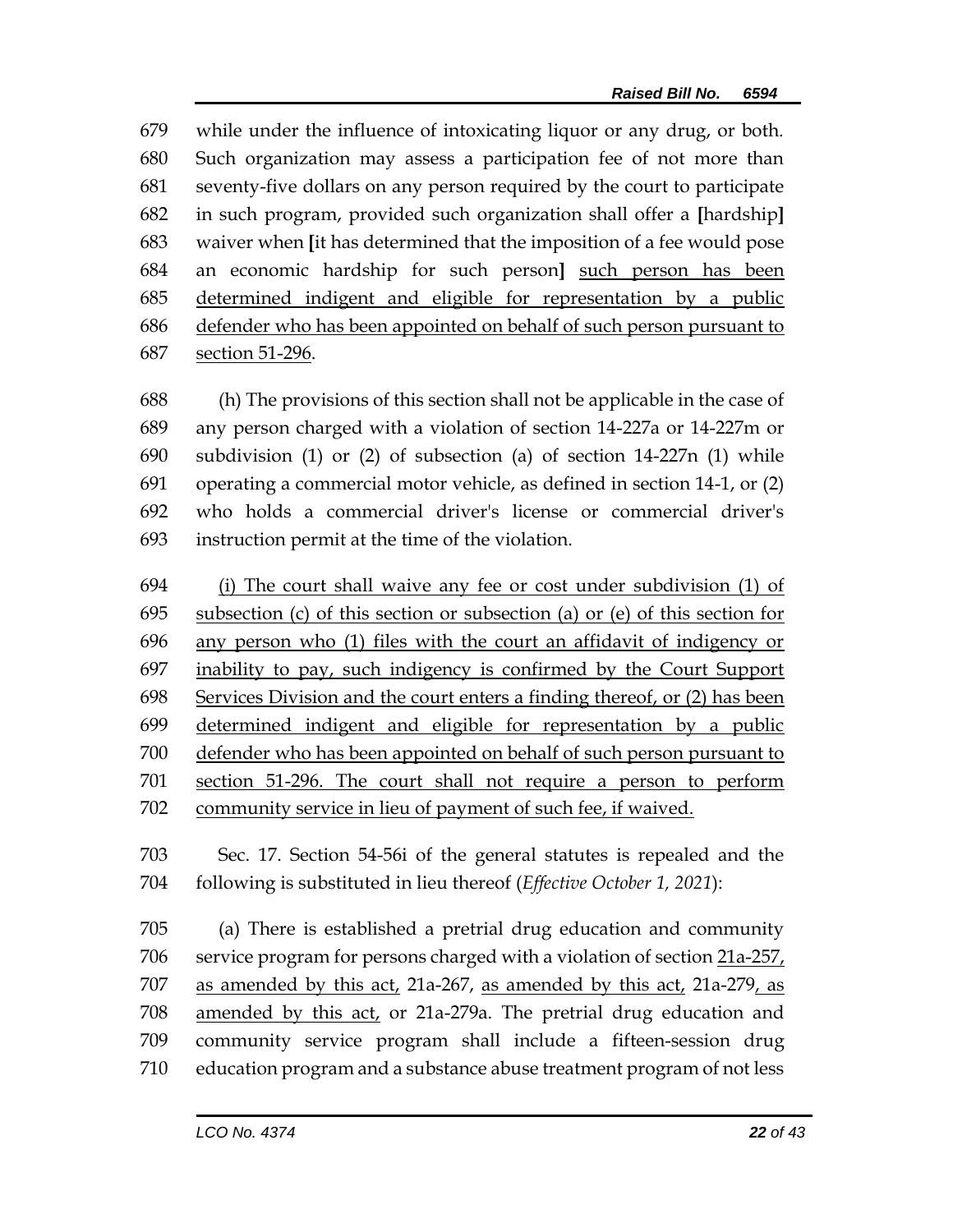than fifteen sessions, and the performance of community service.

 (b) Upon application by any such person for participation in such program, the court shall, but only as to the public, order the court file sealed, and such person shall pay to the court of an application fee of one hundred dollars and a nonrefundable evaluation fee of one hundred fifty dollars, except as provided in subsection (l) of this section. A person shall be ineligible for participation in such pretrial drug education and community service program if such person has twice previously participated in (1) the pretrial drug education program established under the provisions of this section in effect prior to October 1, 2013, (2) the community service labor program established under section 53a-39c, as amended by this act, (3) the pretrial drug education and community service program established under this section, or (4) any of such programs, except that the court may allow a person who has twice previously participated in such programs to participate in the pretrial drug education and community service program one additional time, for good cause shown. The evaluation and application fee imposed under this subsection shall be credited to the pretrial account established under section 54-56k.

 (c) The court, after consideration of the recommendation of the state's attorney, assistant state's attorney or deputy assistant state's attorney in charge of the case, may, in its discretion, grant such application. If the court grants such application, the court shall refer such person (1) to the Court Support Services Division for confirmation of the eligibility of the applicant, (2) to the Department of Mental Health and Addiction Services for evaluation and determination of an appropriate drug education or substance abuse treatment program for the first or second time such application is granted, and (3) to a state-licensed substance abuse treatment program for evaluation and determination of an appropriate substance abuse treatment program for the third time such application is granted, except that, if such person is a veteran, the court may refer such person to the Department of Veterans Affairs or the United States Department of Veterans Affairs, as applicable, for any such evaluation and determination. For the purposes of this subsection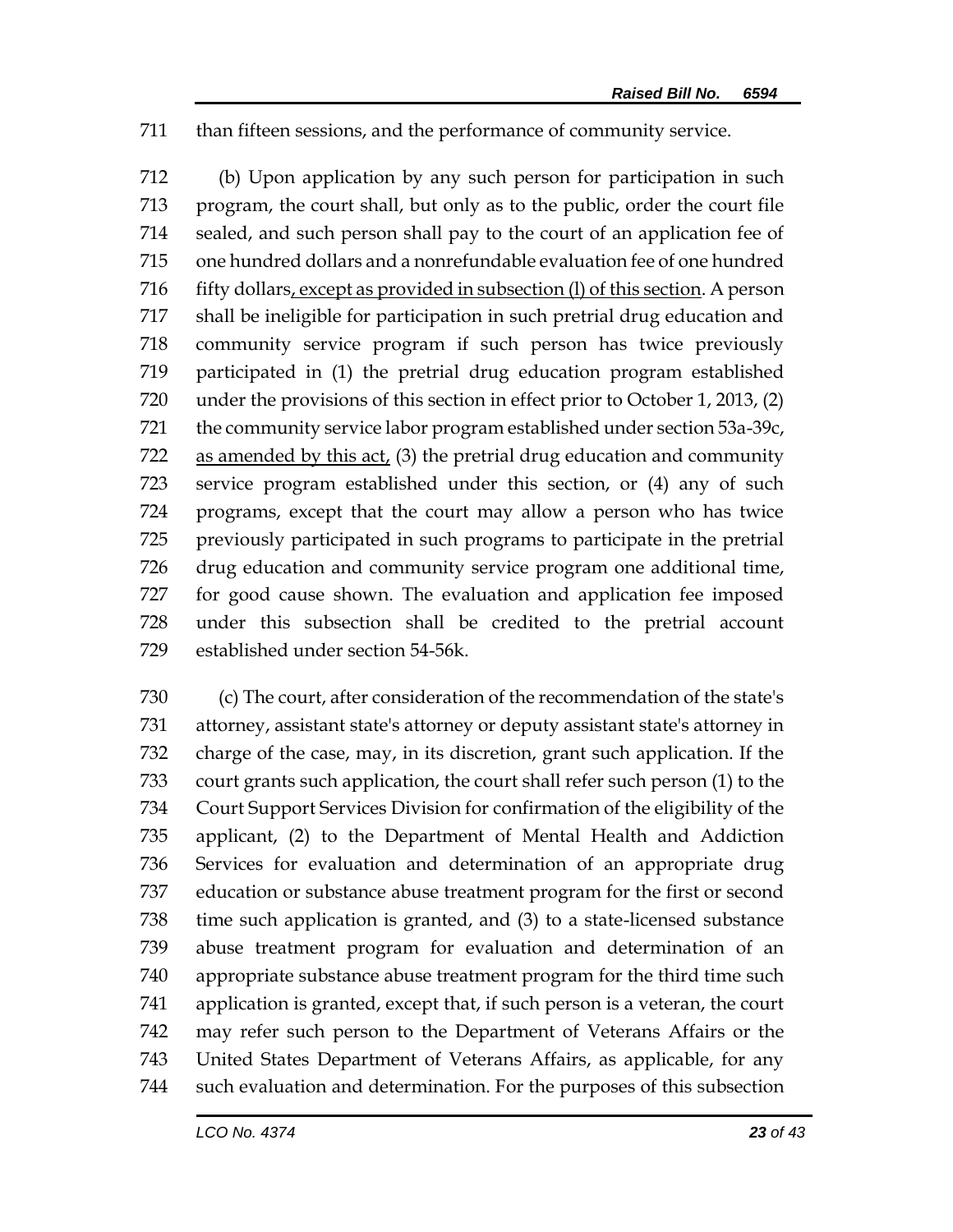and subsection (d) of this section, "veteran" means any person who was discharged or released under conditions other than dishonorable from active service in the armed forces as defined in section 27-103.

 (d) (1) (A) Upon confirmation of eligibility and receipt of the evaluation and determination required under subsection (c) of this section, such person shall be placed in the pretrial drug education and community service program and referred by the Court Support Services Division for the purpose of receiving appropriate drug education services or substance abuse treatment program services, as recommended by the evaluation conducted pursuant to subsection (c) of this section and ordered by the court, to the Department of Mental Health and Addiction Services or to a state-licensed substance abuse treatment program for placement in the appropriate drug education or substance abuse treatment program, except that, if such person is a veteran, the division may refer such person to the Department of Veterans Affairs or the United States Department of Veterans Affairs, subject to the provisions of subdivision (2) of this subsection.

 (B) Persons who have been granted entry into the pretrial drug education and community service program for the first time shall participate in either a fifteen-session drug education program or a substance abuse treatment program of not less than fifteen sessions, as ordered by the court on the basis of the evaluation and determination required under subsection (c) of this section. Persons who have been granted entry into the pretrial drug education and community service program for the second time shall participate in either a fifteen-session drug education program or a substance abuse treatment program of not less than fifteen sessions, as ordered by the court based on the evaluation and determination required under subsection (c) of this section. Persons who have been granted entry into the pretrial drug education and community service program for a third time shall be referred to a state-licensed substance abuse program for evaluation and participation in a course of treatment as ordered by the court based on the evaluation and determination required under subsection (c) of this section.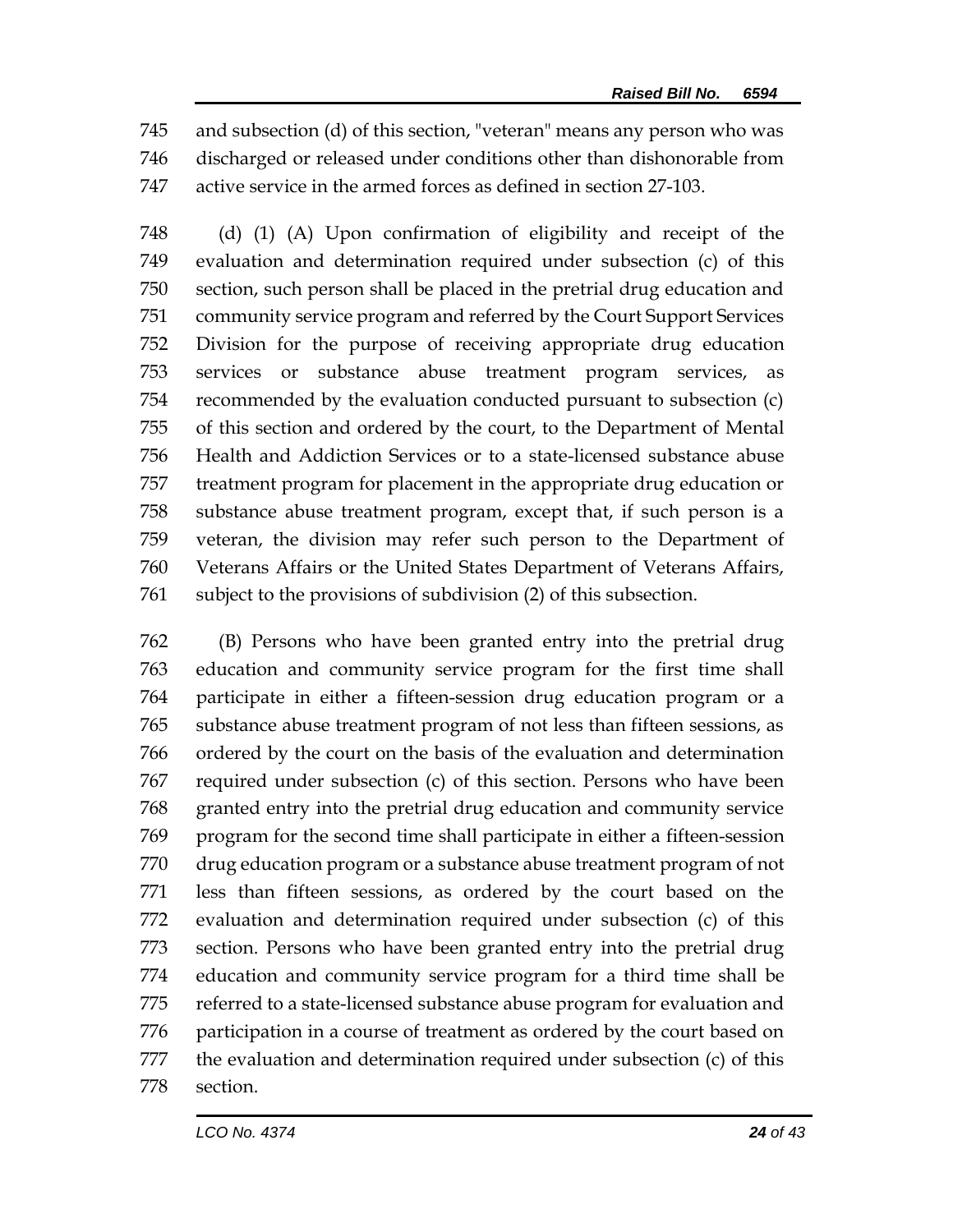(C) Persons who have been granted entry into the pretrial drug education and community service program shall also participate in a community service program administered by the Court Support Services Division pursuant to section 53a-39c, as amended by this act. Persons who have been granted entry into the pretrial drug education and community service program for the first time shall participate in the community service program for a period of five days. Persons who have been granted entry into the pretrial drug education and community service program for the second time shall participate in the community service program for a period of fifteen days. Persons who have been granted entry into the pretrial drug education and community service program for a third or additional time shall participate in the community service program for a period of thirty days.

 (D) Placement in the pretrial drug education and community service program pursuant to this section shall not exceed one year. Persons receiving substance abuse treatment program services in accordance with the provisions of this section shall only receive such services at state-licensed substance abuse treatment program facilities that are in compliance with all state standards governing the operation of such facilities, except that, if such person is a veteran, such person may receive services from facilities under the supervision of the Department of Veterans Affairs or the United States Department of Veterans Affairs, subject to the provisions of subdivision (2) of this subsection.

 (E) Any person who enters the pretrial drug education and community service program shall agree: (i) To the tolling of the statute of limitations with respect to such crime; (ii) to a waiver of such person's right to a speedy trial; (iii) to complete participation in the pretrial drug education and community service program, as ordered by the court; (iv) to commence participation in the pretrial drug education and community service program not later than ninety days after the date of entry of the court order unless granted a delayed entry into the program by the court; and (v) upon completion of participation in the pretrial drug education and community service program, to accept (I) placement in a treatment program upon the recommendation of a provider under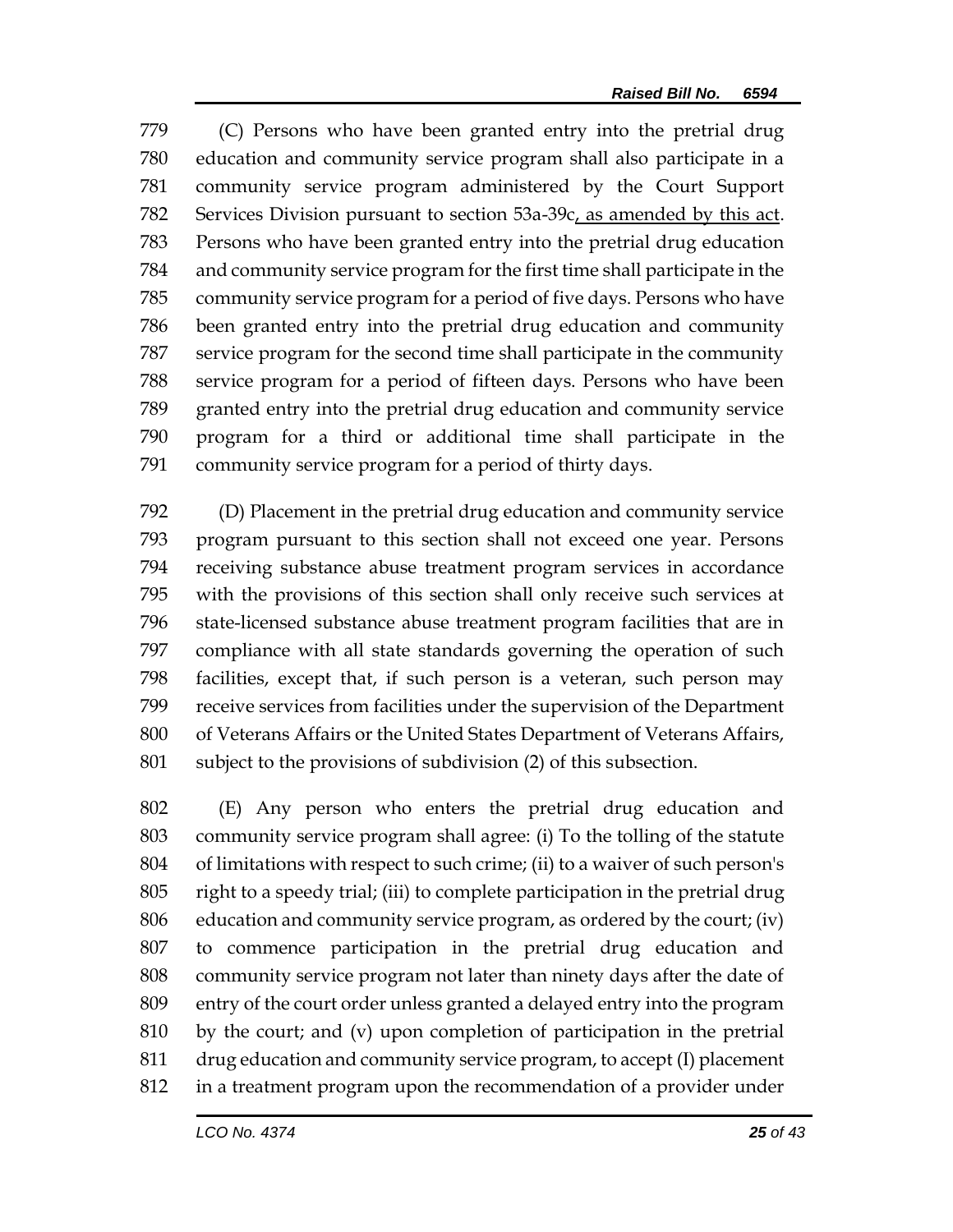contract with the Department of Mental Health and Addiction Services or a provider under the supervision of the Department of Veterans Affairs or the United States Department of Veterans Affairs, or (II) placement in a treatment program that has standards substantially similar to, or higher than, a program of a provider under contract with the Department of Mental Health and Addiction Services, if the Court Support Services Division deems it appropriate.

 (2) The Court Support Services Division may only refer a veteran to the Department of Veterans Affairs or the United States Department of Veterans Affairs for the receipt of services under the program if (A) the division determines that such services will be provided in a timely manner under standards substantially similar to, or higher than, standards for services provided by the Department of Mental Health and Addiction Services under the program, and (B) the applicable department agrees to submit timely program participation and completion reports to the division in the manner required by the division.

 (e) If the Court Support Services Division informs the court that such person is ineligible for the program and the court makes a determination of ineligibility or if the program provider certifies to the court that such person did not successfully complete the assigned program and such person did not request, or the court denied, reinstatement in the program under subsection (i) of this section, the court shall order the court file to be unsealed, enter a plea of not guilty for such person and immediately place the case on the trial list.

 (f) If such person satisfactorily completes the assigned program, such person may apply for dismissal of the charges against such person and 840 the court, on reviewing the record of such person's participation in such program submitted by the Court Support Services Division and on finding such satisfactory completion, shall dismiss the charges. If such person does not apply for dismissal of the charges against such person after satisfactorily completing the assigned program, the court, upon receipt of the record of such person's participation in such program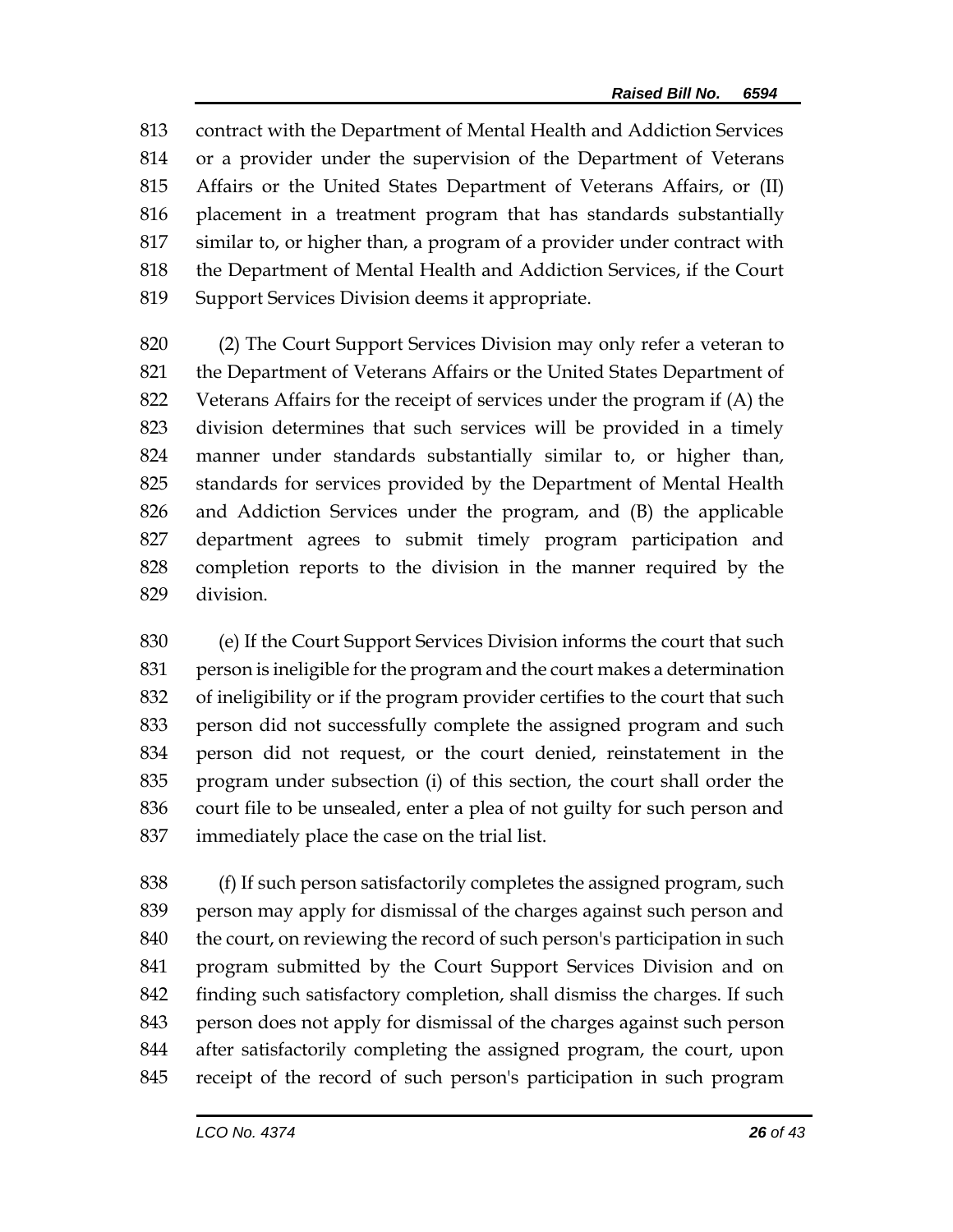submitted by the Court Support Services Division, may on its own motion make a finding of such satisfactory completion and dismiss the charges. Upon motion of such person and a showing of good cause, the court may extend the placement period for a reasonable period of time to allow such person to complete the assigned program. A record of participation in such program shall be retained by the Court Support Services Division for a period of ten years from the date the court grants the application for participation in the program.

 (g) At the time the court grants the application for participation in the pretrial drug education and community service program, any person ordered to participate in such drug education program shall pay to the court a nonrefundable program fee of six hundred dollars. If the court orders participation in a substance abuse treatment program, such person shall pay to the court a nonrefundable program fee of one hundred dollars and shall be responsible for the costs associated with such program. No person may be excluded from any such program for inability to pay such fee or cost, **[**provided (1) such person files with the court an affidavit of indigency or inability to pay, (2) such indigency or inability to pay is confirmed by the Court Support Services Division, and (3) the court enters a finding thereof. The court may waive all or any portion of such fee depending on such person's ability to pay**]** and the court shall waive any such fee or cost if such person is found eligible to have such fee or cost waived under subsection (l) of this section. If the court **[**finds that a person is indigent or unable to pay**]** waives the costs for a substance abuse treatment program, the costs of such program shall be paid from the pretrial account established under section 54-56k. If the court denies the application, such person shall not be required to pay the program fee. If the court grants the application, and such person is later determined to be ineligible for participation in such pretrial drug education and community service program or fails to complete the assigned program, the program fee shall not be refunded. All program fees shall be credited to the pretrial account established under section 54-56k.

(h) If a person returns to court with certification from a program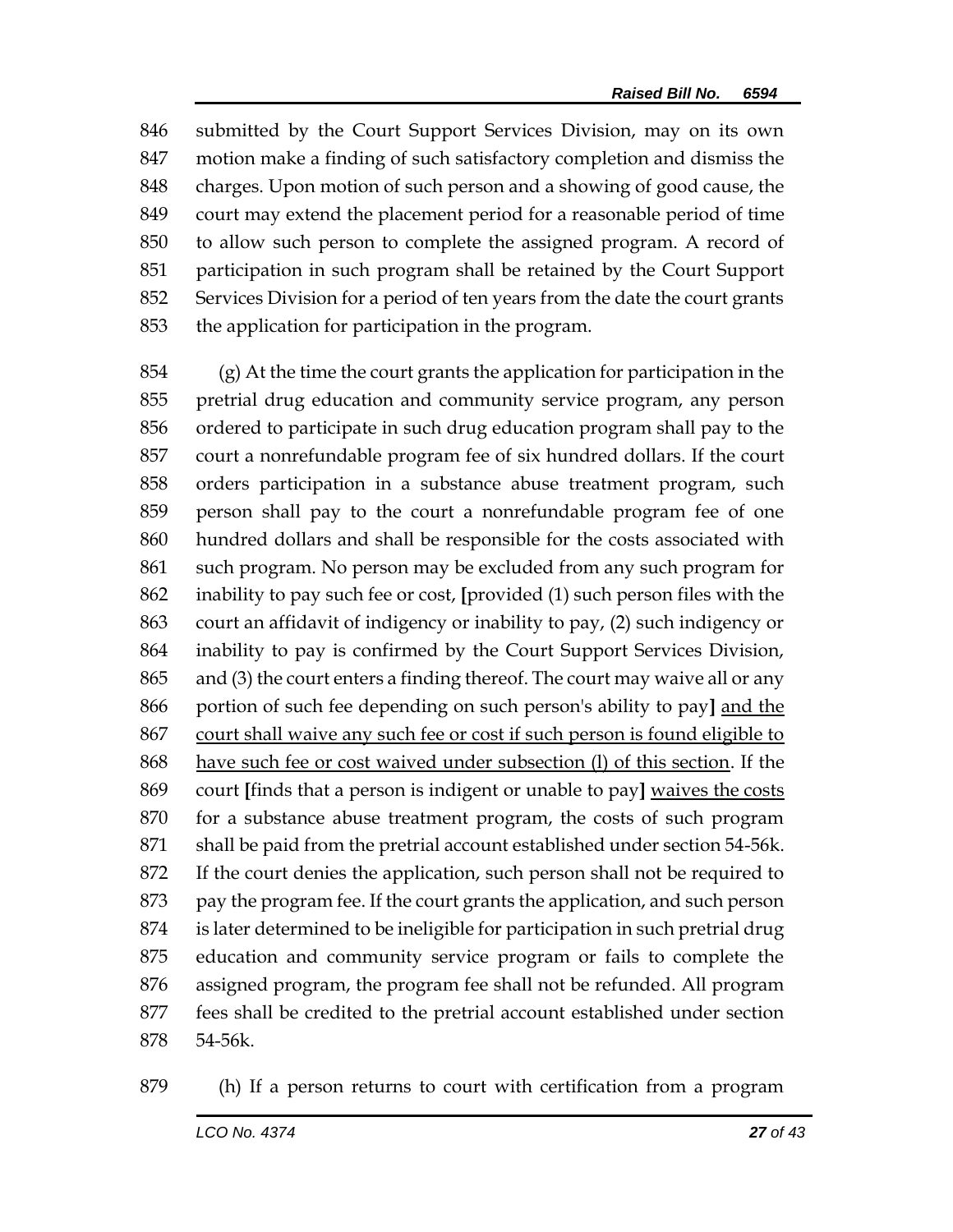provider that such person did not successfully complete the assigned program or is no longer amenable to treatment, the provider, to the extent practicable, shall include a recommendation to the court as to whether placement in a drug education program or placement in a substance abuse treatment program would best serve such person's needs. The provider shall also indicate whether the current program referral was an initial referral or a reinstatement to the program.

 (i) When a person subsequently requests reinstatement into a drug education program or a substance abuse treatment program and the Court Support Services Division verifies that such person is eligible for reinstatement into such program and thereafter the court favorably acts on such request, any person reinstated into such drug education program shall pay a nonrefundable program fee of two hundred fifty dollars, and any person reinstated into a substance abuse treatment program shall be responsible for the costs, if any, associated with being reinstated into the treatment program, **[**. Unless good cause is shown, such program fee shall not be waived**]** unless such person is found 897 eligible to have such fee or costs waived under subsection (I) of this section. All program fees collected in connection with a reinstatement to a drug education program shall be credited to the pretrial account established under section 54-56k. No person shall be permitted more than two program reinstatements pursuant to this subsection.

 (j) The Department of Mental Health and Addiction Services shall develop standards and oversee appropriate drug education programs that it administers to meet the requirements of this section and may contract with service providers to provide such programs. The department shall adopt regulations, in accordance with chapter 54, to establish standards for such drug education programs.

 (k) Any person whose employment or residence or schooling makes it unreasonable to attend a drug education program or substance abuse treatment program in this state may attend a program in another state that has standards similar to, or higher than, those of this state, subject to the approval of the court and payment of the program fee or costs as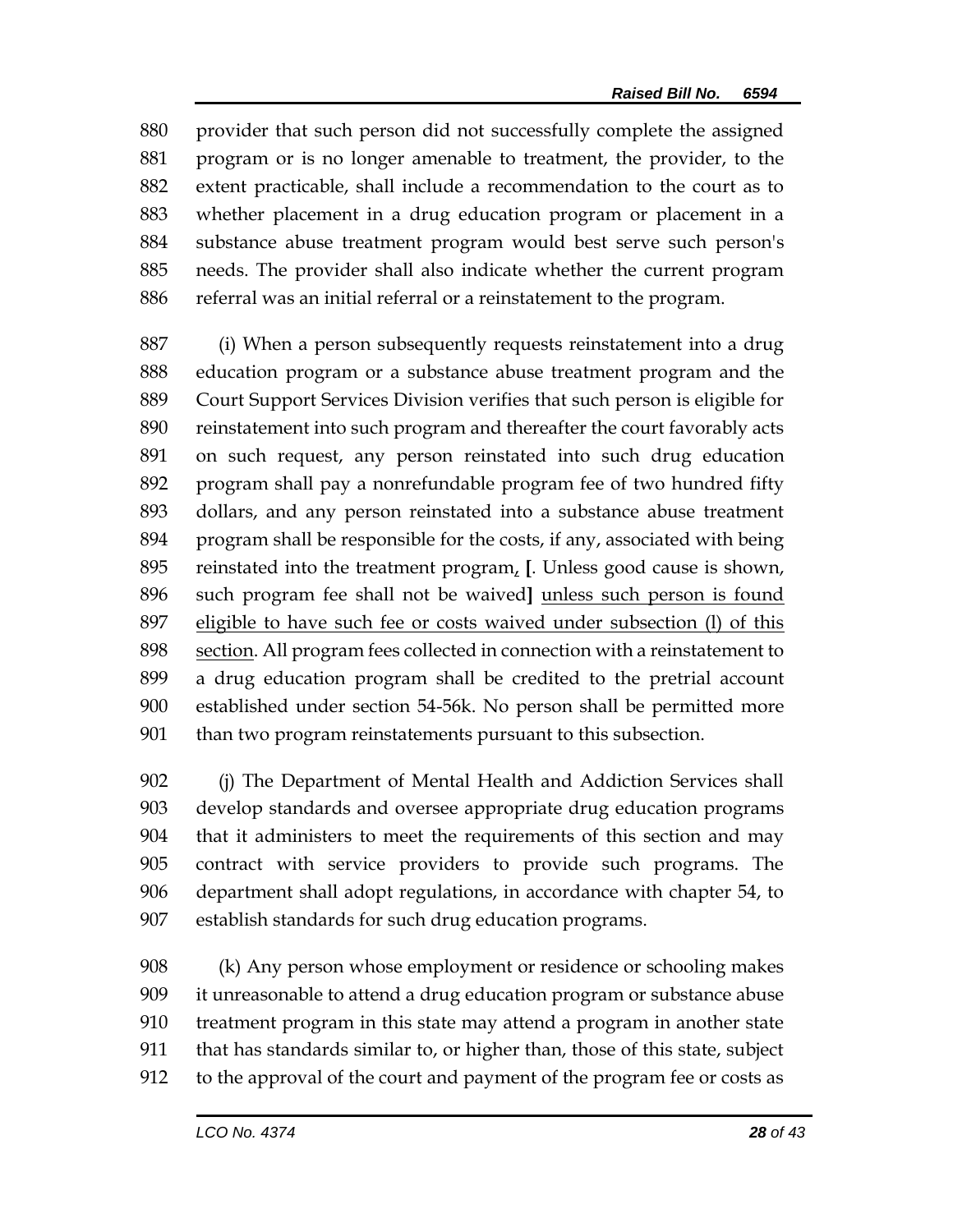provided in this section.

| 914 | (l) The court shall waive any fee or cost under subsection $(b)$ , $(g)$ or  |
|-----|------------------------------------------------------------------------------|
| 915 | (i) of this section for any person who (1) files with the court an affidavit |
| 916 | of indigency or inability to pay, such indigency is confirmed by the         |
| 917 | Court Support Services Division and the court enters a finding thereof,      |
| 918 | or (2) has been determined indigent and eligible for representation by a     |
| 919 | public defender who has been appointed on behalf of such person              |
| 920 | pursuant to section 51-296. The court shall not require a person to          |
| 921 | perform community service in lieu of payment of such fee, if waived.         |
|     |                                                                              |

 Sec. 18. Subsection (f) of section 54-56j of the general statutes is repealed and the following is substituted in lieu thereof (*Effective October 1, 2021*):

 (f) The cost of participation in such program shall be paid by the parent or guardian of such student, except that no student shall be excluded from such program for inability to pay such cost provided (1) the parent or guardian of such student files with the court an affidavit of indigency or inability to pay **[**,**]** and **[**(2)**]** the court enters a finding thereof, or (2) the parent or guardian of such student has been determined indigent and such student is eligible for representation by a public defender who has been appointed on behalf of such student pursuant to section 51-296. The court shall not require a person to 934 perform community service in lieu of payment of such fee, if waived.

 Sec. 19. Subsection (i) of section 46b-38c of the general statutes is repealed and the following is substituted in lieu thereof (*Effective October 1, 2021*):

 (i) A nonrefundable application fee of one hundred dollars shall be paid to the court by any person who files a motion pursuant to subdivision (1) of subsection (h) of this section to participate in the pretrial family violence education program, and a fee of three hundred dollars shall be paid to the court by any person who enters the family violence education program, except that no person shall be excluded from such program for inability to pay any such fee, provided (1) the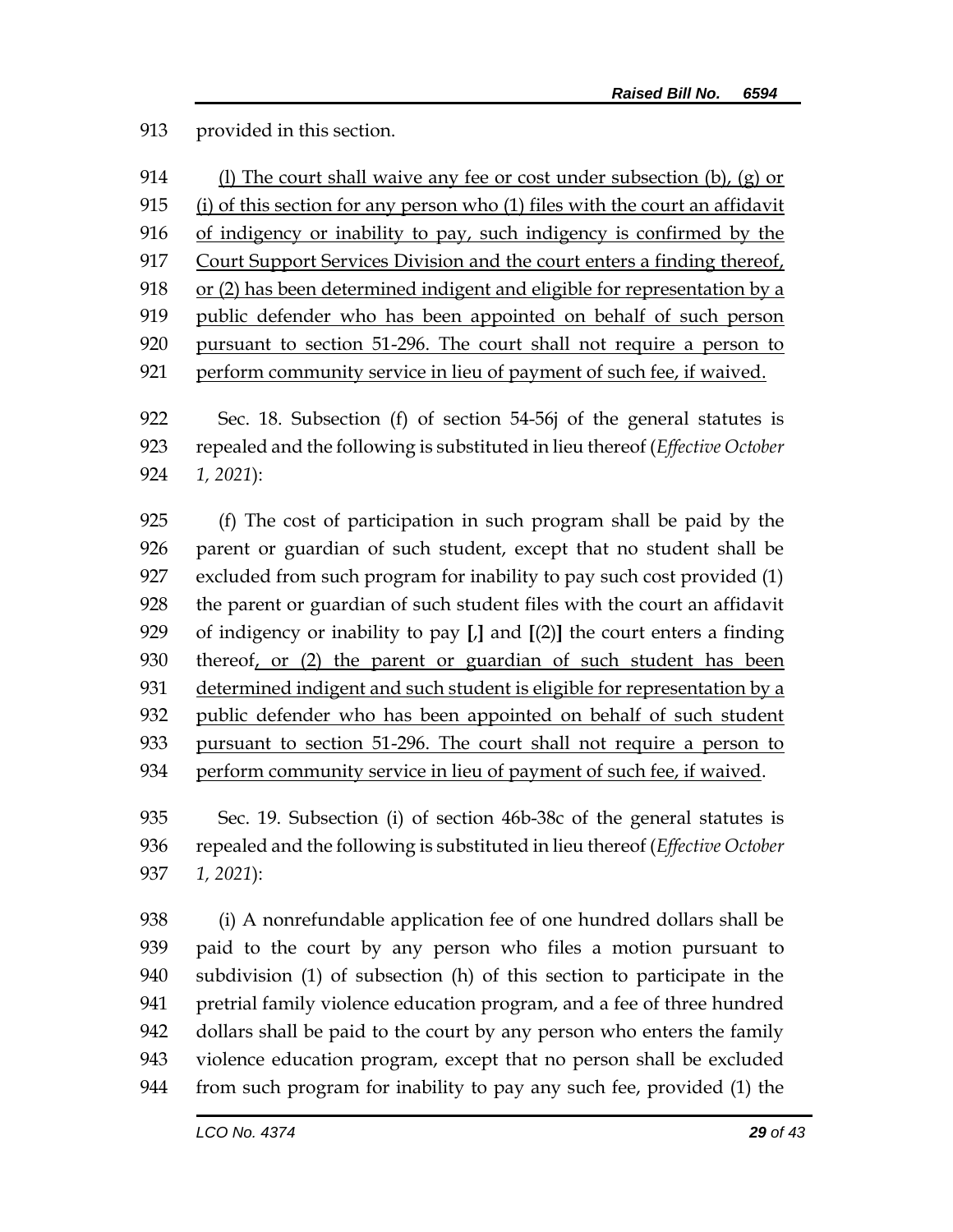person files with the court an affidavit of indigency or inability to pay **[**,**]** and **[**(2)**]** the court enters a finding thereof, or (2) such person has been determined indigent and eligible for representation by a public defender who has been appointed on behalf of such person pursuant to section 51-296. The court shall not require a person to perform community service in lieu of payment of such fee, if waived. All such fees shall be credited to the General Fund.

 Sec. 20. Section 17a-694 of the general statutes is repealed and the following is substituted in lieu thereof (*Effective October 1, 2021*):

 (a) The Commissioner of Mental Health and Addiction Services or the commissioner's designee shall appoint one or more clinical examiners to conduct examinations for alcohol or drug dependency ordered pursuant to the provisions of section 17a-693. Each examiner shall be authorized by the department to conduct independent evaluations.

 (b) (1) The examiner shall determine whether the person being examined was an alcohol-dependent or drug-dependent person at the time of the crime. The commissioner shall disclose to the examiner information contained in the Department of Mental Health and Addiction Service's database concerning the date that the person received treatment for alcohol or drug dependence, if at all, and the location where such treatment was provided, for the purpose of allowing the examiner to request a release of treatment information from the department for the person.

 (2) If such person is determined to have been dependent on alcohol or drugs, the examiner shall further determine (A) the history and pattern of the dependency, and (B) whether the person presently needs and is likely to benefit from treatment for the dependency. If the examiner determines that the person presently needs and is likely to benefit from treatment, the examiner shall recommend treatment and state the date when space will be available in an appropriate treatment program, provided such date shall not be more than forty-five days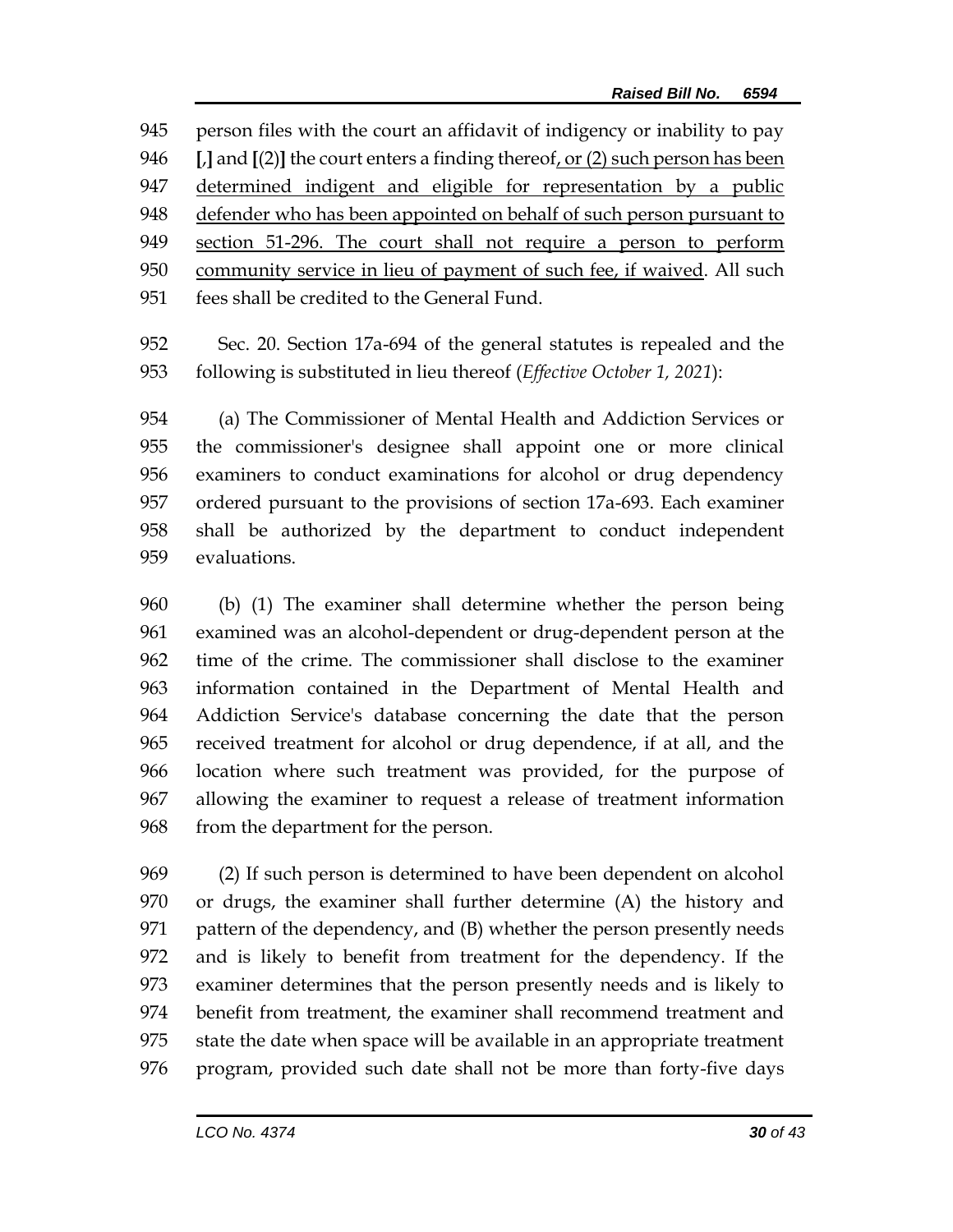from the date of the examination report. A recommendation for treatment shall include provisions for appropriate placement and the type and length of treatment and may include provisions for outpatient treatment.

 (c) The examiner shall prepare and sign, without notarization, a written examination report and deliver it to the court, the Court Support Services Division, the state's attorney and defense counsel no later than thirty days after the examination was ordered. An examination report ordered pursuant to this section and section 17a-693 shall otherwise be confidential and not open to public inspection or subject to disclosure.

 (d) No statement made by the person in the course of an examination under the provisions of this section may be admitted in evidence on the issue of guilt in a criminal proceeding concerning the person.

 (e) No person shall be denied an examination or participation in a 991 program under this section for inability to pay any cost or fee associated 992 with such examination or program, provided (1) the person files with the court an affidavit of indigency or inability to pay and the court enters a finding thereof, or (2) such person has been determined indigent and eligible for representation by a public defender who has been appointed on behalf of such person pursuant to section 51-296. The court shall not 997 require a person to perform community service in lieu of payment of 998 such cost or fee, if waived.

 Sec. 21. Section 17a-696 of the general statutes is repealed and the following is substituted in lieu thereof (*Effective October 1, 2021*):

 (a) The provisions of this section shall not apply to any person charged with a violation of section 14-227a, 14-227g or 14-227m, subdivision (1) or (2) of subsection (a) of section 14-227n or section 53a- 56b or 53a-60d or with a class A, B or C felony or to any person who was twice previously ordered treated under this section, subsection (i) of section 17-155y, section 19a-386 or section 21a-284 of the general statutes revised to 1989, or any combination thereof. The court may waive the ineligibility provisions of this subsection for any person, except that the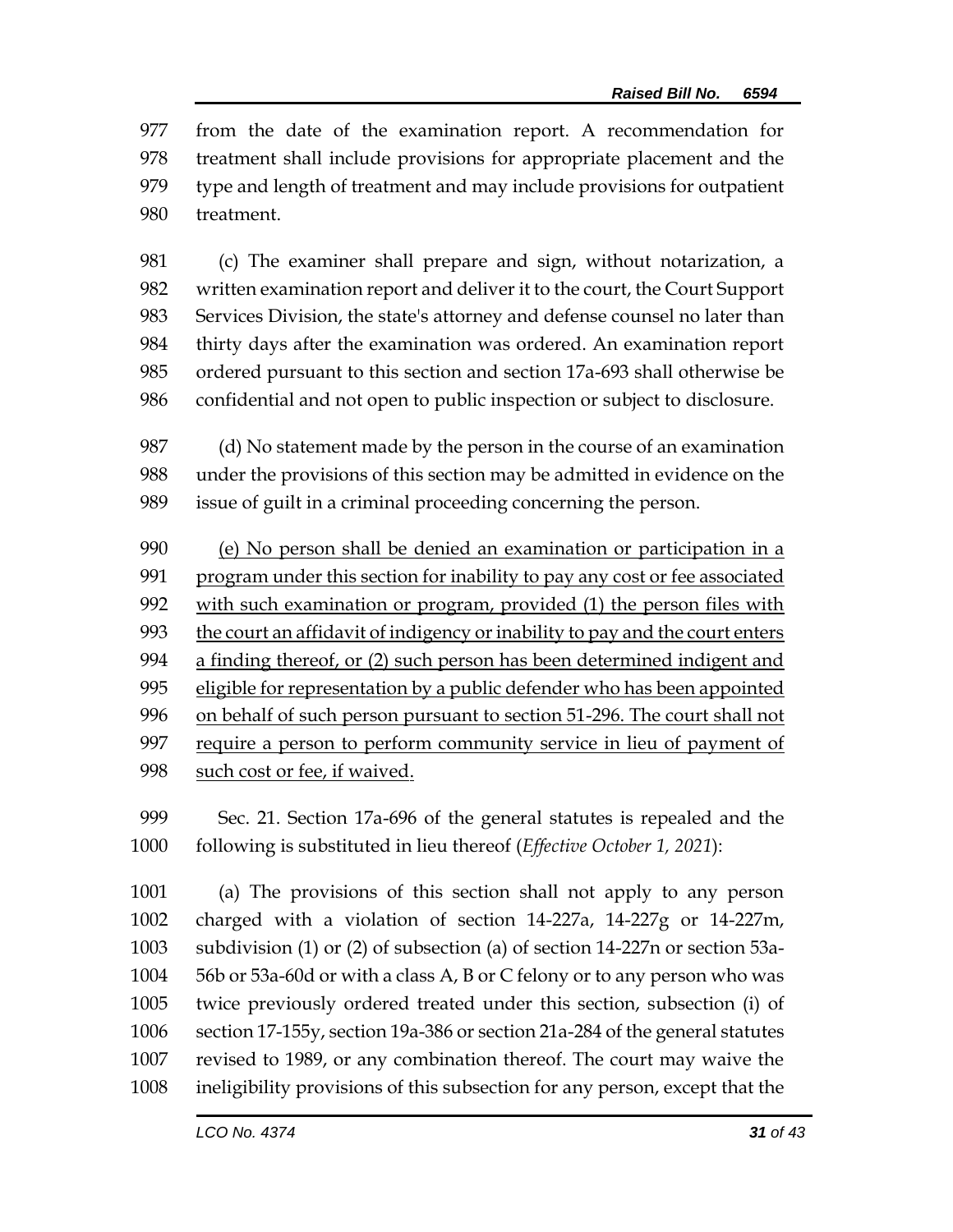court shall not waive the ineligibility provisions of this subsection for any person charged with a violation of section 14-227a, 14-227g, 53a-56b or 53a-60d if, at the time of the offense, such person was operating a commercial vehicle, as defined in section 14-1, or held a commercial driver's license or a commercial driver's instruction permit.

 (b) The court may order suspension of prosecution and order treatment for alcohol or drug dependency as provided in this section and sections 17a-697 and 17a-698 if it, after considering information before it concerning the alcohol or drug dependency of the person, including the examination report made pursuant to the provisions of section 17a-694, as amended by this act, finds that (1) the accused person was an alcohol-dependent or drug-dependent person at the time of the crime, (2) the person presently needs and is likely to benefit from treatment for the dependency, and (3) suspension of prosecution will advance the interests of justice. Treatment may begin no earlier than the date the clinical examiner reports under the provisions of section 17a- 694, as amended by this act, that space is available in a treatment program. Upon application by any such person for participation in a treatment program, the court shall, but only as to the public, order the court file sealed.

 (c) A suspension of prosecution ordered under the provisions of subsection (b) of this section may be for a period not exceeding two years. During the period of suspension, an accused person shall be placed in the custody of the Court Support Services Division for treatment for alcohol or drug dependency. The court or the Court Support Services Division may require that the person (1) comply with any of the conditions specified in subsections (a) and (b) of section 53a- 30, and (2) be tested for use of alcohol or drugs during the period of suspension. The accused person shall, unless indigent, pay the cost of treatment ordered under this section.

 (d) If prosecution is suspended under the provisions of subsection (b) of this section, (1) the statute of limitations applicable to the crime charged shall be tolled during the period of suspension, and (2) the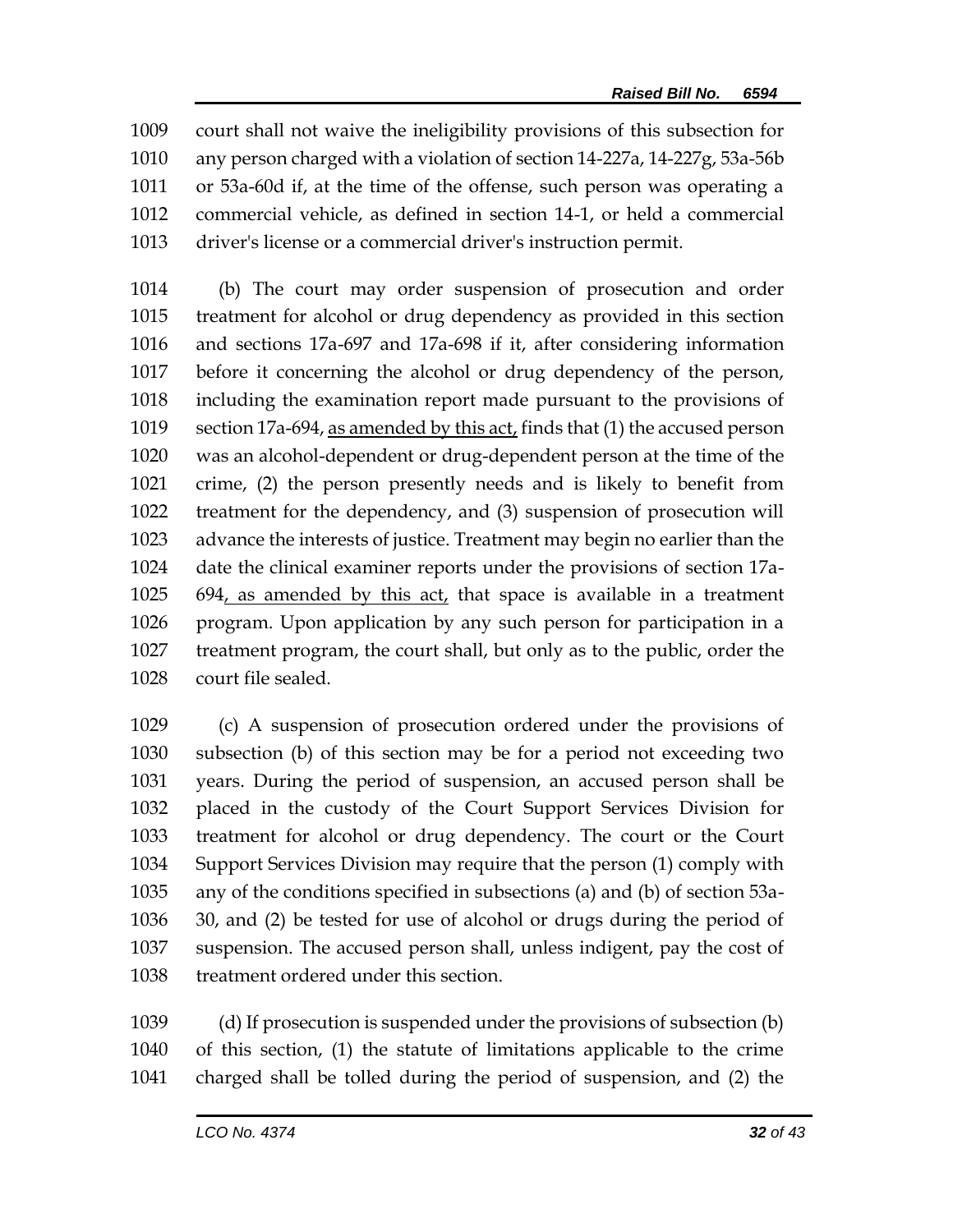accused person shall be deemed to have waived such accused person's right to a speedy trial for the crime charged.

 (e) The court shall not suspend prosecution under subsection (b) of this section unless (1) the accused person has acknowledged that he or she understands the consequences of the suspension of prosecution, (2) the accused person has given notice, by registered or certified mail on a form prescribed by the Chief Court Administrator, to the victim, if any, of the crime of which the person is accused and of the pending motion for suspension of prosecution, (3) such victim, if any, has been given an opportunity to be heard on the motion for suspension of prosecution, and (4) the accused person, unless such accused person is indigent, has paid to the clerk of the court an administration fee of twenty-five dollars.

 (f) If the prosecution is suspended, the person shall be released on a written promise to appear or on a bond and any other bond posted in any criminal proceeding concerning such person shall be terminated.

 (g) If the court denies the motion for suspension of prosecution, the state's attorney may proceed with prosecution of the crime.

 (h) A person shall be deemed to be indigent for the purposes of this section if the court determines the person (1) has an estate insufficient to provide for the person's support or there is no other person legally liable or able to support the person, or (2) the person has been determined indigent and eligible for representation by a public defender who has been appointed on behalf of such person pursuant to section 51-296. The court shall not require a person to perform community service in lieu of payment of such cost or fee, if waived.

 Sec. 22. Section 21a-257 of the general statutes is repealed and the following is substituted in lieu thereof (*Effective October 1, 2021*):

 (a) A person to whom or for whose use any narcotic drug has been prescribed, sold or dispensed by a physician, dentist, pharmacist or other person authorized under the provisions of section 21a-248, and the owner of any animal for which any such drug has been prescribed, sold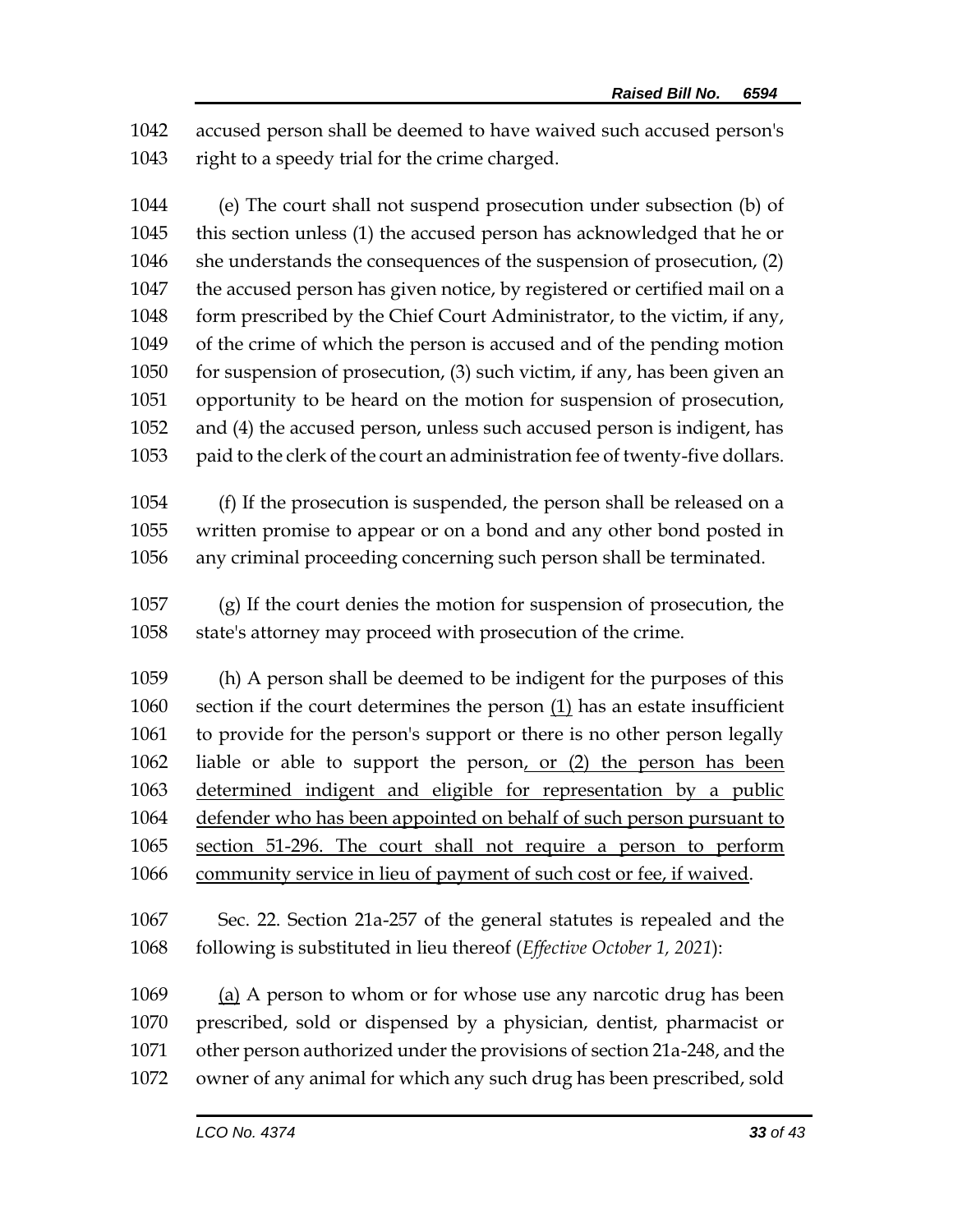or dispensed may lawfully possess it only in the container in which it was delivered to the recipient by the person selling or dispensing the same except as may be authorized by regulations adopted **[**hereunder**]** in accordance with the provisions of chapter 54. (b) Any person who fails to keep such narcotic drug in the original container shall be guilty of a class D misdemeanor. (c) The provisions of subsection (b) of this section shall not apply to 1080 any person who in good faith has placed such narcotic drug in either a (1) pill box, case or organizer stored within such person's residence, or (2) secured or locked pill box, case or organizer. Sec. 23. Section 51-164r of the general statutes is repealed and the following is substituted in lieu thereof (*Effective October 1, 2021*): (a) Any person charged with an infraction who fails to pay the fine and any additional fee imposed or send in **[**his**]** a plea of not guilty by the answer date or wilfully fails to appear for any scheduled court appearance date which may be required shall be guilty of **[**a class C misdemeanor**]** an unclassified misdemeanor and may be sentenced to a 1090 term of imprisonment of not more than ten days. (b) Any person charged with any violation specified in subsection (b) of section 51-164n who fails to pay the fine and any additional fee imposed or send in **[**his**]** a plea of not guilty by the answer date or wilfully fails to appear for any scheduled court appearance date which may be required shall be guilty of **[**a class A misdemeanor**]** an unclassified misdemeanor and may be sentenced to a term of imprisonment of not more than ten days.

- Sec. 24. Subdivision (1) of subsection (a) of section 18-98d of the general statutes is repealed and the following is substituted in lieu thereof (*Effective October 1, 2021*):
- 1101 (a) (1)  $(A)$  Any person who is confined to a community correctional center or a correctional institution for an offense committed on or after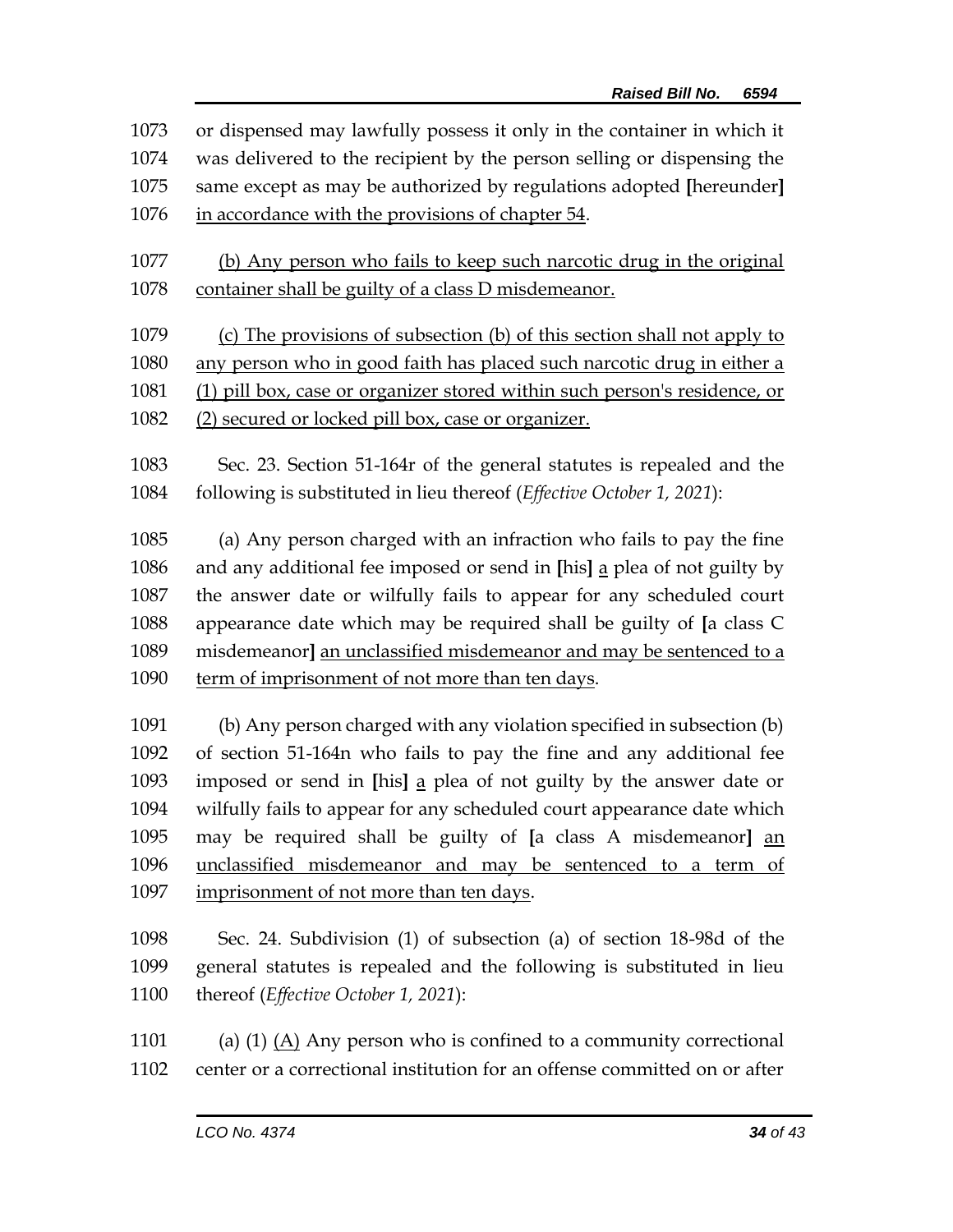July 1, 1981, and prior to October 1, 2021, under a mittimus or because such person is unable to obtain bail or is denied bail shall, if subsequently imprisoned, earn a reduction of such person's sentence equal to the number of days which such person spent in such facility from the time such person was placed in presentence confinement to the time such person began serving the term of imprisonment imposed; provided **[**(A)**]** (i) each day of presentence confinement shall be counted only once for the purpose of reducing all sentences imposed after such presentence confinement; and **[**(B)**]** (ii) the provisions of this section shall only apply to a person for whom the existence of a mittimus, an inability to obtain bail or the denial of bail is the sole reason for such person's presentence confinement, except that if a person is serving a term of imprisonment at the same time such person is in presentence confinement on another charge and the conviction for such imprisonment is reversed on appeal, such person shall be entitled, in any sentence subsequently imposed, to a reduction based on such presentence confinement in accordance with the provisions of this section. In the case of a fine, each day spent in such confinement prior to sentencing shall be credited against the sentence at a per diem rate equal to the average daily cost of incarceration as determined by the Commissioner of Correction.

 (B) Any person who is confined to a community correctional center or a correctional institution for an offense committed on or after October 1, 2021, under a mittimus or because such person is unable to obtain bail 1127 or is denied bail shall, if subsequently imprisoned, earn a reduction of 1128 such person's sentence equal to the number of days which such person spent in such facility from the time such person was placed in presentence confinement to the time such person began serving the term of imprisonment imposed; provided (i) each day of presentence confinement shall be counted equally in reduction of any concurrent 1133 sentence imposed for any offense pending at the time such sentence was imposed; (ii) each day of presentence confinement shall be counted only once in reduction of any consecutive sentence so imposed; and (iii) the provisions of this section shall only apply to a person for whom the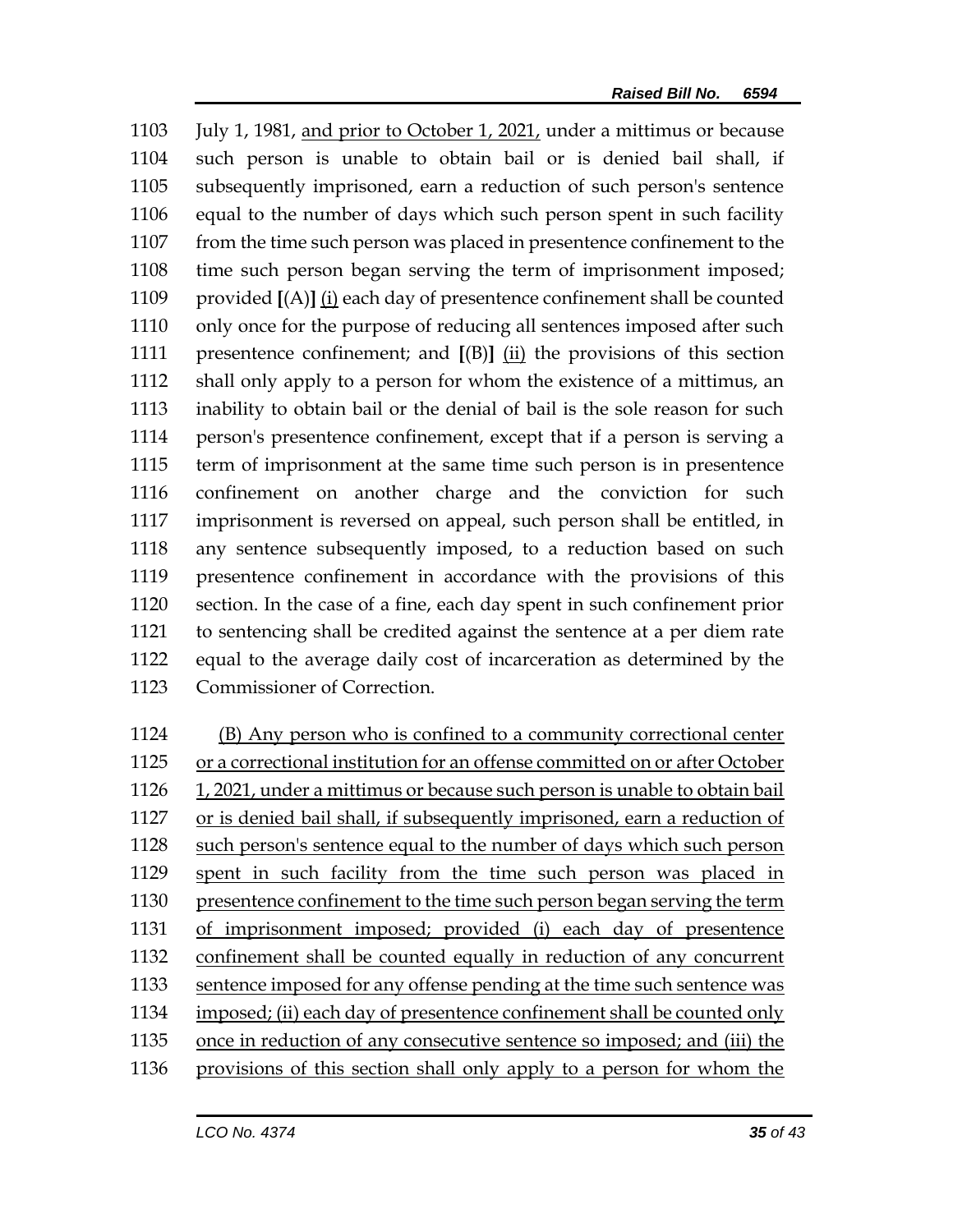| 1138<br>1139<br>1140<br>1141<br>1142<br>1143<br>1144<br>1145<br>1146<br>Commissioner of Correction.<br>1147 | 1137 | existence of a mittimus, an inability to obtain bail or the denial of bail is |
|-------------------------------------------------------------------------------------------------------------|------|-------------------------------------------------------------------------------|
|                                                                                                             |      | the sole reason for such person's presentence confinement, except that if     |
|                                                                                                             |      | a person is serving a term of imprisonment at the same time such person       |
|                                                                                                             |      | is in presentence confinement on another charge and the conviction for        |
|                                                                                                             |      | such imprisonment is reversed on appeal, such person shall be entitled,       |
|                                                                                                             |      | in any sentence subsequently imposed, to a reduction based on such            |
|                                                                                                             |      | presentence confinement in accordance with the provisions of this             |
|                                                                                                             |      | section. In the case of a fine, each day spent in such confinement prior      |
|                                                                                                             |      | to sentencing shall be credited against the sentence at a per diem rate       |
|                                                                                                             |      | equal to the average daily cost of incarceration as determined by the         |
|                                                                                                             |      |                                                                               |

1148 Sec. 25. Section 21a-267 of the general statutes is repealed and the 1149 following is substituted in lieu thereof (*Effective October 1, 2021*):

 (a) No person shall use or possess with intent to use drug paraphernalia, as defined in subdivision (20) of section 21a-240, to plant, propagate, cultivate, grow, harvest, manufacture, compound, convert, produce, process, prepare, test, analyze, pack, repack, store, contain or conceal, or to ingest, inhale or otherwise introduce into the human body, any controlled substance, as defined in subdivision (9) of section 21a- 240, other than a cannabis-type substance in a quantity of less than one- half ounce. Any person who violates any provision of this subsection 1158 shall be guilty of a class C misdemeanor.

 (b) No person shall deliver, possess with intent to deliver or manufacture with intent to deliver drug paraphernalia knowing, or under circumstances where one reasonably should know, that it will be used to plant, propagate, cultivate, grow, harvest, manufacture, compound, convert, produce, process, prepare, test, analyze, pack, repack, store, contain or conceal, or to ingest, inhale or otherwise introduce into the human body, any controlled substance, other than a cannabis-type substance in a quantity of less than one-half ounce. Any person who violates any provision of this subsection shall be guilty of a class A misdemeanor.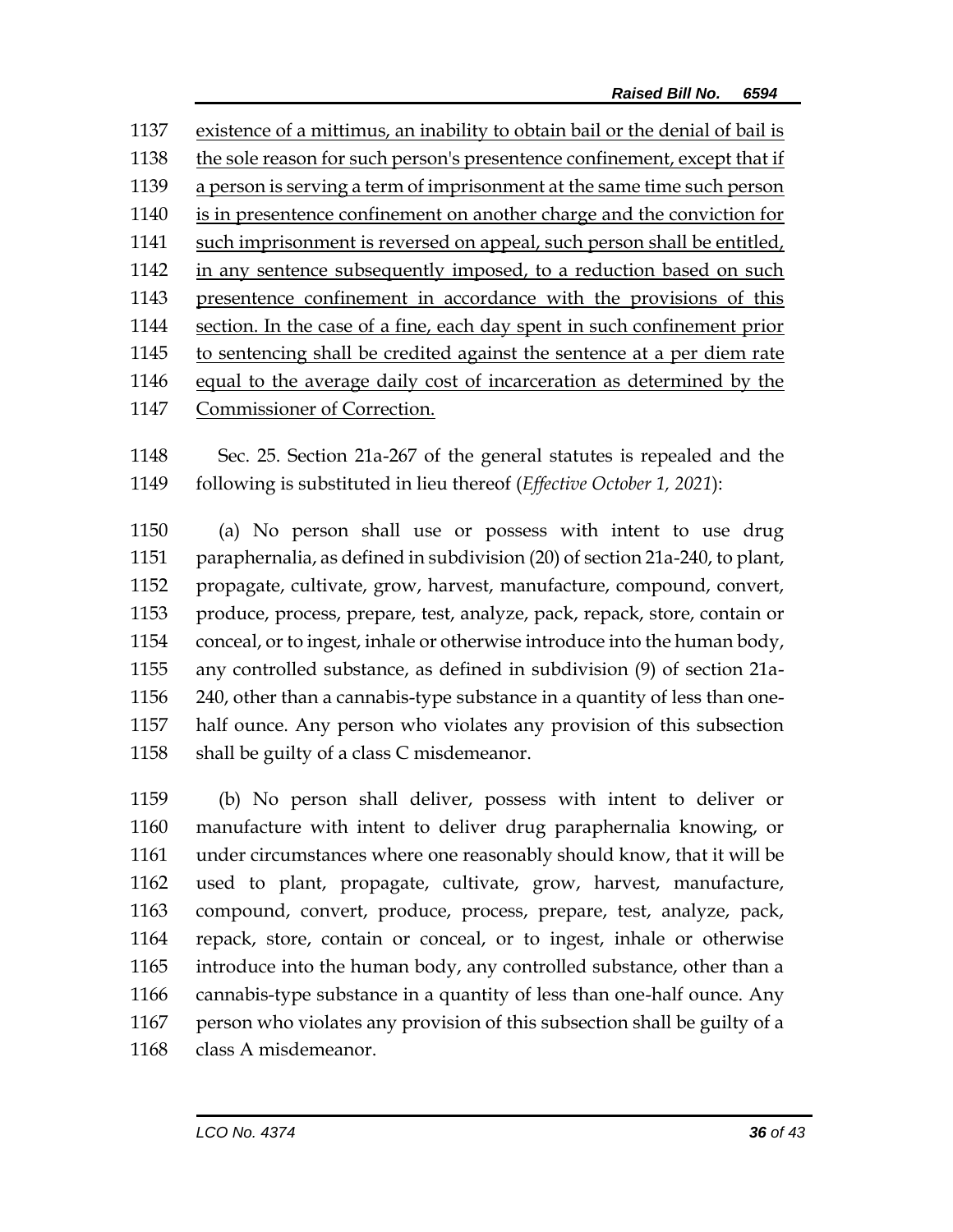(c) Any person who violates subsection (a) or (b) of this section **[**in or on, or within one thousand five hundred feet of,**]** (1) with intent to commit such violation at a specific location that the trier of fact determines is (A) in or on the real property comprising a public or private elementary or secondary school, or (B) within two hundred feet of the perimeter of the real property comprising a public or private 1175 elementary or secondary school, and (2) who is not enrolled as a student in such school shall be imprisoned for a term of one year which shall not be suspended and shall be in addition and consecutive to any term of imprisonment imposed for violation of subsection (a) or (b) of this section.

 (d) No person shall (1) use or possess with intent to use drug paraphernalia to plant, propagate, cultivate, grow, harvest, manufacture, compound, convert, produce, process, prepare, test, analyze, pack, repack, store, contain or conceal, or to ingest, inhale or otherwise introduce into the human body, less than one-half ounce of a cannabis-type substance, or (2) deliver, possess with intent to deliver or manufacture with intent to deliver drug paraphernalia knowing, or under circumstances where one reasonably should know, that it will be used to plant, propagate, cultivate, grow, harvest, manufacture, compound, convert, produce, process, prepare, test, analyze, pack, repack, store, contain or conceal, or to ingest, inhale or otherwise introduce into the human body, less than one-half ounce of a cannabis- type substance. Any person who violates any provision of this subsection shall have committed an infraction.

 (e) The provisions of subsection (a) of this section shall not apply to any person (1) who in good faith, seeks medical assistance for another person who such person reasonably believes is experiencing an overdose from the ingestion, inhalation or injection of intoxicating liquor or any drug or substance, (2) for whom another person, in good faith, seeks medical assistance, reasonably believing such person is experiencing an overdose from the ingestion, inhalation or injection of intoxicating liquor or any drug or substance, or (3) who reasonably believes he or she is experiencing an overdose from the ingestion,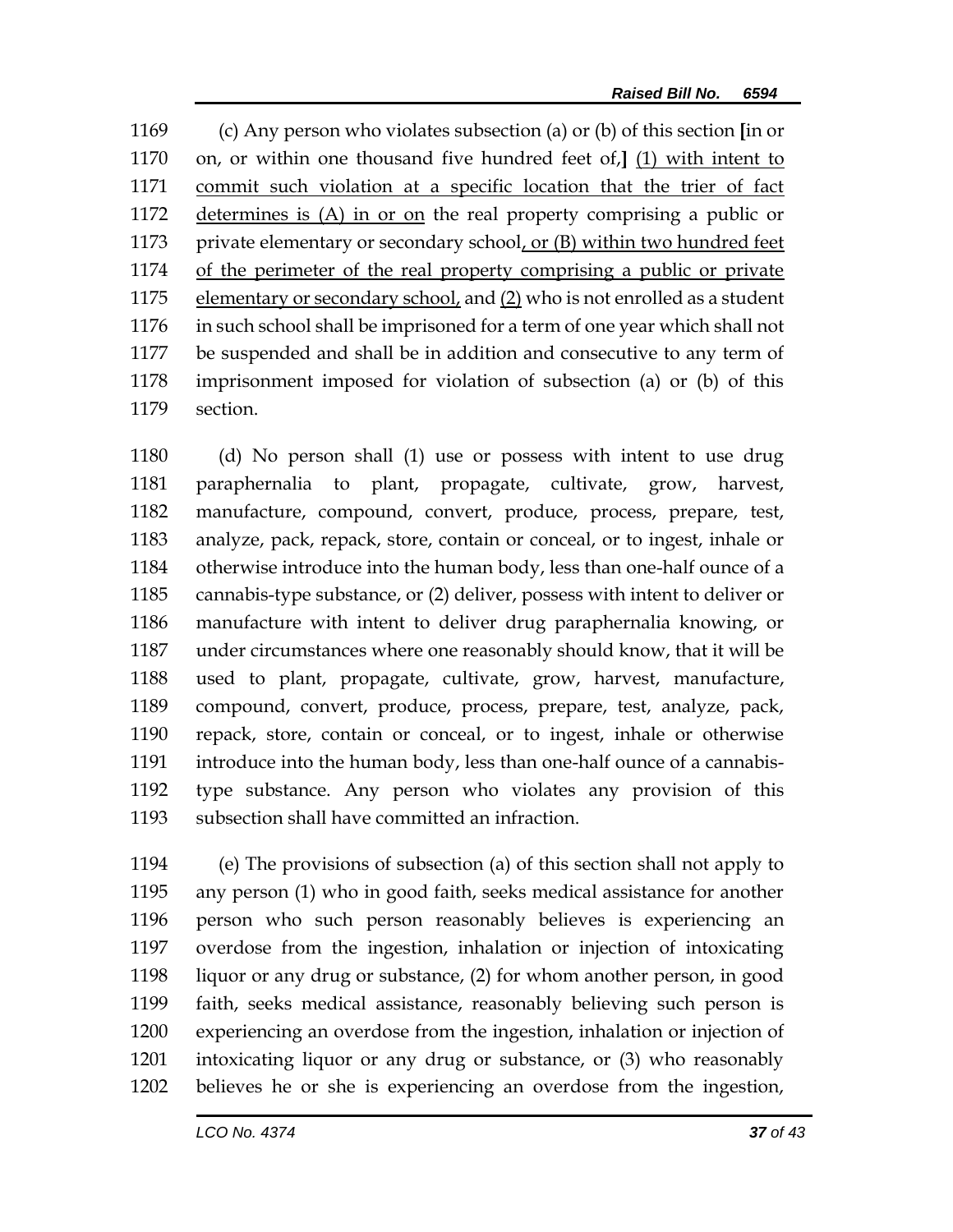inhalation or injection of intoxicating liquor or any drug or substance and, in good faith, seeks medical assistance for himself or herself, if evidence of the use or possession of drug paraphernalia in violation of said subsection was obtained as a result of the seeking of such medical assistance. For the purposes of this subsection, "good faith" does not include seeking medical assistance during the course of the execution of an arrest warrant or search warrant or a lawful search.

 Sec. 26. Section 21a-278a of the general statutes is repealed and the following is substituted in lieu thereof (*Effective October 1, 2021*):

 (a) Any person eighteen years of age or older who violates section 21a-277 or 21a-278, and who is not, at the time of such action, a drug- dependent person, by distributing, selling, prescribing, dispensing, offering, giving or administering any controlled substance to another person who is under eighteen years of age and is at least two years younger than such person who is in violation of section 21a-277 or 21a- 278, shall be imprisoned for a term of two years, which shall not be suspended and shall be in addition and consecutive to any term of imprisonment imposed for violation of section 21a-277 or 21a-278.

 (b) Any person who violates section 21a-277 or 21a-278 by manufacturing, distributing, selling, prescribing, dispensing, compounding, transporting with the intent to sell or dispense, possessing with the intent to sell or dispense, offering, giving or administering to another person any controlled substance **[**in or on, or within one thousand five hundred feet of,**]** with intent to commit such violation at a specific location that the trier of fact determines is (1) in or on the real property comprising a (A) public or private elementary or secondary school, **[**a**]** (B) public housing project, or **[**a**]** (C) licensed child care center, as defined in section 19a-77, that is identified as a child care center by a sign posted in a conspicuous place, or (2) within two 1232 hundred feet of the perimeter of the real property comprising such (A) public or private elementary or secondary school, (B) public housing 1234 project, or  $(C)$  licensed child care center, shall be imprisoned for a term of three years, which shall not be suspended and shall be in addition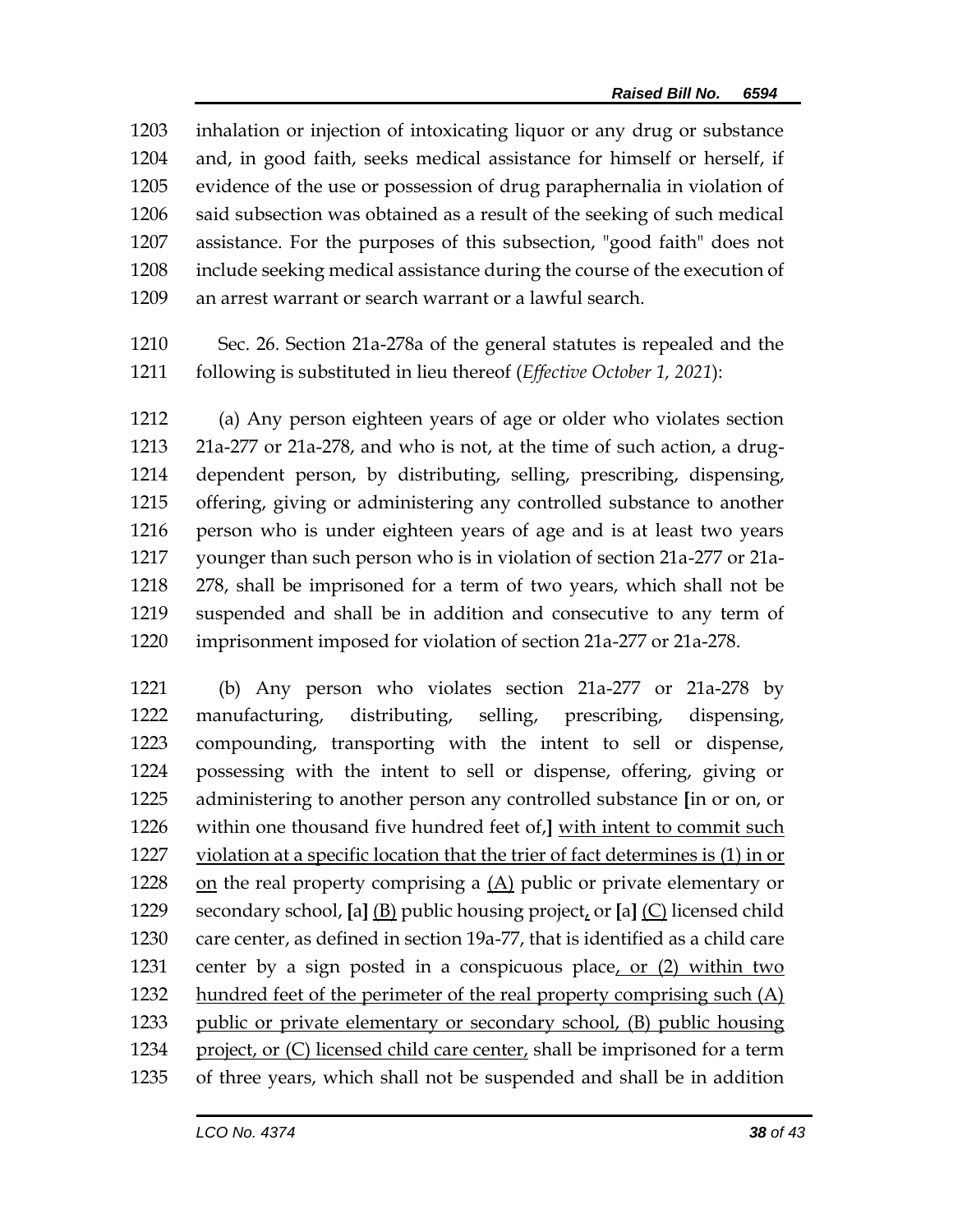and consecutive to any term of imprisonment imposed for violation of section 21a-277 or 21a-278. To constitute a violation of this subsection, an act of transporting or possessing a controlled substance shall be with intent to sell or dispense in or on, or within **[**one thousand five**]** two hundred feet of the perimeter of, the real property comprising a public or private elementary or secondary school, a public housing project or a licensed child care center, as defined in section 19a-77, that is identified as a child care center by a sign posted in a conspicuous place. For the purposes of this subsection, "public housing project" means dwelling accommodations operated as a state or federally subsidized multifamily housing project by a housing authority, nonprofit corporation or municipal developer, as defined in section 8-39, pursuant to chapter 128 or by the Connecticut Housing Authority pursuant to chapter 129.

 (c) Any person who employs, hires, uses, persuades, induces, entices or coerces a person under eighteen years of age to violate section 21a- 277 or 21a-278 shall be imprisoned for a term of three years, which shall not be suspended and shall be in addition and consecutive to any term of imprisonment imposed for violation of section 21a-277 or 21a-278.

 Sec. 27. Section 21a-279 of the general statutes is repealed and the following is substituted in lieu thereof (*Effective October 1, 2021*):

 (a) (1) Any person who possesses or has under such person's control any quantity of any controlled substance, except less than one-half ounce of a cannabis-type substance and except as authorized in this chapter, shall be guilty of a class A misdemeanor.

 (2) For a second offense of subdivision (1) of this subsection, the court shall evaluate such person and, if the court determines such person is a drug-dependent person, the court may suspend prosecution of such person and order such person to undergo a substance abuse treatment program.

 (3) For any subsequent offense of subdivision (1) of this subsection, the court may find such person to be a persistent offender for possession of a controlled substance in accordance with section 53a-40, as amended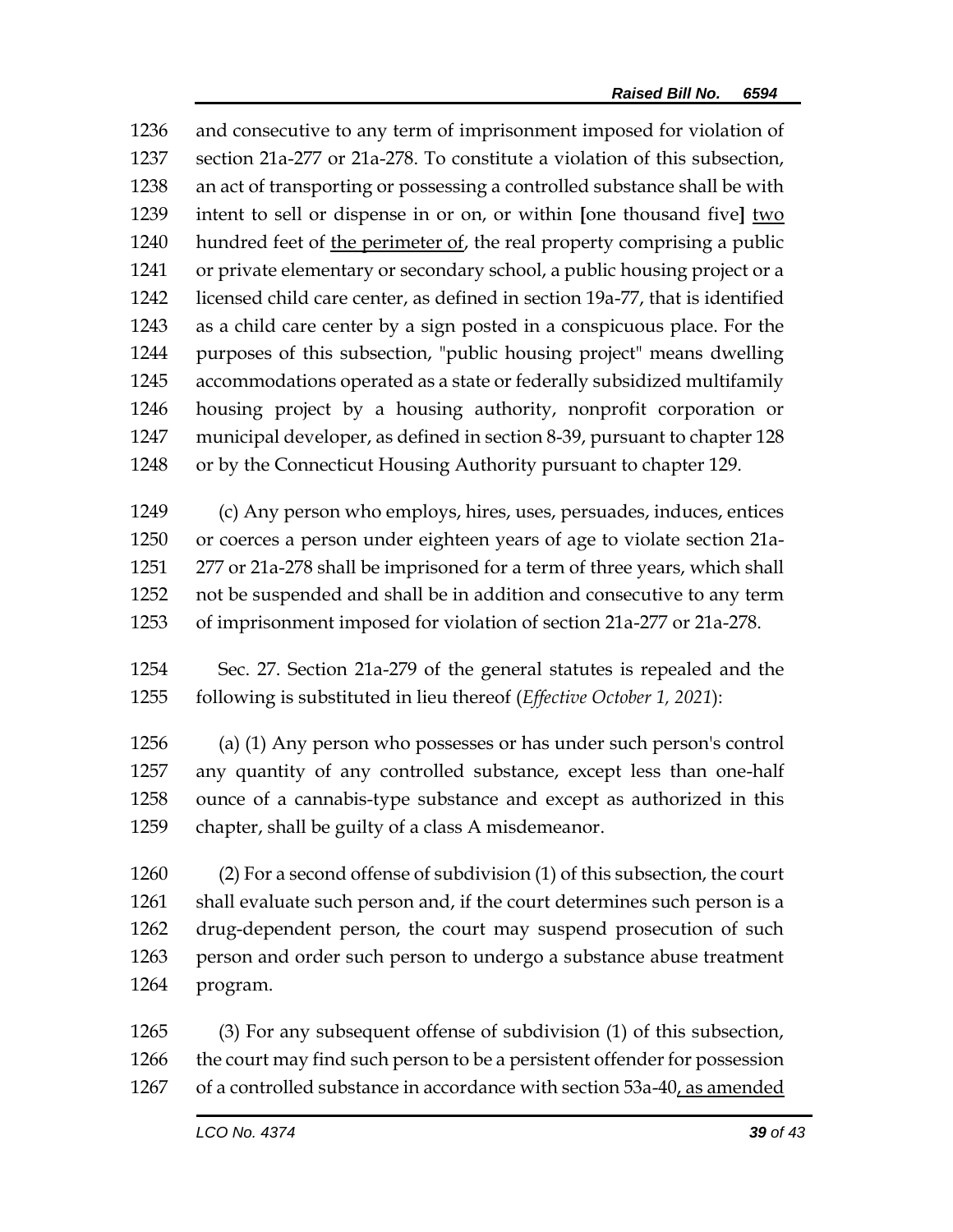by this act.

 (b) Any person who violates subsection (a) of this section in or on, or within **[**one thousand five**]** two hundred feet of **[**,**]** the perimeter of the real property comprising a (1) public or private elementary or secondary school and who is not enrolled as a student in such school, or **[**a**]** (2) licensed child care center, as defined in section 19a-77, that is identified 1274 as a child care center by a sign posted in a conspicuous place, shall be guilty of a class A misdemeanor and shall be sentenced to a term of imprisonment and a period of probation during which such person shall perform community service as a condition of such probation, in a manner ordered by the court.

 (c) To the extent that it is possible, medical treatment rather than criminal sanctions shall be afforded individuals who breathe, inhale, sniff or drink the volatile substances described in subdivision (49) of section 21a-240.

 (d) The provisions of subsection (a) of this section shall not apply to any person (1) who in good faith, seeks medical assistance for another person who such person reasonably believes is experiencing an overdose from the ingestion, inhalation or injection of intoxicating liquor or any drug or substance, (2) for whom another person, in good faith, seeks medical assistance, reasonably believing such person is experiencing an overdose from the ingestion, inhalation or injection of intoxicating liquor or any drug or substance, or (3) who reasonably believes he or she is experiencing an overdose from the ingestion, inhalation or injection of intoxicating liquor or any drug or substance and, in good faith, seeks medical assistance for himself or herself, if evidence of the possession or control of a controlled substance in violation of subsection (a) of this section was obtained as a result of the seeking of such medical assistance. For the purposes of this subsection, "good faith" does not include seeking medical assistance during the course of the execution of an arrest warrant or search warrant or a lawful search.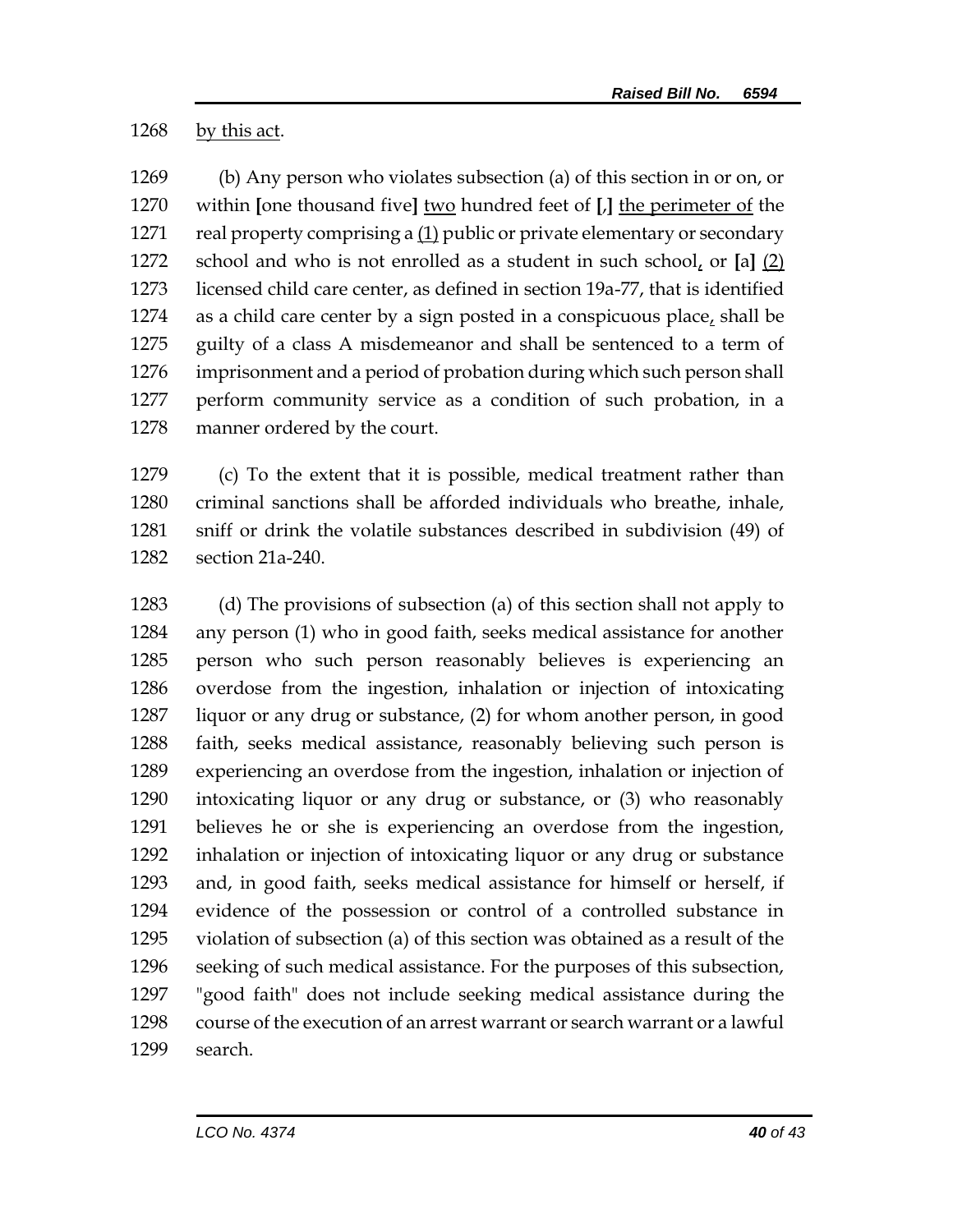(e) No provision of this section shall be construed to alter or modify the meaning of the provisions of section 21a-278.

 Sec. 28. Section 53a-39 of the general statutes is repealed and the following is substituted in lieu thereof (*Effective from passage*):

 (a) **[**At**]** Except as provided in subsection (b) of this section, at any time during **[**the period of a definite sentence of three years or less**]** an executed period of incarceration, the sentencing court or judge may, after hearing and for good cause shown, reduce the sentence, order the defendant discharged, or order the defendant discharged on probation or conditional discharge for a period not to exceed that to which the defendant could have been originally sentenced.

 (b) At any time during the period of a **[**definite**]** sentence in which a defendant has been sentenced to an executed period of incarceration of more than **[**three**]** seven years as a result of a plea agreement, including 1314 an agreement in which there is an agreed upon range of sentence, upon agreement of the defendant and the state's attorney to seek review of the sentence, the sentencing court or judge may, after hearing and for good cause shown, reduce the sentence, order the defendant discharged, or order the defendant discharged on probation or conditional discharge for a period not to exceed that to which the defendant could have been originally sentenced.

(c) If, after a hearing pursuant to this section, the sentencing court or

judge denies a motion to reduce a defendant's sentence or discharge the

defendant, the defendant may not file a subsequent motion for relief

under this section until five years have elapsed from the date of the most

 **[**(c)**]** (d) The provisions of this section shall not apply to any portion of a sentence imposed that is a mandatory minimum sentence for an offense which may not be suspended or reduced by the court.

 **[**(d)**]** (e) At a hearing held by the sentencing court or judge under this section, such court or judge shall permit any victim of the crime to

recent decision denying such defendant relief pursuant to this section.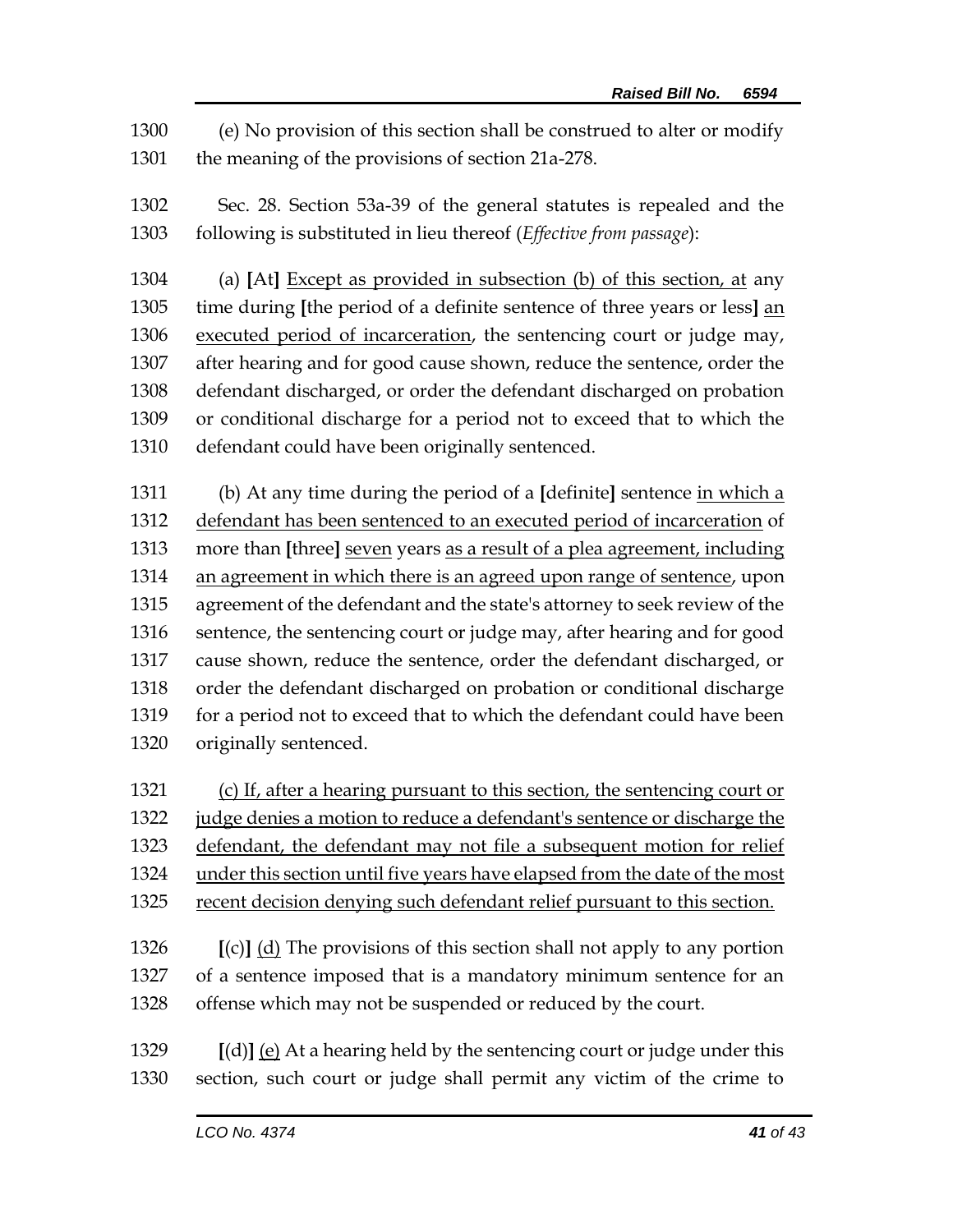appear before the court or judge for the purpose of making a statement for the record concerning whether or not the sentence of the defendant should be reduced, the defendant should be discharged or the defendant should be discharged on probation or conditional discharge pursuant to subsection (a) or (b) of this section. In lieu of such appearance, the victim may submit a written statement to the court or judge and the court or judge shall make such statement a part of the record at the hearing. For the purposes of this subsection, "victim" means the victim, the legal representative of the victim or a member of the deceased victim's immediate family.

|           | This act shall take effect as follows and shall amend the following |                     |  |  |  |  |
|-----------|---------------------------------------------------------------------|---------------------|--|--|--|--|
| sections: |                                                                     |                     |  |  |  |  |
|           |                                                                     |                     |  |  |  |  |
| Section 1 | October 1, 2021                                                     | $54 - 86(a)$        |  |  |  |  |
| Sec. 2    | October 1, 2021                                                     | 53a-83              |  |  |  |  |
| Sec. 3    | October 1, 2021                                                     | 53a-84              |  |  |  |  |
| Sec. 4    | October 1, 2021                                                     | $7 - 22$            |  |  |  |  |
| Sec. 5    | October 1, 2021                                                     | $7 - 81$            |  |  |  |  |
| Sec. 6    | October 1, 2021                                                     | 51-279b             |  |  |  |  |
| Sec. 7    | October 1, 2021                                                     | 54-72               |  |  |  |  |
| Sec. 8    | October 1, 2021                                                     | 54-73               |  |  |  |  |
| Sec. 9    | October 1, 2021                                                     | $1-110a(f)$         |  |  |  |  |
| Sec. 10   | October 1, 2021                                                     | 53a-290             |  |  |  |  |
| Sec. 11   | October 1, 2021                                                     | 53a-181f            |  |  |  |  |
| Sec. 12   | October 1, 2021                                                     | 53a-189c            |  |  |  |  |
| Sec. 13   | October 1, 2021                                                     | 53a-40(f) and $(g)$ |  |  |  |  |
| Sec. 14   | October 1, 2021                                                     | $53a-39c(b)$        |  |  |  |  |
| Sec. 15   | October 1, 2021                                                     | 54-56e              |  |  |  |  |
| Sec. 16   | October 1, 2021                                                     | 54-56g              |  |  |  |  |
| Sec. 17   | October 1, 2021                                                     | 54-56i              |  |  |  |  |
| Sec. 18   | October 1, 2021                                                     | $54 - 56j(f)$       |  |  |  |  |
| Sec. 19   | October 1, 2021                                                     | $46b - 38c(i)$      |  |  |  |  |
| Sec. 20   | October 1, 2021                                                     | 17a-694             |  |  |  |  |
| Sec. 21   | October 1, 2021                                                     | 17a-696             |  |  |  |  |
| Sec. 22   | October 1, 2021                                                     | 21a-257             |  |  |  |  |
| Sec. 23   | October 1, 2021                                                     | 51-164r             |  |  |  |  |
| Sec. 24   | October 1, 2021                                                     | $18-98d(a)(1)$      |  |  |  |  |
| Sec. 25   | October 1, 2021                                                     | 21a-267             |  |  |  |  |